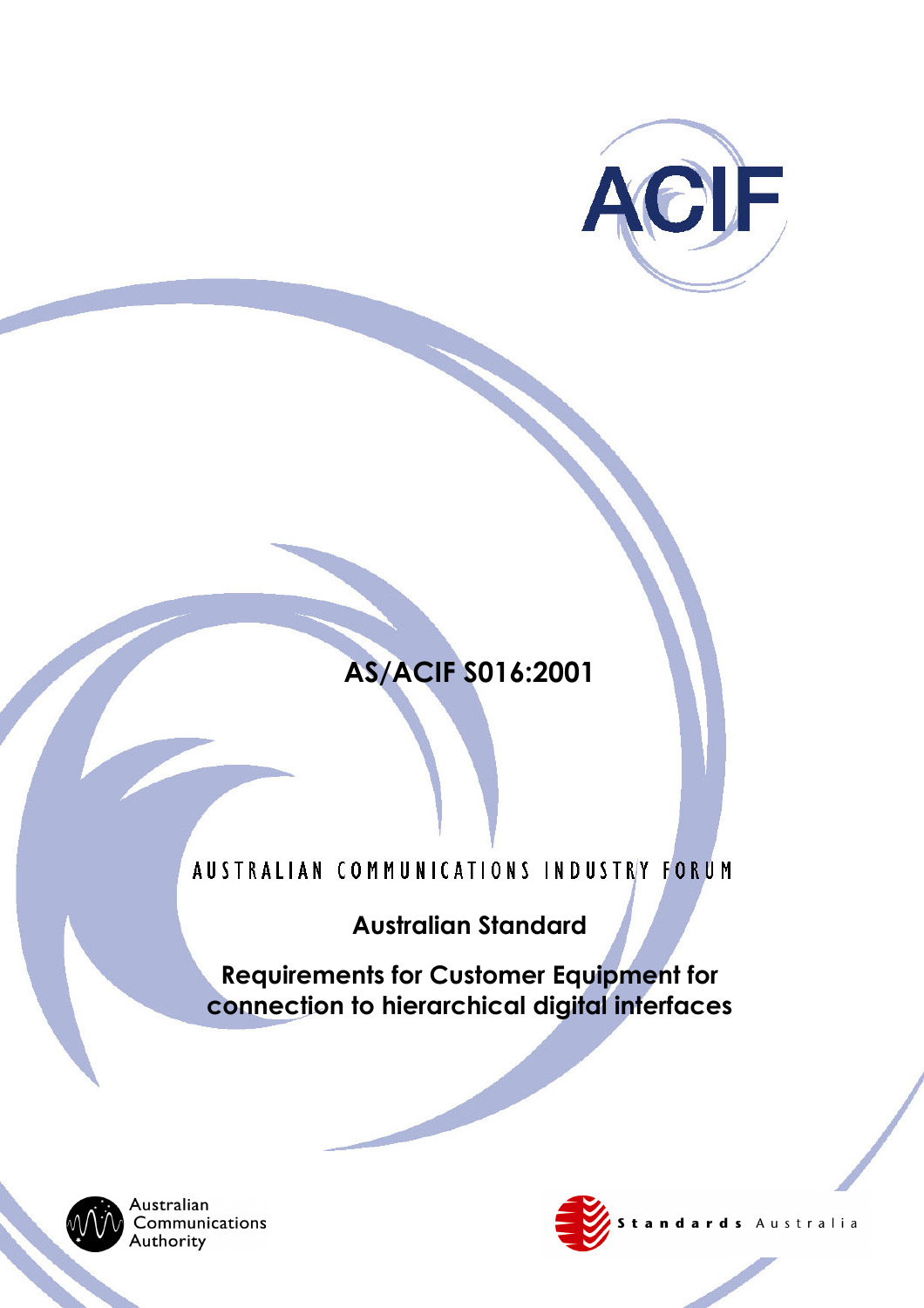#### Australian Standard — *Requirements for Customer Equipment for connection to hierarchical digital interfaces*

This Standard was issued in draft form for public comment as DR AS/ACIF S016:2001.

First published as AS/ACIF S016:2001

This Standard was gazetted on 15 March 2002 and commenced on that day.

ISBN 74000 171 0

© Copyright Australian Communications Industry Forum PO Box 444 Milsons Point NSW 1565

#### **Disclaimers**

- 1 Notwithstanding anything contained in this Standard:
	- (a) ACIF disclaims responsibility (including where ACIF or any of its officers, employees, agents or contractors has been negligent) for any direct or indirect loss, damage, claim, or liability any person may incur as a result of any:
		- (i) reliance on or compliance with this Standard;
		- (ii) inaccuracy or inappropriateness of this Standard; or
		- (iii) inconsistency of this Standard with any law; and
	- (b) ACIF disclaims responsibility (including where ACIF or any of its officers, employees, agents or contractors has been negligent) for ensuring compliance by any person with this Standard.
- 2 The above disclaimers will not apply to the extent they are inconsistent with any relevant legislation.

#### **Copyright**

© Commonwealth of Australia 2001

This work is copyright. Apart from any use as permitted under the Copyright Act 1968, no part may be reproduced by any process without prior written permission from the Commonwealth available from AusInfo. Requests and inquiries concerning reproduction and rights should be addressed to the Manager, Legislative Services, AusInfo, GPO Box 1920, Canberra ACT 2601 or by email to cwealthcopyright@dofa.gov.au.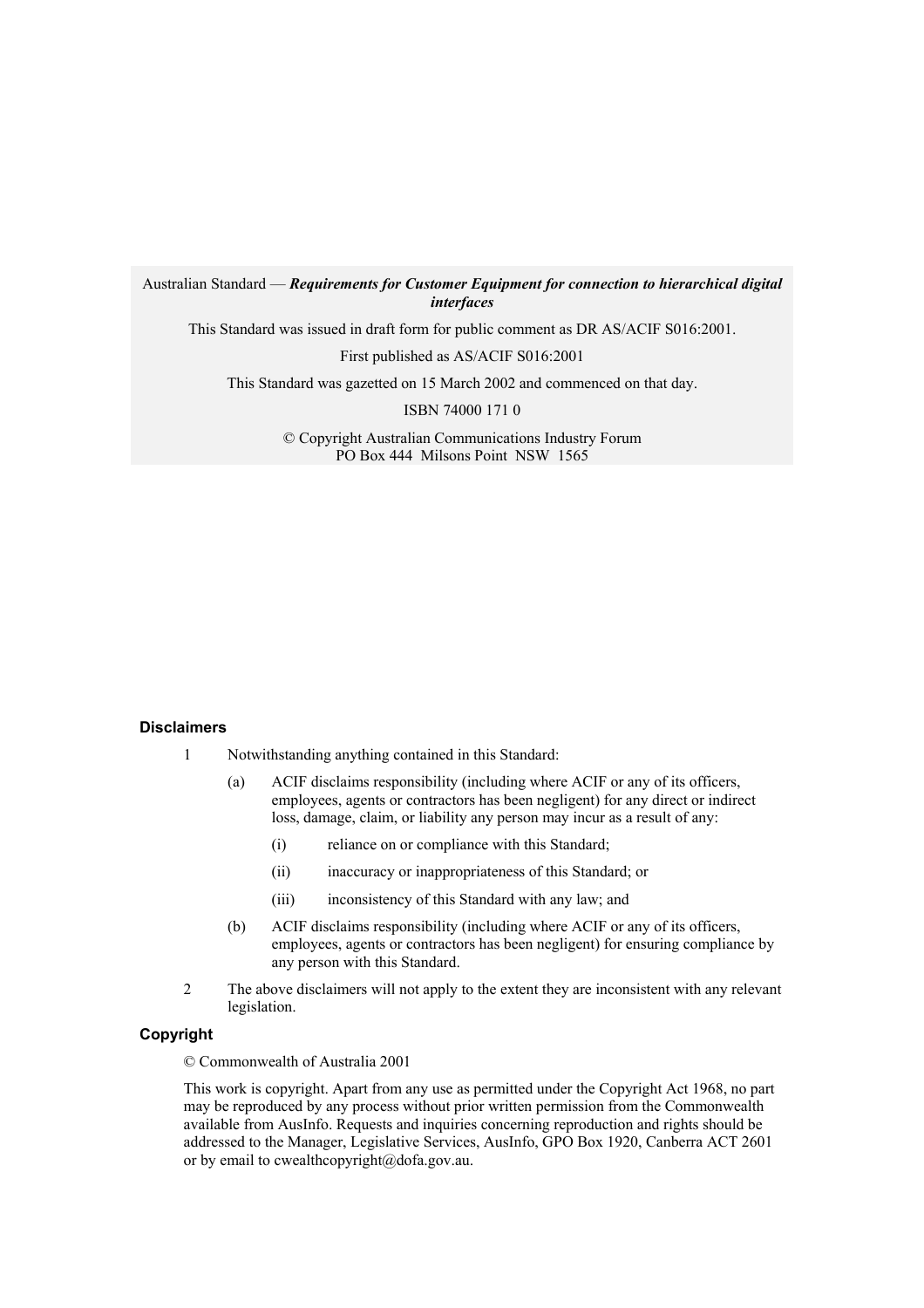## **FOREWORD**

#### **General**

This Standard was prepared by the ACIF Working Committee CECRP/WC6 on Digital Standards for Customer Equipment. It is one of a series of Telecommunication Standards developed under the Memorandum of Understanding between the Australian Communications Authority and the Australian Communications Industry Forum.

This Standard is the result of a consensus among representatives on the ACIF Working Committee to produce it as an Australian Standard.

This Standard is based on the Australian Communications Authority ACA TS 016 — 1997 *Requirements For Customer Equipment For Connection To Hierarchical Digital Interfaces*.

The requirements in this Standard are consistent with the aims of s376 of the *Telecommunications Act 1997*. Specifically these aims are—

- (a) protecting the integrity of a telecommunications network or facility;
- (b) protecting the health and safety of persons;
- (c) ensuring access to emergency services; and
- (d) ensuring interoperability with a standard telephone service.

It should be noted that some Customer Equipment (CE) may require demonstration of compliance with requirements in other Standards.

Applicable electrical safety Standards and EMC Standards may apply under Commonwealth or State laws, or both.

#### **Intellectual property rights**

Equipment, which is manufactured to comply with this Standard, may require the use of technology, which is protected by patent rights in Australia. Questions about the availability of such technology, under licence or otherwise, should be directed to the patent holder or Australian licensee (if known) or through enquiry at IP Australia which incorporates the Patent, Designs and Trade Marks Offices. Further information can be found at www.ipaustralia.gov.au.

#### **Standards revision**

Australian Standards developed by the Australian Communications Industry Forum (AS/ACIF Standards) are updated, according to the needs of the industry, by amendments or revision. Users of AS/ACIF Standards should make sure that they possess the latest amendments or editions. Representations concerning the need for a change to this AS/ACIF Standard should be addressed to:

The Project Manager Customer Equipment and Cable Reference Panel The Australian Communications Industry Forum PO Box 444 Milsons Point NSW 1565

#### **Regulatory notice**

This document has been made by the Australian Communications Authority as Telecommunications Technical Standard AS/ACIF S016 2002 under s376 of the *Telecommunications Act 1997*.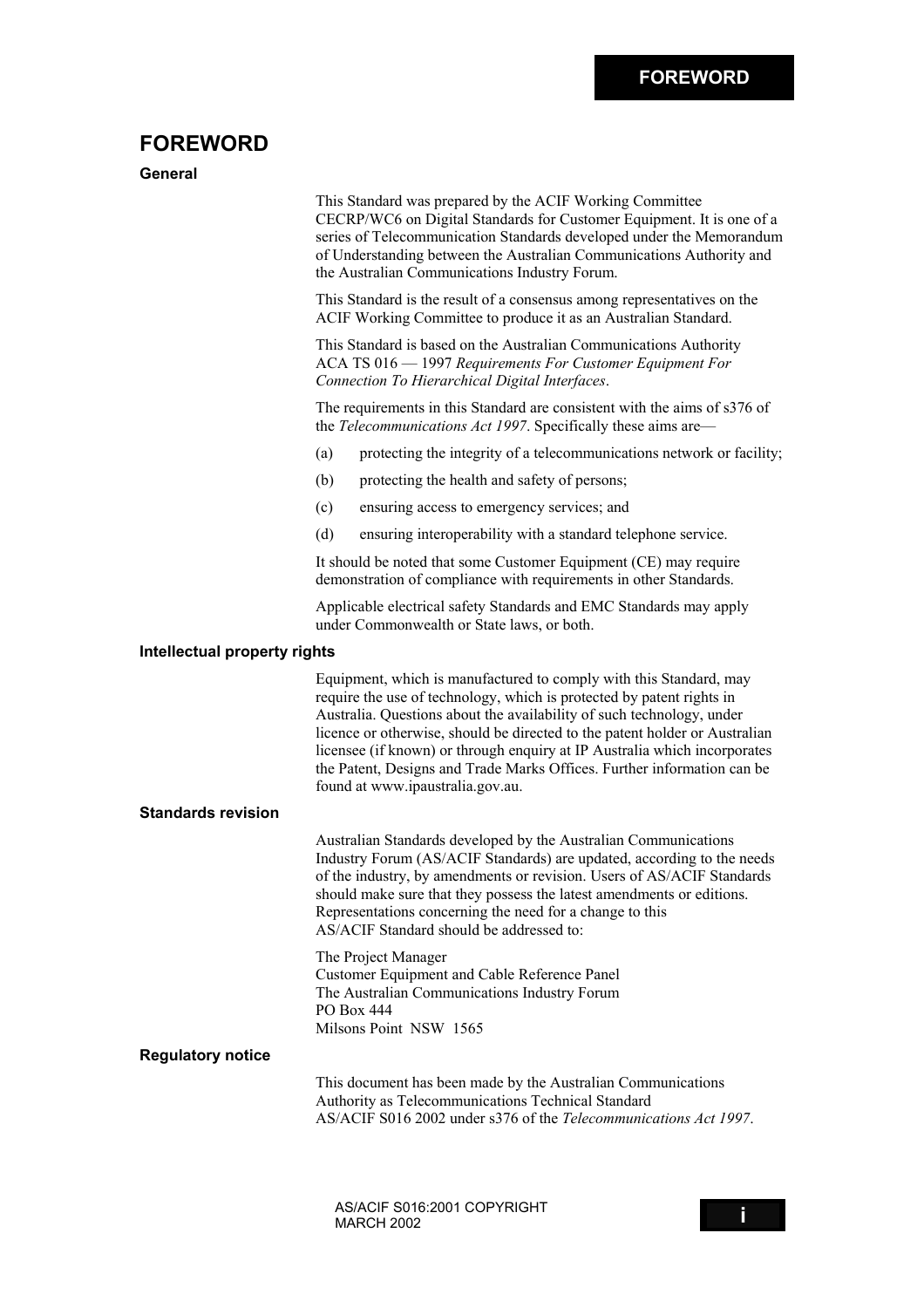The ACA is a Commonwealth authority with statutory powers to impose requirements concerning telecommunications Customer Equipment and Customer Cabling.

The ACA requires Australian manufacturers and importers of specified items of Customer Equipment and Customer Cabling to establish compliance with Standards such as this. Items are required to be labelled to the applicable labelling notices.

Details on current compliance arrangements can be obtained from the ACA website at http://www.aca.gov.au or by contacting the ACA below at:

Australian Communications Authority PO Box 13112 Law Courts PO Melbourne VIC 8010 Australia

Telephone: +61 3 9963 6800 Facsimile: +61 3 9963 6899

TTY: +61 3 9963 6948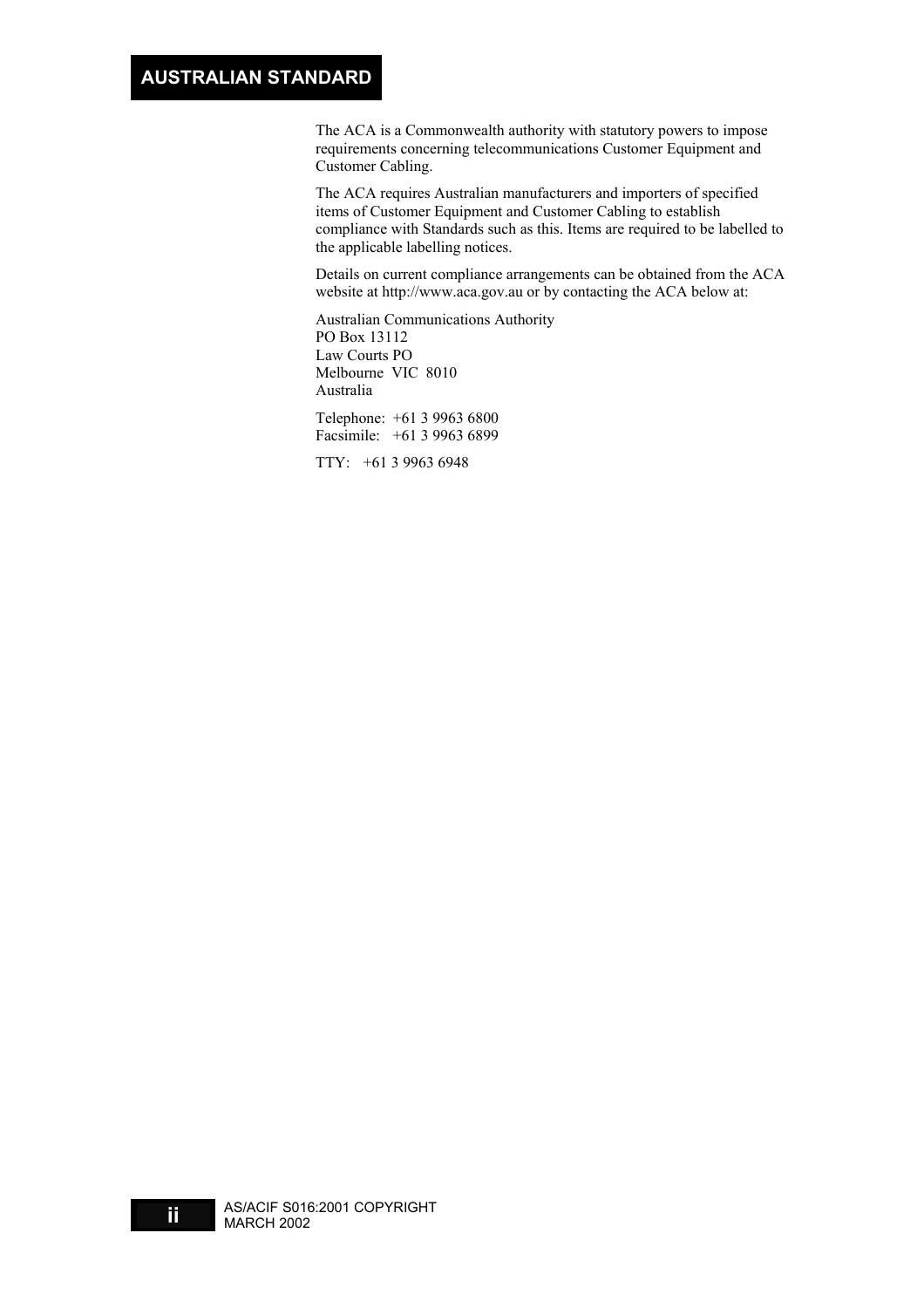## **TABLE OF CONTENTS**

| 1            | <b>INTERPRETATION</b>                |                                                    |                                               |    |  |  |
|--------------|--------------------------------------|----------------------------------------------------|-----------------------------------------------|----|--|--|
|              | 1.1                                  | <b>Categories of requirements</b>                  |                                               |    |  |  |
|              | 1.2                                  | <b>Compliance statements</b>                       |                                               |    |  |  |
|              | 1.3                                  | Definitions, expressions and terms<br><b>Notes</b> |                                               |    |  |  |
|              | 1.4                                  |                                                    |                                               |    |  |  |
|              | 1.5                                  |                                                    | <b>Categories of requirements</b>             | 3  |  |  |
|              | 1.6                                  |                                                    | <b>Units and symbols</b>                      | 3  |  |  |
| $\mathbf{2}$ | <b>SCOPE</b>                         |                                                    |                                               | 5  |  |  |
| 3            |                                      | <b>REFERENCES</b>                                  |                                               | 7  |  |  |
| 4            | <b>ABBREVIATIONS AND DEFINITIONS</b> |                                                    |                                               |    |  |  |
|              | 4.1                                  | <b>Abbreviations</b>                               |                                               |    |  |  |
|              | 4.2                                  | <b>Definitions</b>                                 |                                               | 9  |  |  |
|              |                                      | 4.2.1                                              | Carrier                                       | 9  |  |  |
|              |                                      | 4.2.2                                              | <b>Customer Equipment</b>                     | 10 |  |  |
|              |                                      | 4.2.3                                              | Facility                                      | 10 |  |  |
|              |                                      | 4.2.4                                              | <b>Intrinsic Jitter</b>                       | 10 |  |  |
|              |                                      | 4.2.5                                              | Safety Extra Low Voltage (SELV)               | 10 |  |  |
|              |                                      | 4.2.6                                              | <b>Telecommunications Network</b>             | 10 |  |  |
|              |                                      | 4.2.7                                              | Unit Interval                                 | 10 |  |  |
| 5            |                                      | <b>REQUIREMENTS</b>                                |                                               |    |  |  |
|              | 5.1                                  | General                                            |                                               | 11 |  |  |
|              |                                      | 5.1.1                                              | Fail-safe operation                           | 11 |  |  |
|              |                                      | 5.1.2                                              | Line polarity and line conductor polarisation | 11 |  |  |
|              |                                      | 5.1.3                                              | Interface                                     | 11 |  |  |
|              |                                      |                                                    | 5.1.3.1<br>Port rating label                  | 11 |  |  |
|              |                                      |                                                    | 5.1.3.2<br>DC line potential                  | 11 |  |  |
|              | 5.2                                  |                                                    | Configuration                                 | 11 |  |  |
|              |                                      | 5.2.1                                              | <b>Timing functions</b>                       | 11 |  |  |
|              |                                      | 5.2.2                                              | Earthing of outer conductor or screen         | 12 |  |  |
|              |                                      | 5.2.3                                              | Alarm Indication Signal (AIS)                 | 12 |  |  |
|              | 5.3                                  | 2048 kbit/s                                        |                                               |    |  |  |
|              |                                      | 5.3.1                                              | <b>Interfaces</b>                             | 13 |  |  |
|              |                                      | 5.3.2                                              | <b>Bit rates</b>                              | 13 |  |  |
|              |                                      | 5.3.3                                              | Line coding                                   | 13 |  |  |
|              |                                      | 5.3.4                                              | Output signal pulse shape                     | 13 |  |  |
|              |                                      |                                                    | 5.3.4.1<br>75 Ω interface mark                | 13 |  |  |
|              |                                      |                                                    | 5.3.4.2<br>120 $\Omega$ interface mark        | 13 |  |  |
|              |                                      |                                                    | 5.3.4.3<br>Space                              | 13 |  |  |
|              |                                      | 5.3.5                                              | Input port                                    | 13 |  |  |
|              |                                      |                                                    | 5.3.5.1<br>Return loss                        | 13 |  |  |
|              |                                      |                                                    | 5.3.5.2<br>Sensitivity                        | 14 |  |  |
|              |                                      |                                                    | 5.3.5.3<br><i>Immunity</i>                    | 14 |  |  |
|              |                                      | 5.3.6                                              | Intrinsic jitter                              | 15 |  |  |
|              |                                      | 5.3.7                                              | Input jitter and wander tolerance             | 15 |  |  |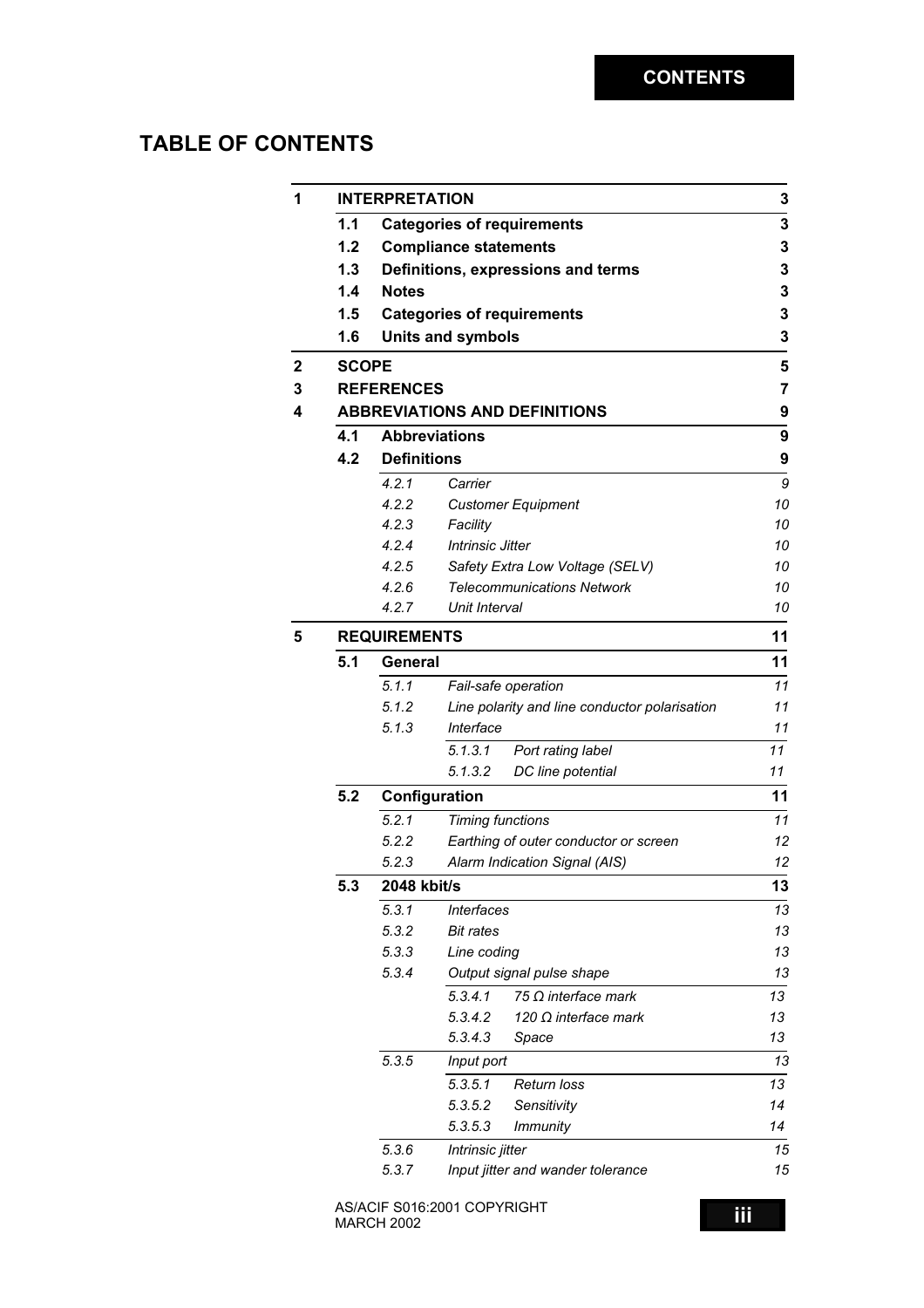| 5.4 | 8448 kbit/s    |                                    | 15 |
|-----|----------------|------------------------------------|----|
|     | 5.4.1          | <i><b>Interfaces</b></i>           | 15 |
|     | 5.4.2          | <b>Bit rates</b>                   | 15 |
|     | 5.4.3          | Line coding                        | 15 |
|     | 5.4.4          | Output signal pulse shape          | 15 |
|     |                | 5.4.4.1<br>Mark                    | 15 |
|     |                | 5.4.4.2<br>Space                   | 15 |
|     | 5.4.5          | <b>Input Port</b>                  | 15 |
|     |                | 5.4.5.1<br>Return loss             | 15 |
|     |                | 5.4.5.2<br>Sensitivity             | 16 |
|     |                | 5.4.5.3<br><i>Immunity</i>         | 16 |
|     | 5.4.6          | Intrinsic jitter                   | 16 |
|     | 5.4.7          | Input jitter and wander tolerance  | 17 |
| 5.5 | 34 368 kbit/s  |                                    | 17 |
|     | 5.5.1          | Interfaces                         | 17 |
|     | 5.5.2          | <b>Bit rates</b>                   | 17 |
|     | 5.5.3          | Line coding                        | 17 |
|     | 5.5.4          | Output signal pulse shape          | 17 |
|     |                | 5.5.4.1<br>Mark                    | 17 |
|     |                | 5.5.4.2<br>Space                   | 17 |
|     | 5.5.5          | Input port                         | 17 |
|     |                | 5.5.5.1<br>Return loss             | 17 |
|     |                | 5.5.5.2<br>Sensitivity             | 18 |
|     |                | 5.5.5.3<br><i>Immunity</i>         | 18 |
|     | 5.5.6          | Intrinsic jitter                   | 18 |
|     | 5.5.7          | Input jitter and wander tolerance  | 18 |
| 5.6 | 139 264 kbit/s |                                    | 18 |
|     | 5.6.1          | <b>Interfaces</b>                  | 18 |
|     | 5.6.2          | <b>Bit rates</b>                   | 19 |
|     | 5.6.3          | Line coding                        | 19 |
|     | 5.6.4          | Output port                        | 19 |
|     |                | 5.6.4.1<br>Pulse shape: Binary 0   | 19 |
|     |                | 5.6.4.2<br>Pulse shape: Binary 1   | 19 |
|     |                | 5.6.4.3<br>Return loss             | 19 |
|     | 5.6.5          | Input port                         | 19 |
|     |                | 5.6.5.1<br>Return loss             | 19 |
|     |                | 5.6.5.2<br>Sensitivity             | 19 |
|     |                | 5.6.5.3<br>Intrinsic jitter        | 19 |
|     | 5.6.6          | Input jitter and wander tolerance  | 20 |
|     | <b>TESTING</b> |                                    | 21 |
| 6.1 | General        |                                    | 21 |
| 6.2 |                | <b>Standard test conditions</b>    | 21 |
|     | 6.2.1          | Conditions                         | 21 |
|     | 6.2.2          | Record keeping                     | 21 |
| 6.3 |                | <b>Bit rate and tolerance test</b> | 21 |
|     | 6.3.1          | <b>Test specifications</b>         | 21 |
|     | 6.3.2          | <b>Test method</b>                 | 21 |

**iv** AS/ACIF S016:2001 COPYRIGHT MARCH 2002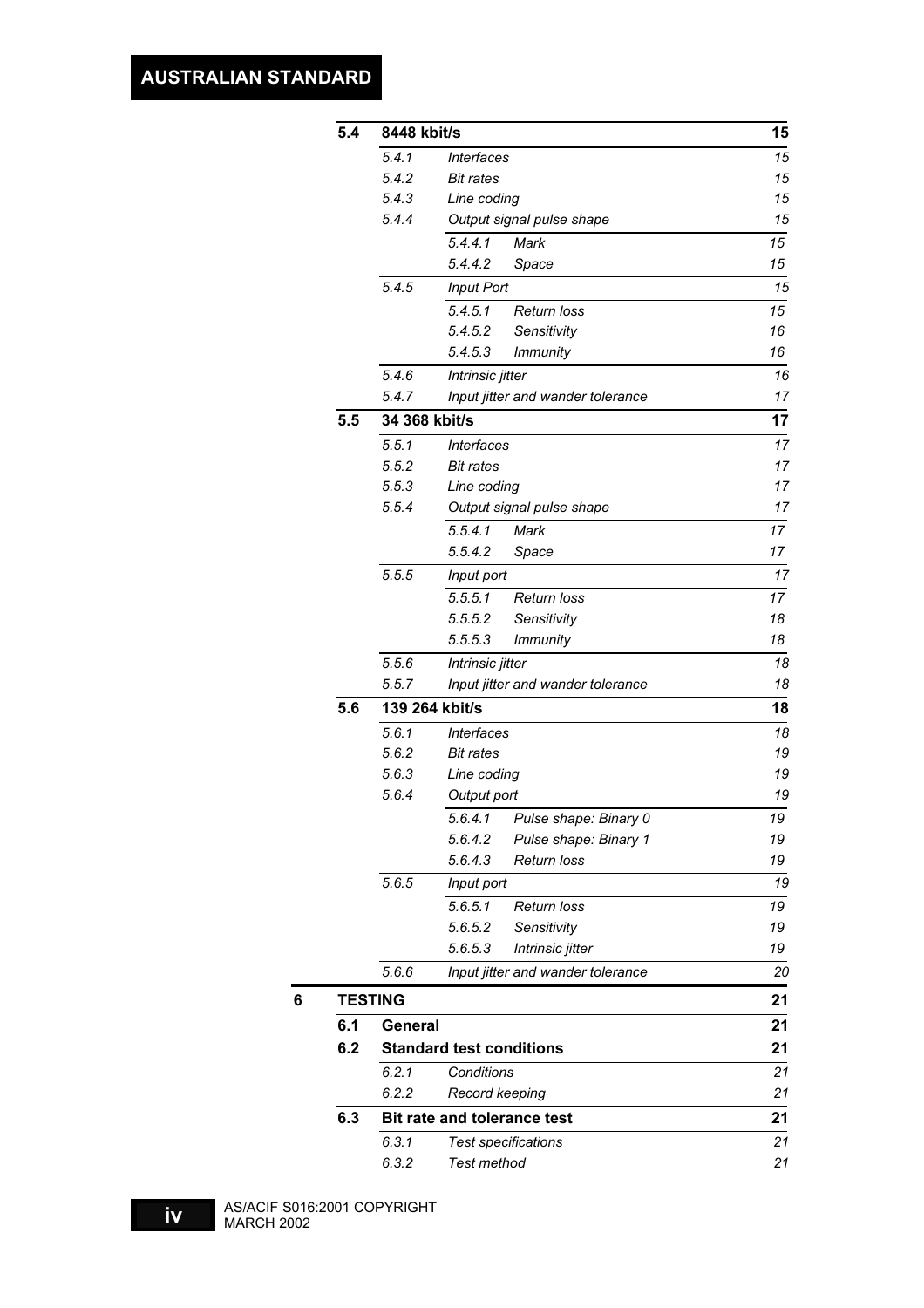| 6.4  | Line coding rules         | 21                                |    |
|------|---------------------------|-----------------------------------|----|
|      | 6.4.1                     | <b>Test specifications</b>        | 21 |
|      | 6.4.2                     | <b>Test method</b>                | 22 |
| 6.5  | Intrinsic jitter          |                                   | 22 |
|      | 6.5.1                     | <b>Test specifications</b>        | 22 |
|      | 6.5.2                     | <b>Test method</b>                | 22 |
| 6.6  |                           | Input jitter and wander tolerance | 22 |
|      | 6.6.1                     | <b>Test specifications</b>        | 22 |
|      | 6.6.2                     | <b>Test method</b>                | 23 |
| 6.7  | <b>AIS received</b>       |                                   | 23 |
| 6.8  | Output signal pulse shape | 23                                |    |
|      | 6.8.1                     | <b>Test specifications</b>        | 23 |
|      | 6.8.2                     | <b>Test method</b>                | 23 |
| 6.9  | <b>Return loss</b>        | 24                                |    |
|      | 6.9.1                     | <b>Test specifications</b>        | 24 |
|      | 6.9.2                     | <b>Test method</b>                | 24 |
| 6.10 | Input port sensitivity    |                                   | 24 |
|      | 6.10.1                    | <b>Test specifications</b>        | 24 |
|      | 6.10.2                    | <b>Test requirements</b>          | 24 |
| 6.11 |                           | <b>Signal reflection immunity</b> | 24 |
|      | 6.11.1                    | <b>Test specifications</b>        | 24 |
|      | 6.11.2                    | <b>Test method</b>                | 25 |

### **APPENDIX**

| A              | Additional recommendation for 2048 kbit/s output ports | -41 |
|----------------|--------------------------------------------------------|-----|
| <b>FIGURES</b> |                                                        |     |

| 1            | User-network interface reference configuration              | 27 |
|--------------|-------------------------------------------------------------|----|
| $\mathbf{2}$ | <b>Example of CMI coding binary signal (informative)</b>    | 27 |
| 3            | Mask of a pulse at the 2048 kbit/s interface                | 28 |
| 4            | Mask of a pulse at the 8448 kbit/s interface                | 29 |
| 5            | Mask of a pulse at the 34 368 kbit/s interface              | 30 |
| 6            | Mask of a binary 0 pulse at the 139 264 kbit/s<br>interface | 31 |
| 7            | Mask of a binary 1 pulse at the 139 264 kbit/s<br>interface | 32 |
| 8            | Intrinsic jitter limit for output ports                     | 33 |
| 9            | Lower limit of maximum tolerable input jitter               | 34 |
| 10           | Output pulse shape test set-up                              | 35 |
| 11           | Bit rate and tolerance test set-up                          | 35 |
| $12 \,$      | Line coding law test set-up                                 | 36 |
| 13           | Input jitter and wander tolerance test set-up               | 36 |
| 14           | Intrinsic jitter test set-up                                | 37 |
| 15           | Return loss test set-up                                     | 38 |
| 16           | Signal reflection immunity test set-up                      | 39 |
|              |                                                             |    |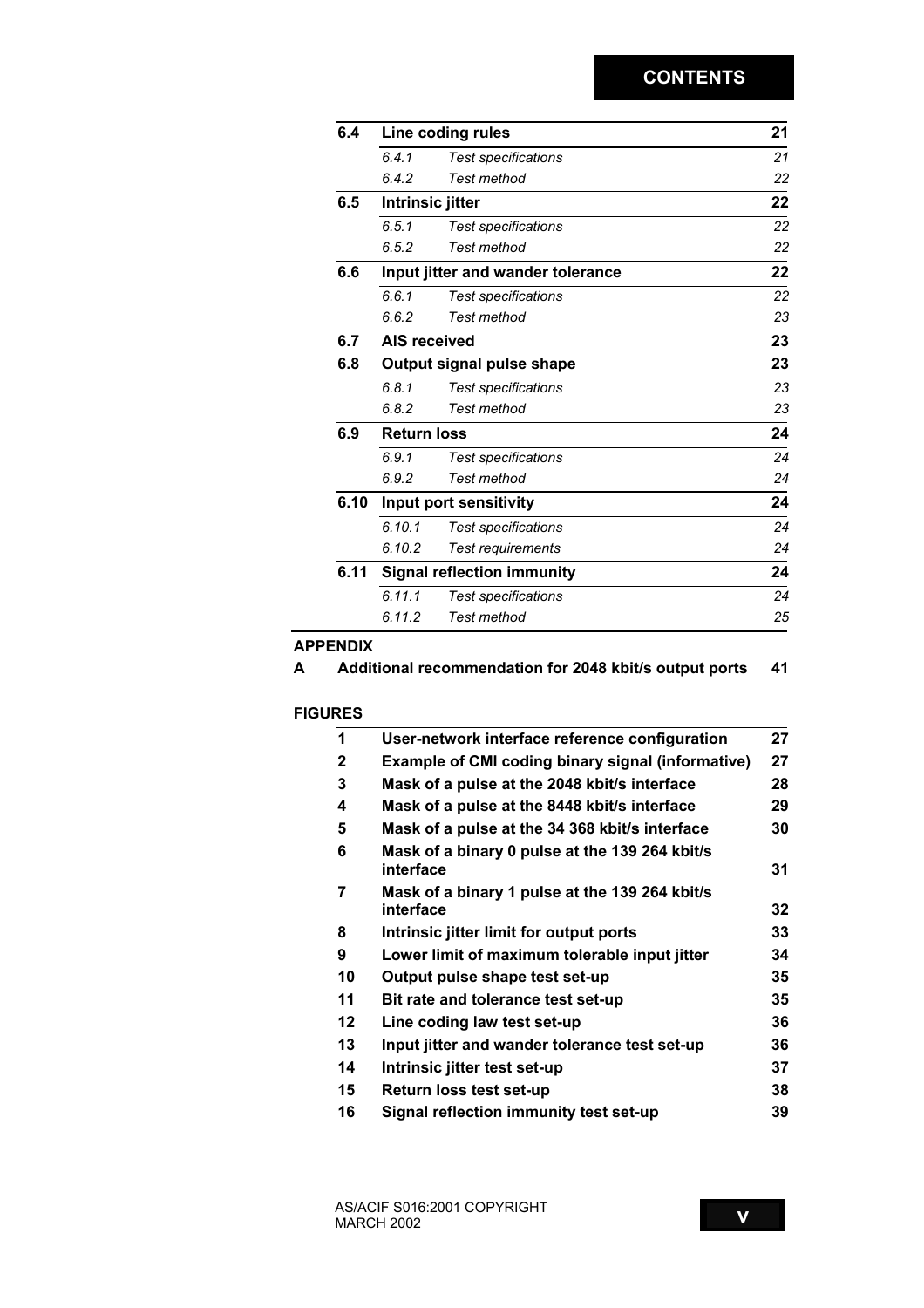| <b>TABLES</b> |                                        |    |
|---------------|----------------------------------------|----|
| 1.            | Return loss requirements 2048 kbit/s   | 14 |
|               | Return loss requirements 8448 kbit/s   | 16 |
| 3             | Return loss requirements 34 368 kbit/s | 17 |

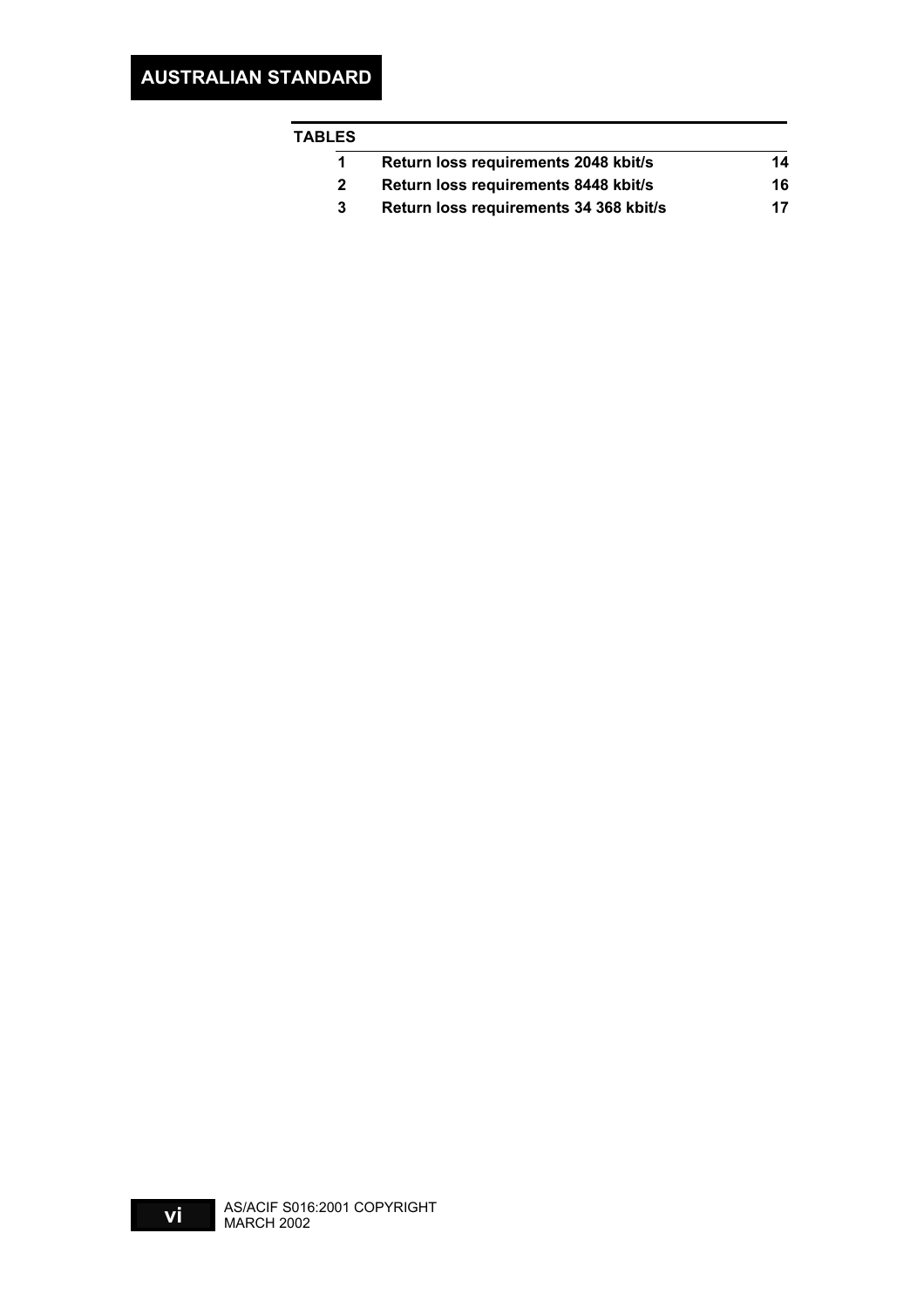## **PARTICIPANTS**

The ACIF Working Committee that developed this standard consisted of the following organisations:

| Membership |  |
|------------|--|
| Non-voting |  |
| Non-voting |  |
| Voting     |  |
| Voting     |  |
| Voting     |  |
| Voting     |  |
| Voting     |  |
| Voting     |  |
| Voting     |  |
|            |  |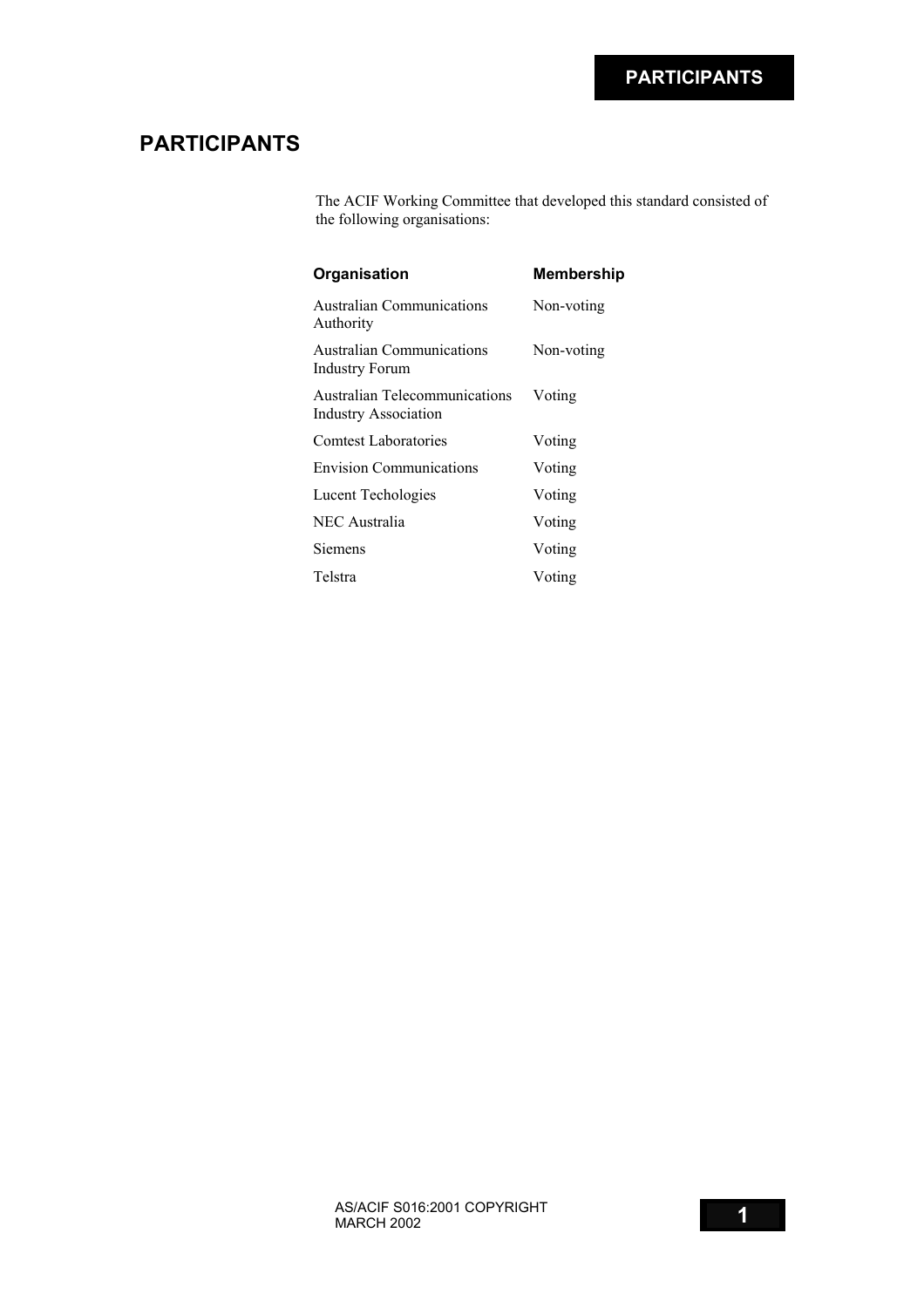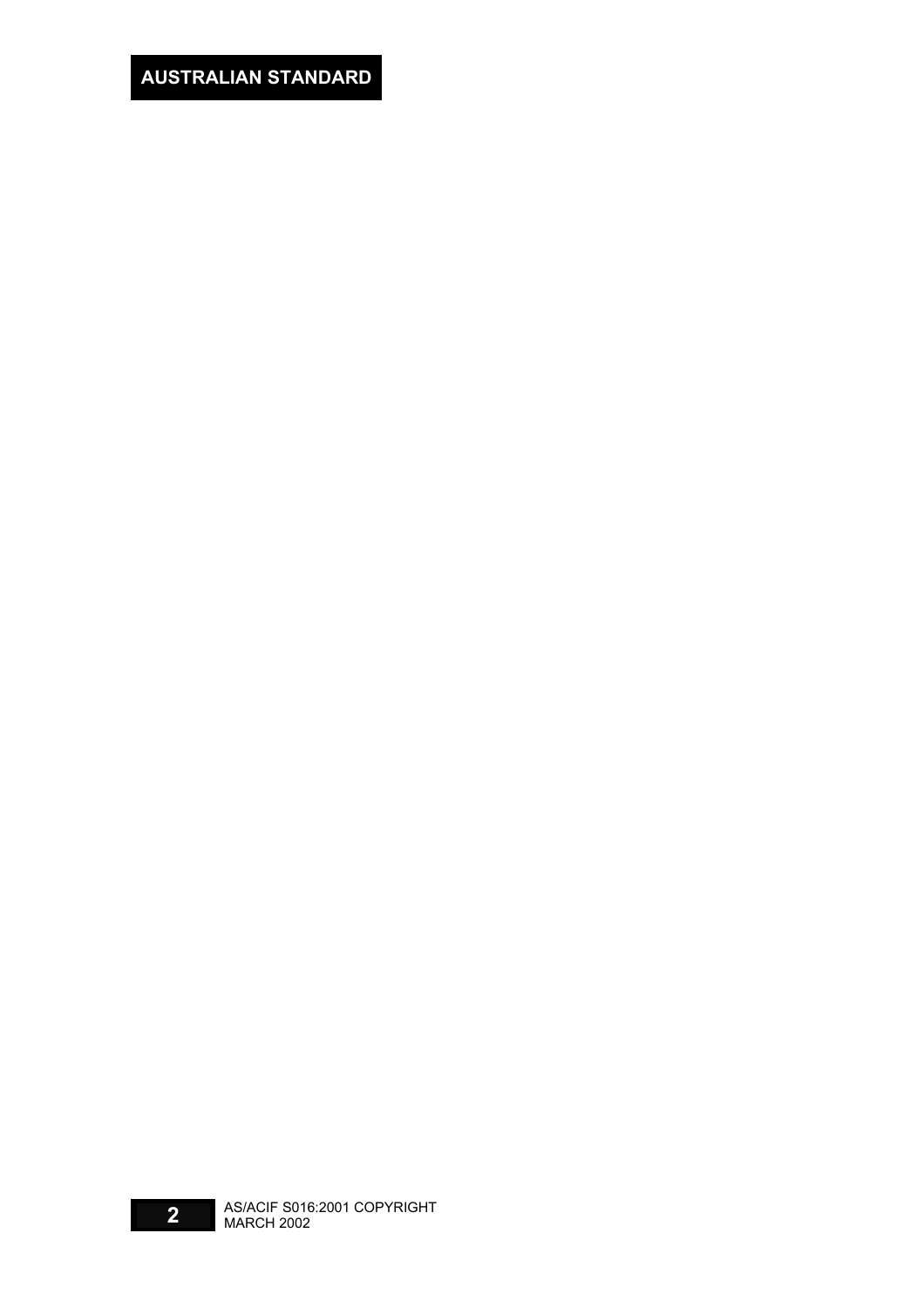## <span id="page-10-0"></span>**1 INTERPRETATION**

### **1.1 Categories of requirements**

<span id="page-10-1"></span>This Standard contains mandatory requirements as well as provisions that are recommendations only. Mandatory requirements are designated by the words '**shall**' or '**shall not**'. All other provisions are voluntary.

## **1.2 Compliance statements**

<span id="page-10-2"></span>Compliance statements, in italics, suggest methodologies for demonstrating CE's compliance with the requirements

### **1.3 Definitions, expressions and terms**

<span id="page-10-3"></span>If there is any conflict between the definitions used in this Standard and the definitions used in the *Telecommunications Act 1997*, the definitions in the *Act* take precedence.

### **1.4 Notes**

<span id="page-10-5"></span><span id="page-10-4"></span>Text denoted as 'Note' is for guidance in interpretation and is shown in smaller size type.

### **1.5 Categories of requirements**

- 1.5.1 Applicable editions (or versions) of other documents referred to in this Standard are referenced documents and are specified in Section 3: REFERENCES.
- 1.5.2 If a document refers to another document, the other document is a subreferenced document.
- 1.5.3 Where the edition (or version) of the sub-referenced document is uniquely identified in the reference document, then that edition (or version) applies.
- 1.5.4 Where the edition (or version) of the sub-referenced document is not uniquely identified in the reference document, then the applicable edition (or version) of a legislated document is that which is current at the date the reference document is legislated under the applicable regulatory framework or otherwise comes into effect, or for a non-legislated document, the date upon which the document is published by the relevant standards organisation.
- 1.5.5 A number in square brackets '[ ]' refers to a document listed in Section 3: REFERENCES
- 1.5.6 In the event of a discrepancy between this Standard and a referenced or sub-referenced document, this Standard **shall** take precedence.

## **1.6 Units and symbols**

<span id="page-10-6"></span>In this Standard the International System (SI) of units and symbols is used in accordance with Australian Standard AS ISO 1000 [1].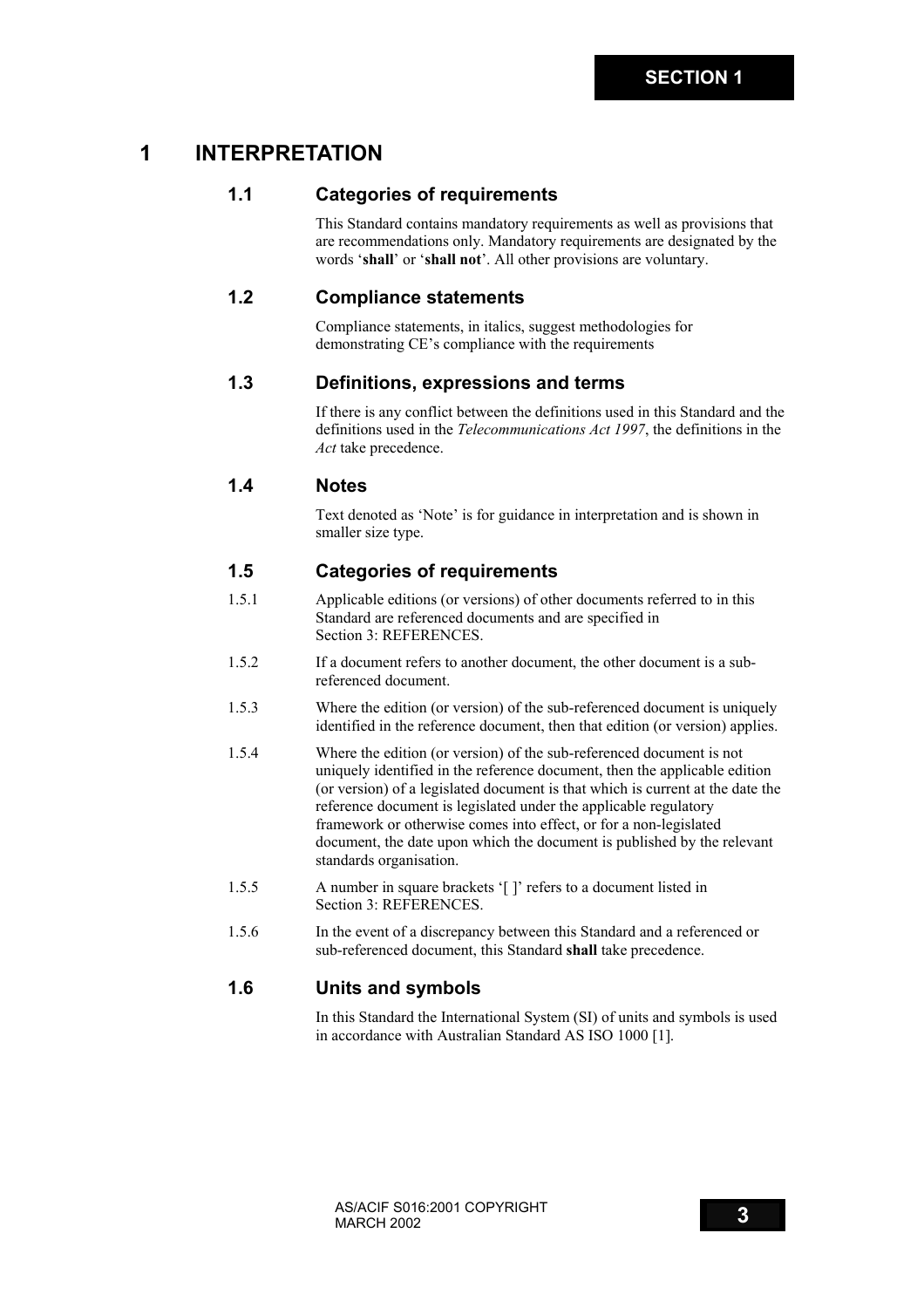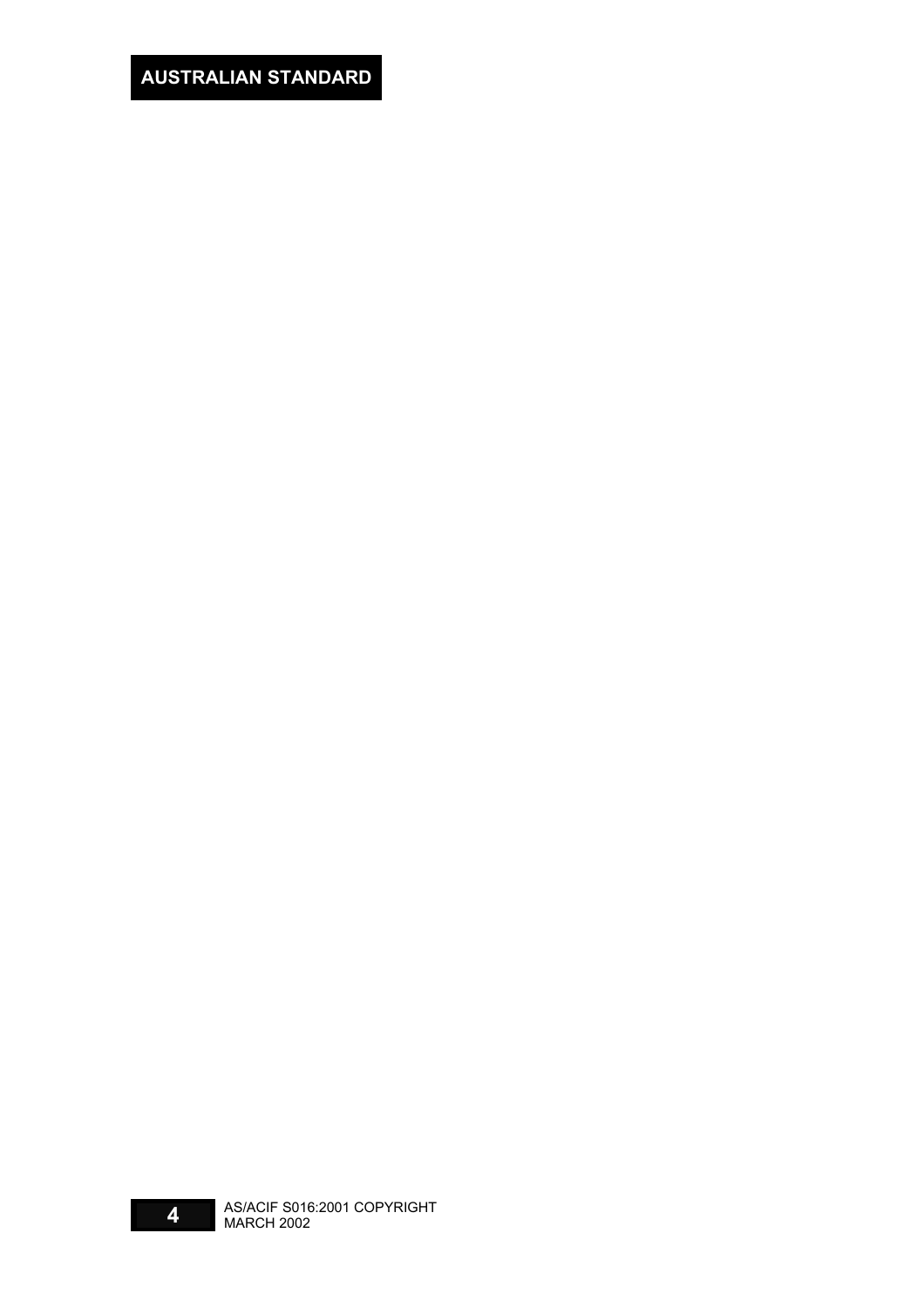## **2 SCOPE**

- <span id="page-12-0"></span>2.1 This Standard applies to Customer Equipment with hierarchical digital interfaces at 2048 kbit/s, 8448 kbit/s, 34 368 kbit/s or 139 264 kbit/s that is designed or intended for connection to a Telecommunications Network.
- 2.2 The CE-Network requirements in this Standard describe a point-to-point configuration as shown in Figure 1. This configuration comprises two connections, one for digital transmission from the CE to Network and one for digital transmission from the Network to CE.
	- Note 1: Point-to-point configuration at Layer 1 implies that for each direction only one source (transmitter) and one sink (receiver) are connected to the interface. The maximum reach of the interface in the point-to-point configuration is limited by the specification for the electrical characteristics of transmitted and received pulses and the type of interconnecting cable.
	- Note 2: The use of HDB3 or CMI (refer to Figure 2) coding removes the need to provide separate synchronisation connections.
- 2.3 CE is not excluded from the scope of this Standard by reason only that it is capable of performing functions additional to those listed herein.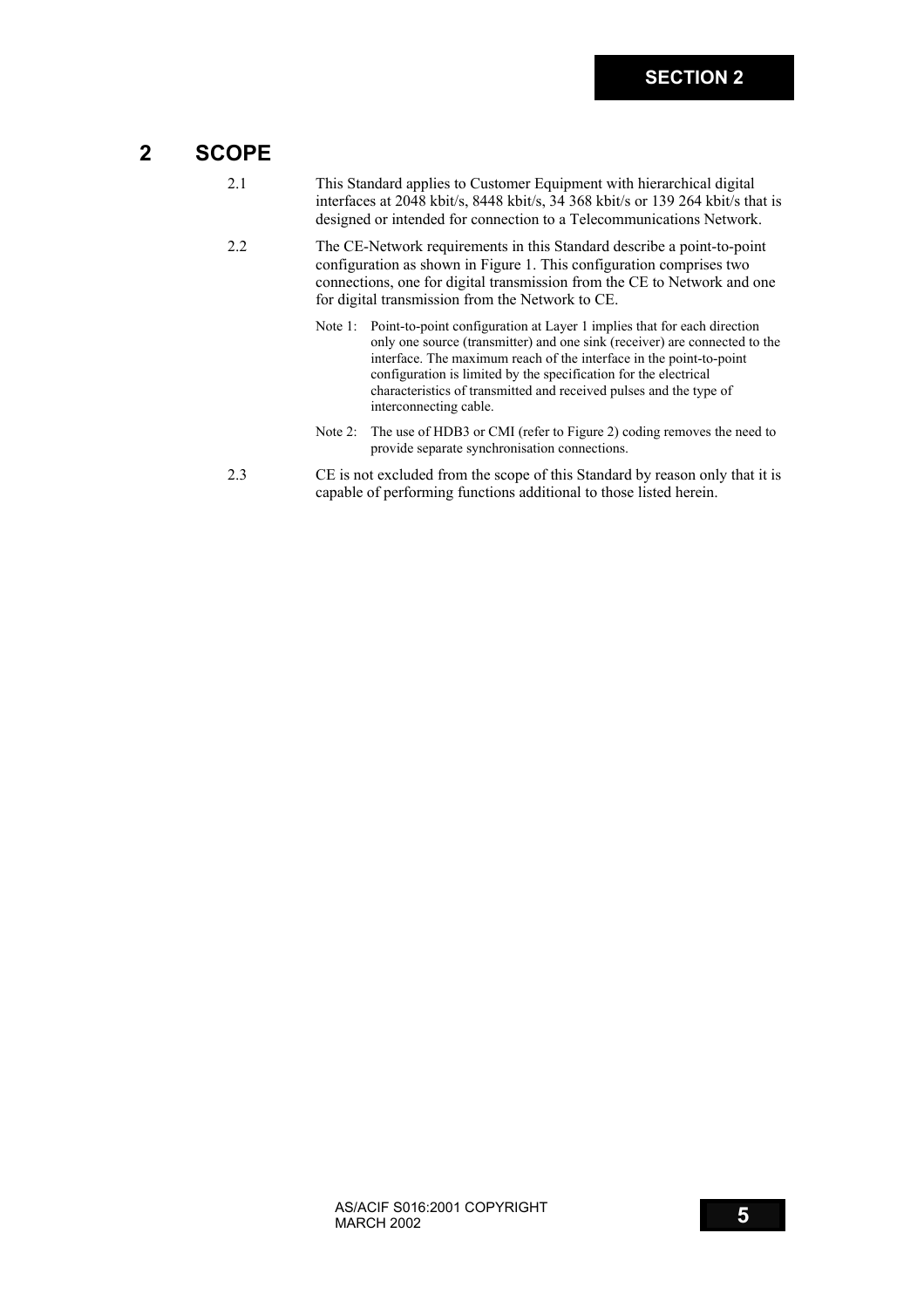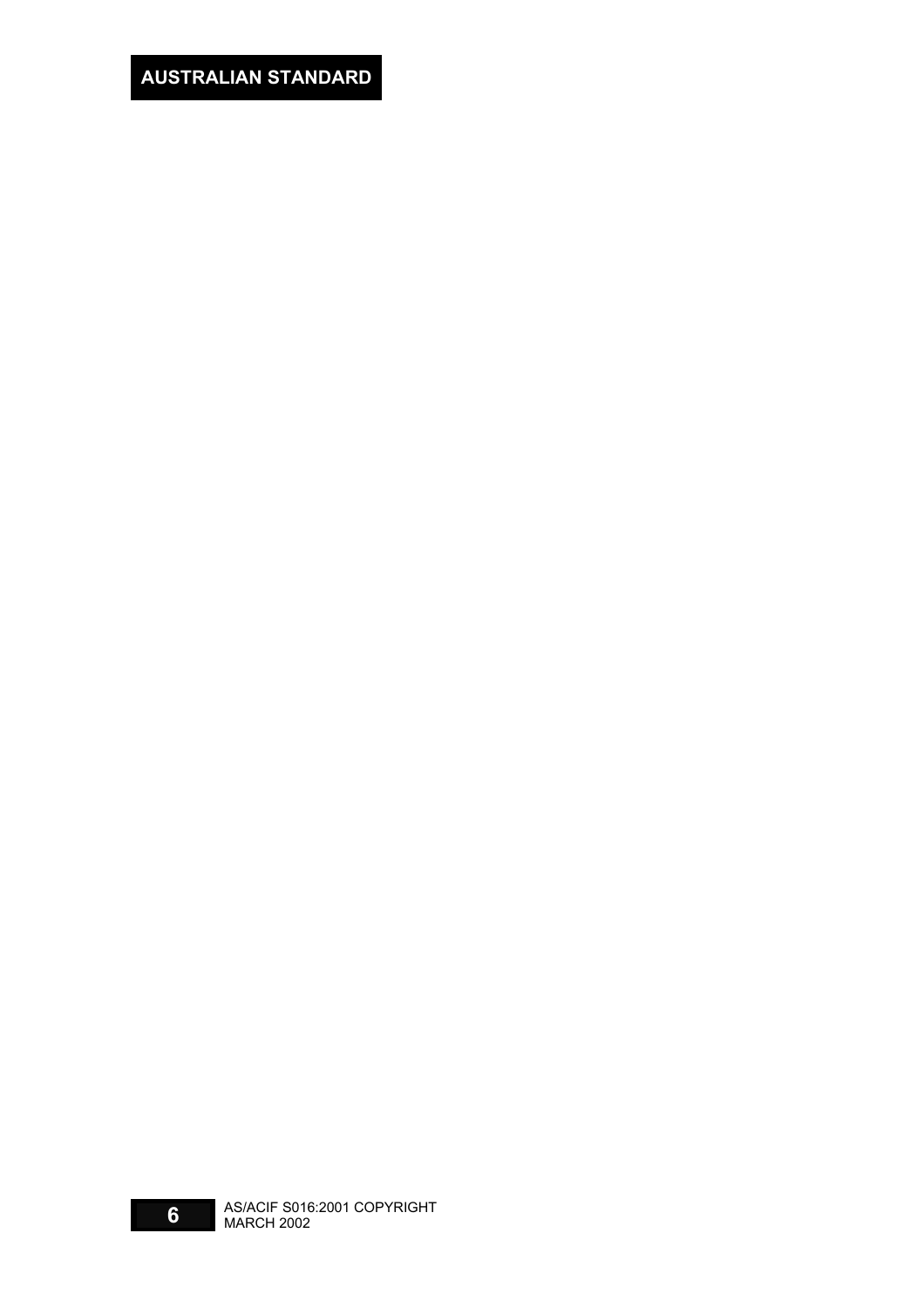## **3 REFERENCES**

<span id="page-14-0"></span>

|                   | <b>Australian Standards</b>        |                                                                                                             |  |
|-------------------|------------------------------------|-------------------------------------------------------------------------------------------------------------|--|
| [1]               | AS ISO 1000-1998                   | The International System of Units (SI) and its<br>application                                               |  |
| $[2]$             | AS/NZS 60950:2000                  | Safety of information technology equipment<br>(IEC 60950:1999, MOD)                                         |  |
|                   | <b>ITU-T Recommendations</b>       |                                                                                                             |  |
| $\lceil 3 \rceil$ | G.703:1998                         | Physical/electrical characteristics of hierarchical<br>digital interfaces                                   |  |
| [4]               | G.823:2000                         | The control of jitter and wander within digital<br>networks which are based on the 2048 kbit/s<br>hierarchy |  |
| $[5]$             | 0.151:1992                         | Error performance measuring equipment for digital<br>systems at the primary rate and above                  |  |
|                   | <b>IEC International Standards</b> |                                                                                                             |  |
| [6]               | IEC 60950:1999                     | Safety of information technology equipment                                                                  |  |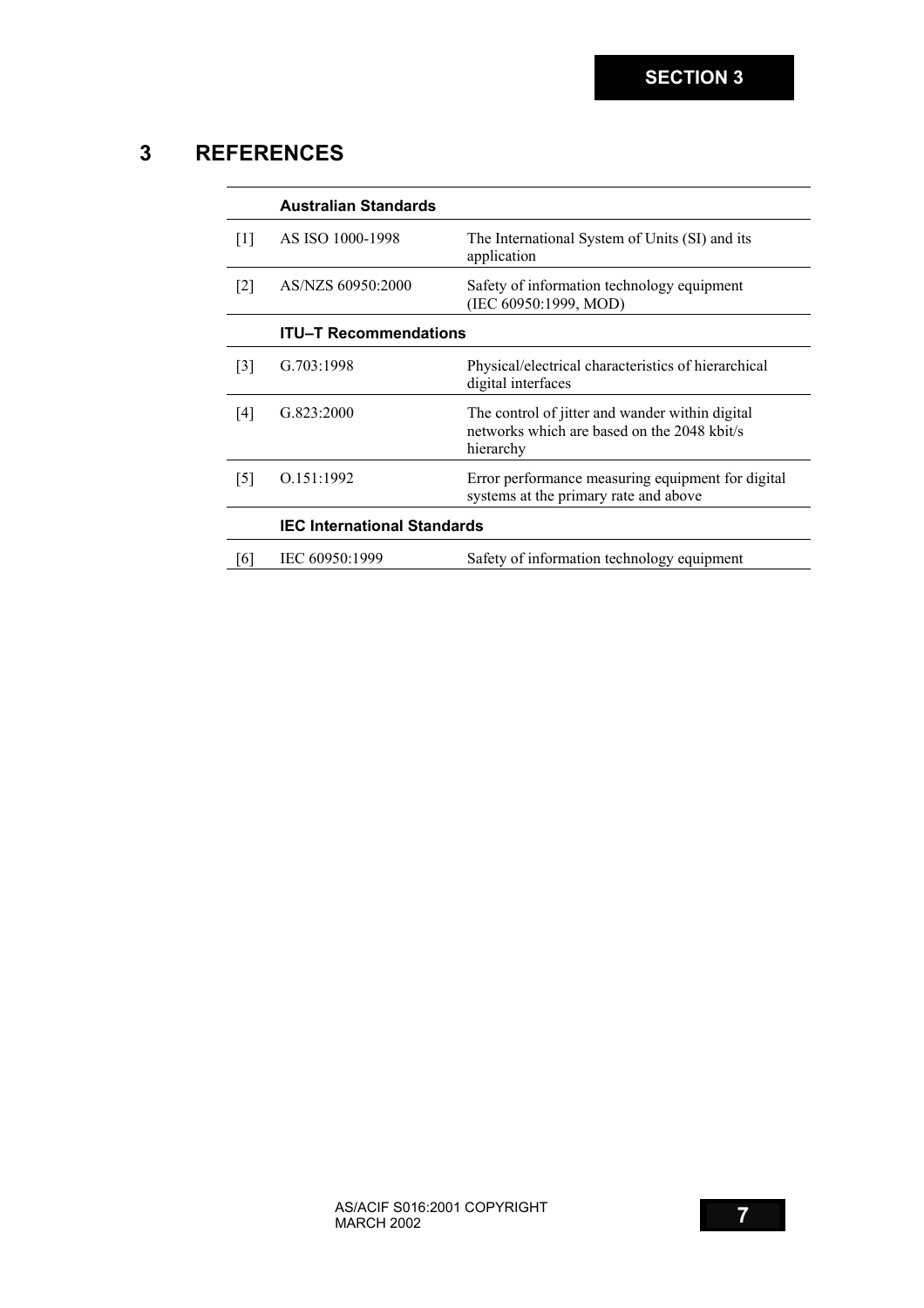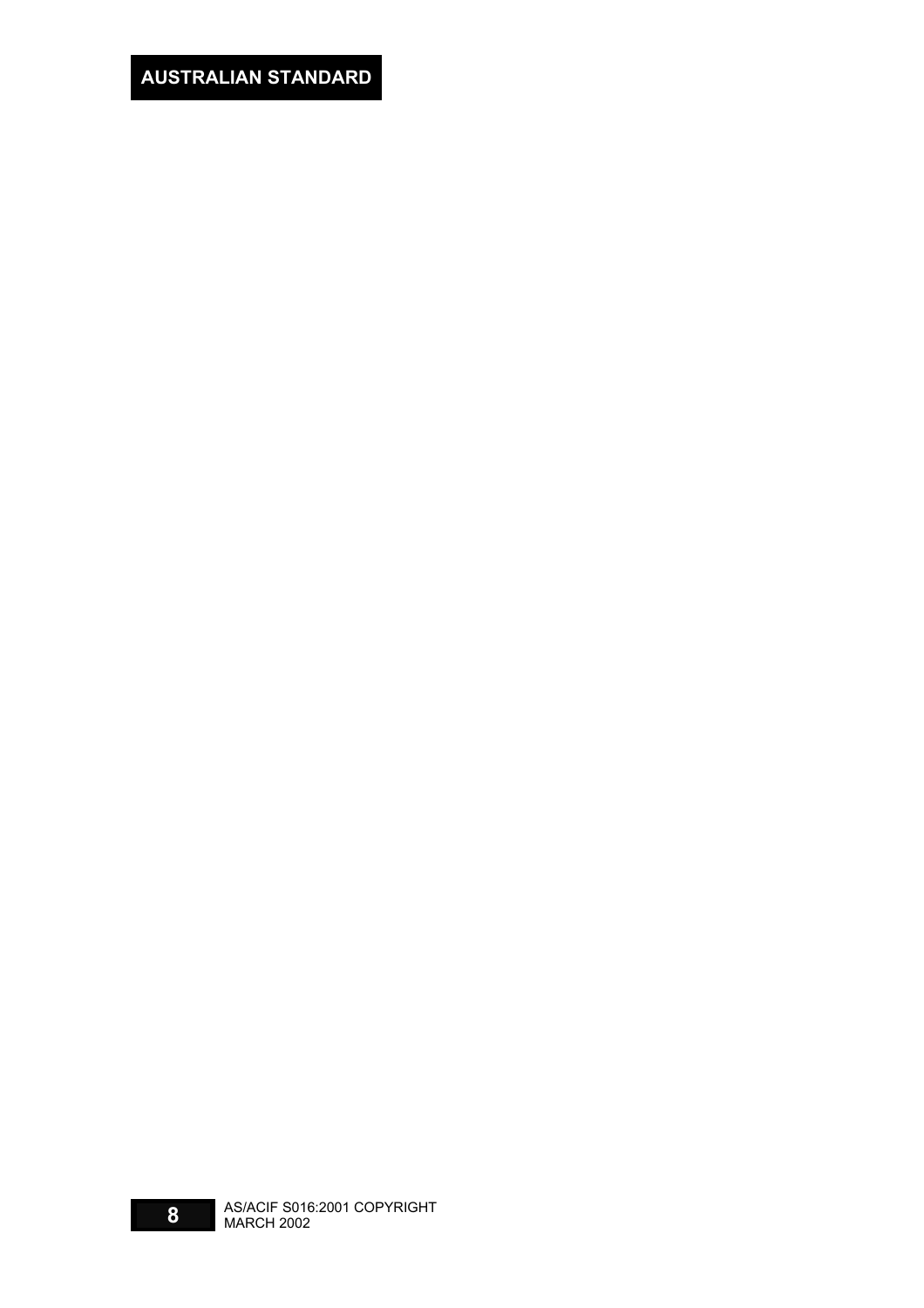## <span id="page-16-0"></span>**4 ABBREVIATIONS AND DEFINITIONS**

<span id="page-16-1"></span>For the purposes of this Standard, the following abbreviations and definitions apply.

## **4.1 Abbreviations**

| ppm          | Parts per Million                                                                          |
|--------------|--------------------------------------------------------------------------------------------|
| AC           | <b>Alternating Current</b>                                                                 |
| <b>ACA</b>   | <b>Australian Communications Authority</b>                                                 |
| ACIF         | <b>Australian Communications Industry Forum</b>                                            |
| <b>AIS</b>   | Alarm Indication Signal                                                                    |
| AMI          | <b>Alternate Mark Inversion Code</b>                                                       |
| AS           | Australian Standard                                                                        |
| <b>BER</b>   | <b>Bit Error Rate</b>                                                                      |
| СE           | <b>Customer Equipment</b>                                                                  |
| CMI          | Coded Mark Inversion Code                                                                  |
| <b>CRC</b>   | <b>Cyclic Redundancy Check</b>                                                             |
| CRO          | Cathode Ray Oscilloscope                                                                   |
| DC           | Direct Current                                                                             |
| <b>EMC</b>   | Electromagnetic Compatibility                                                              |
| FAS          | Frame Alignment Signal                                                                     |
| HDB3         | High Density Bipolar code of order 3                                                       |
| НF           | <b>High Frequency</b>                                                                      |
| IEC          | International Electrotechnology Commission                                                 |
| <b>ISO</b>   | International Standardization Organization                                                 |
| <b>ITU-T</b> | International Telecommunication Union - Telecommunication<br><b>Standardization Sector</b> |
| NZS          | New Zealand Standard                                                                       |
| <b>PRBS</b>  | Pseudo Random Binary Sequence                                                              |
| SELV         | Safety Extra Low Voltage                                                                   |
| SІ           | <b>International System</b>                                                                |
| SMF          | Sub Multiframe                                                                             |
| TNV          | Telecommunications Network Voltage                                                         |
| UI           | Unit Interval                                                                              |

## **4.2 Definitions**

4.2.1 Carrier

<span id="page-16-3"></span><span id="page-16-2"></span>Refer to Section 7 of the *Telecommunications Act 1997*.

AS/ACIF S016:2001 COPYRIGHT MARCH 2002 **9**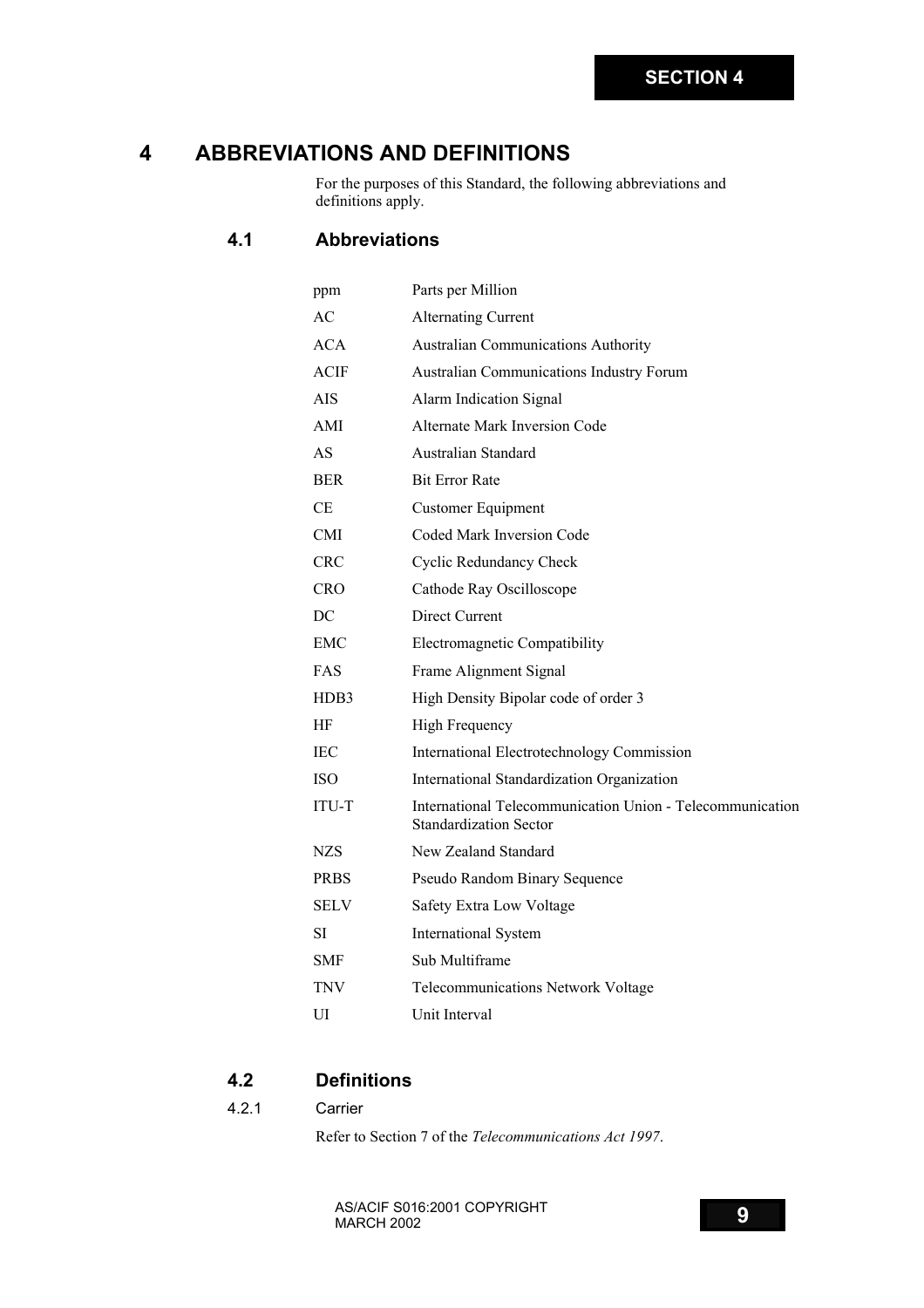<span id="page-17-5"></span><span id="page-17-4"></span><span id="page-17-3"></span><span id="page-17-2"></span><span id="page-17-1"></span><span id="page-17-0"></span>

| 4.2.2 | <b>Customer Equipment</b>                                                                                                                                 |  |  |
|-------|-----------------------------------------------------------------------------------------------------------------------------------------------------------|--|--|
|       | Refer to Section 21 of the <i>Telecommunications Act 1997</i> .                                                                                           |  |  |
| 4.2.3 | Facility                                                                                                                                                  |  |  |
|       | Refer to Sub-section 374(2) of the Telecommunications Act 1997.                                                                                           |  |  |
| 4.2.4 | Intrinsic Jitter                                                                                                                                          |  |  |
|       | Intrinsic jitter is the jitter present at the output port of equipment when it is<br>receiving no jitter at its input, or when receiving no input signal. |  |  |
| 4.2.5 | Safety Extra Low Voltage (SELV)                                                                                                                           |  |  |
|       | Refer to AS/NZS 60950:2000 [2]                                                                                                                            |  |  |
| 4.2.6 | <b>Telecommunications Network</b>                                                                                                                         |  |  |
|       | Refer to sub-section 374(1) of the Telecommunications Act 1997.                                                                                           |  |  |
| 4.2.7 | Unit Interval                                                                                                                                             |  |  |
|       | The nominal difference in time between consecutive significant instants of<br>an isochronous signal.                                                      |  |  |

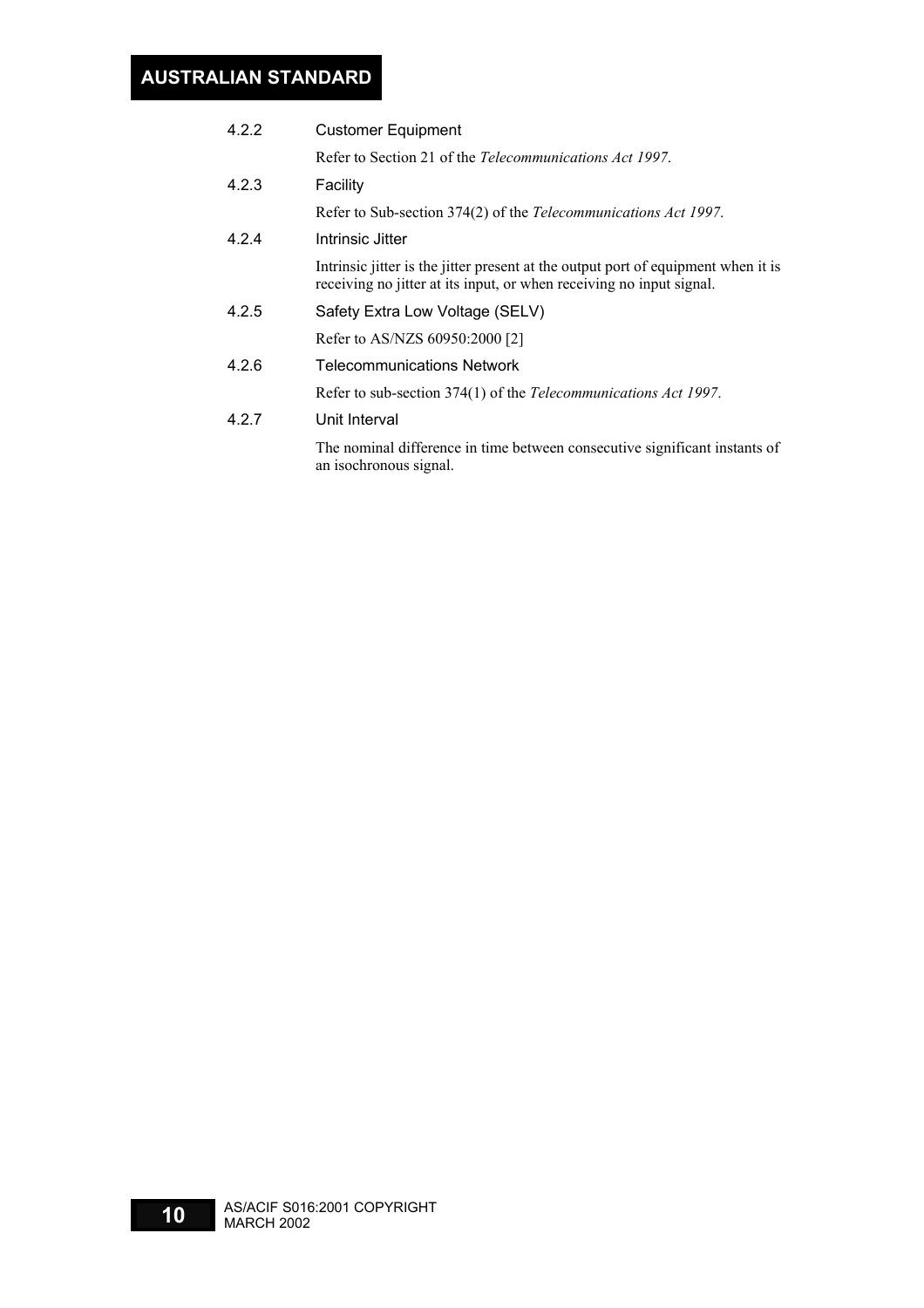## **5 REQUIREMENTS**

#### <span id="page-18-1"></span><span id="page-18-0"></span>**5.1 General**

#### 5.1.1 Fail-safe operation

#### 5.1.1.1 CE **shall not** cause harm or damage to a Telecommunications Network or Facility if any of the following events occur:

- <span id="page-18-2"></span>(a) Failure of any mechanical or electrical component in the CE.
- (b) Failure of any power supplies, resulting in total or partial loss of power, to the CE.
- (c) Discharge or partial discharge of any battery supply.
- (d) Incorrect manual operation of the CE.
- 5.1.1.2 CE should not cause harm or damage to a Telecommunications Network or Facility when CE is operated outside the range of operating voltage and environmental conditions specified by the manufacturer.

*Compliance with Clause 5.1.1 should be checked by operation and inspection*

#### 5.1.2 Line polarity and line conductor polarisation

<span id="page-18-3"></span>The operation of the CE should be independent of—

- (a) line conductor polarisation for balanced pair interfaces, i.e. the connection of specific conductors of the line pair to specific line terminals of the CE; and
- (b) the polarity of any voltage on any specific line conductor.

<span id="page-18-4"></span>*Compliance with Clause 5.1.2 should be checked by operation and inspection.*

#### 5.1.3 Interface

#### 5.1.3.1 Port rating label

<span id="page-18-5"></span>Where a port is only designed for connection to an SELV service, it **shall** be identified by a label attached to the CE.

<span id="page-18-6"></span>*Compliance with Clause 5.1.3.1 should be checked by inspection.*

#### 5.1.3.2 DC line potential

The operation of CE intended or designed for connection to a Telecommunications Network service **shall not**—

- (a) require provision of a DC potential from the Telecommunications Network; or
- (b) apply a DC potential to the Telecommunications Network.

<span id="page-18-8"></span><span id="page-18-7"></span>*Compliance with Clause 5.1.3.2 should be checked by operation and inspection.*

## **5.2 Configuration**

- 5.2.1 Timing functions
- 5.2.1.1 The CE **shall** provide an interface on which the information and timing signal are in the same direction, i.e. co-directional.
- 5.2.1.2 A CE **shall** be capable of synchronising its timing to the signal received from the Telecommunications Network.

AS/ACIF S016:2001 COPYRIGHT MARCH 2002 **11**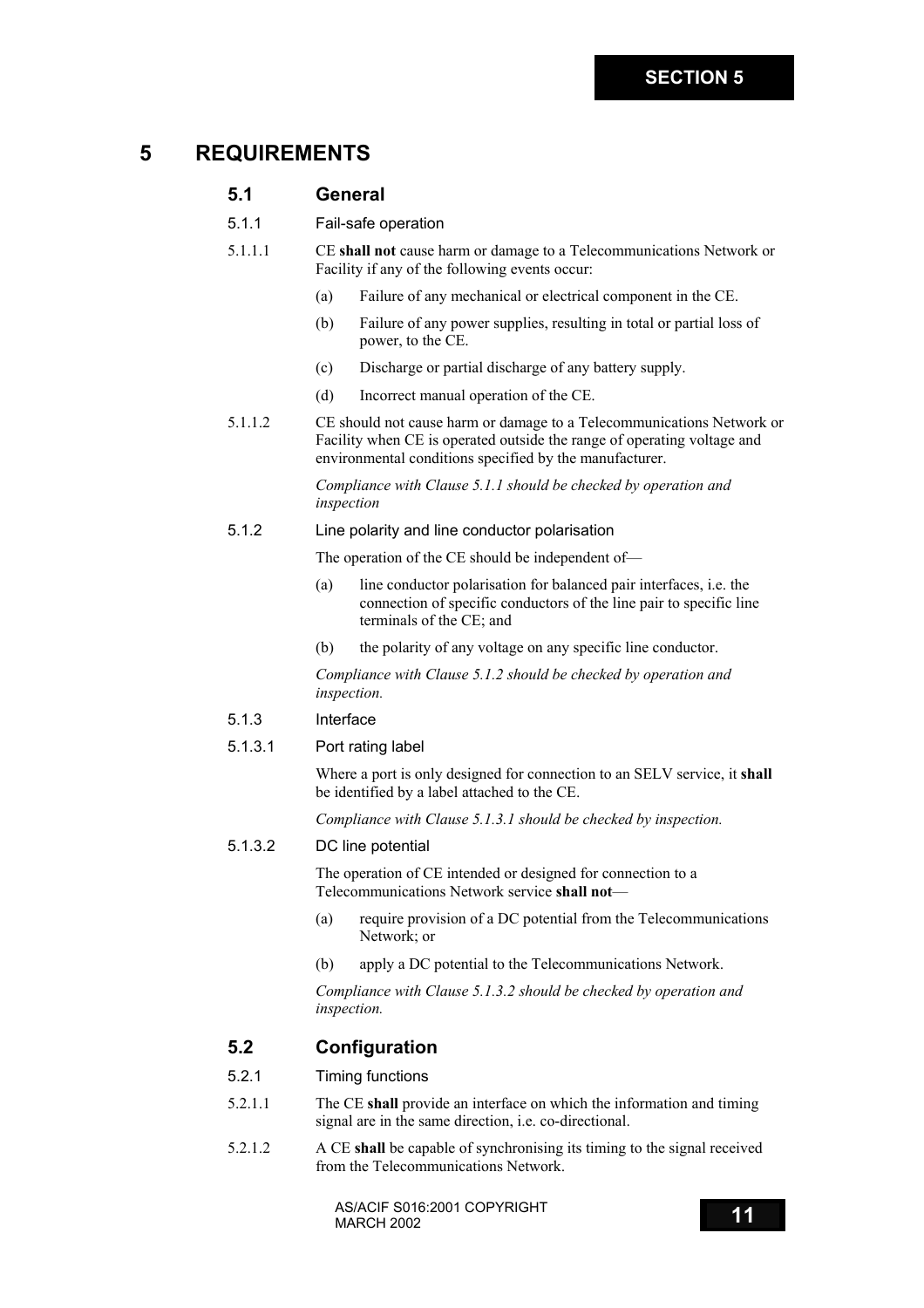- 5.2.1.3 The CE **shall** be capable of synchronising its transmitted signal to a timing signal received from the Telecommunications Network.
- 5.2.1.4 If a CE cannot synchronise with a Telecommunications Network due to, for example, loss of received signal or reception of AIS, the CE **shall** transmit using an internal clock complying with the relevant requirements of Clauses 5.3, 5.4, 5.5, or 5.6.
	- Note : If the CE receives more than one signal from the network, timing is usually derived from any one of these inputs. The CE should select as its current synchronisation source a network signal input which is not experiencing loss of signal, loss of synchronisation, or reception of AIS (see Clause 5.2.3)

<span id="page-19-0"></span>*Compliance with Clause 5.2.1 should be checked using the methods as described in Clause 6.3*

#### 5.2.2 Earthing of outer conductor or screen

- 5.2.2.1 Where the CE is designed to connect to a Telecommunications Network using a co-axial cable or screened balanced pair cable, the output port of the CE **shall** provide a means to connect the outer conductor of the coaxial connector or the screen of the balanced pair connector to the protective earth terminal.
- 5.2.2.2 Where the CE is designed to connect to a Telecommunications Network using a co-axial cable or screened balanced pair cable, the input port of the CE should provide a means of connecting/disconnecting the outer conductor of the co-axial connector or the screen of the balanced pair connector to the protective earth terminal.
	- Note 1: Clause 5.2.2.2 allows for either a connection to protective earth at the input port as required by ITU-T Rec. G.703 [3] or allows for provision to connect and disconnect the co-axial cable outer conductor or balanced pair cable screen to protective earth at the input port of the CE.
	- Note 2: Care needs to be exercised in earthing practice as most existing network side equipment provides a solid earth at both input and output ports.
	- Note  $3<sup>+</sup>$  The direct connection of the outer conductors of co-axial cables to the protective earth at the transmit and receive interfaces may, because of differences in earth potential at each end of the cable, result in unwanted current flowing in the outer conductor, through connectors and through the receiver input circuitry. This may result in errors or even permanent damage. To prevent this problem, DC isolation may be introduced between the outer conductor and protective earth at the receive interface.
	- Note 4: Clause 5.2.2 does not apply to CE designed to connect to a Telecommunications Network using an unscreened balanced pair cable.

<span id="page-19-1"></span>*Compliance with Clause 5.2.2 should be checked by inspection.*

- 5.2.3 Alarm Indication Signal (AIS)
- 5.2.3.1 AIS detection is based on the assumption that the received signal has fewer zeros (0s) than a signal consisting of all ones (1s) with a valid Frame Alignment Signal (FAS) for a given bit rate.
- 5.2.3.2 Under normal operating conditions, a transmitted signal from the CE should avoid simulating AIS.
	- Note: AIS is an unframed signal used by carriers to trace service faults. This signal consists of continuous ones (1s) on the line, which may be injected by equipment when loss of incoming signal, loss of synchronisation or high error rate is detected.

The signal causes AIS Indicators to activate on equipment receiving it, raising non-urgent network alarms, and aids rapid restoration of service by indicating that a fault exists elsewhere on the link.

**12** AS/ACIF S016:2001 COPYRIGHT MARCH 2002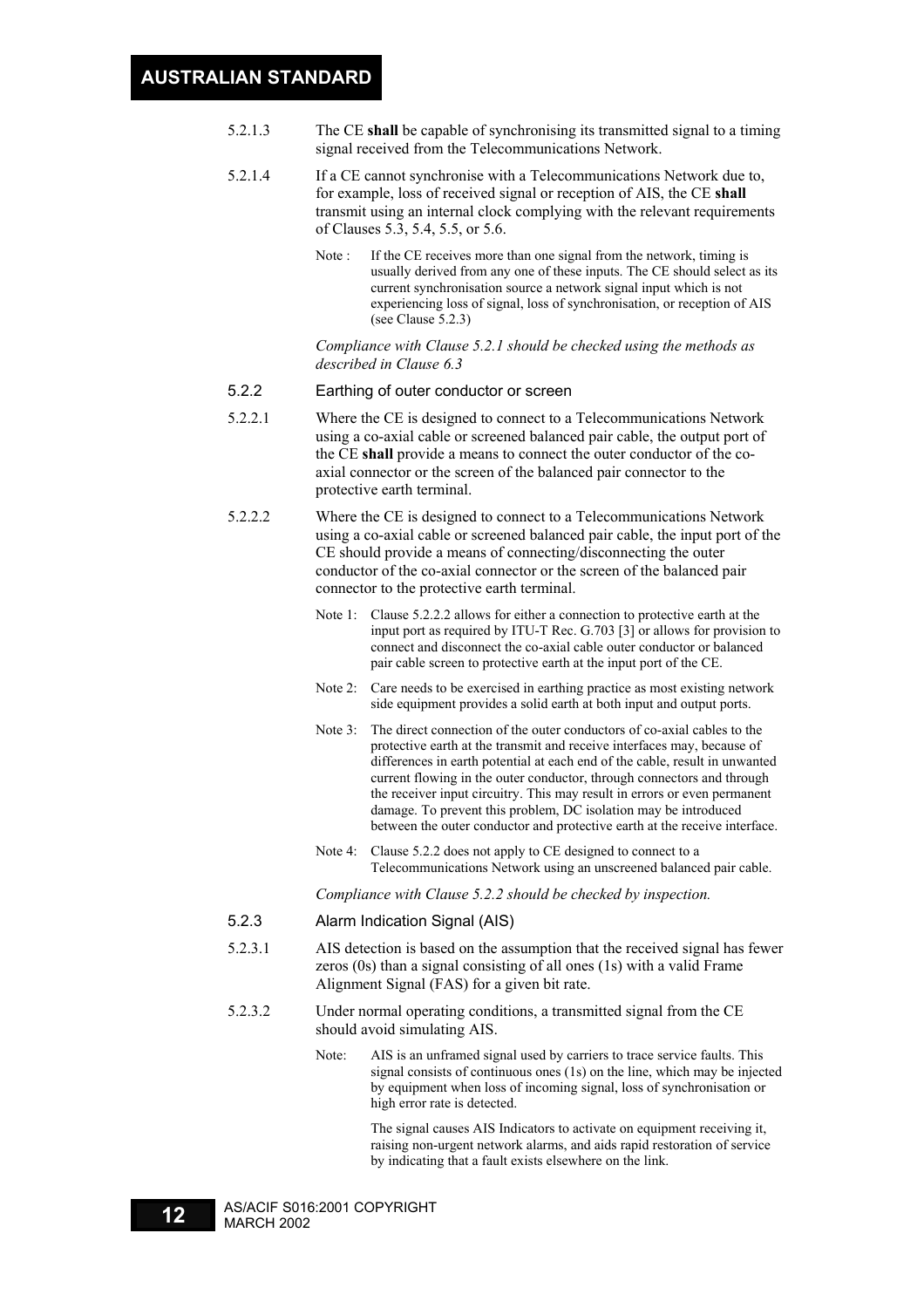Some CE generates signals that simulate AIS when no fault exists. This may lead to manual disabling of network alarms, and to delays in service restoration for this type of CE. Use of data scrambling or framing, which meets the above criterion, will generally avoid AIS simulation.

5.2.3.3 An all ones (1s) condition may also exist within a single time slot of a received signal. If this condition should occur, the CE should not respond to the condition as an AIS.

> <span id="page-20-0"></span>*Compliance with Clause 5.2.3 should be checked using the methods as described in Clause 6.7.*

#### **5.3 2048 kbit/s**

#### 5.3.1 Interfaces

<span id="page-20-1"></span>The CE interface **shall** provide a 75 Ω coaxial and/or a 120 Ω balanced (symmetrical pair) connection.

<span id="page-20-2"></span>*Compliance with Clause 5.3.1 should be checked by inspection.*

#### 5.3.2 Bit rates

The 2048 kbit/s interface **shall** operate at 2048 kbit/s ±50 ppm.

*Compliance with Clause 5.3.2 should be checked using the methods as described in Clause 6.3.*

#### 5.3.3 Line coding

<span id="page-20-3"></span>The CE **shall** be capable of receiving and transmitting High Density Bipolar code of order 3 (HDB3) coding in accordance with Annex A of ITU–T Rec. G.703 [3].

<span id="page-20-4"></span>*Compliance with Clause 5.3.3 should be checked using the methods as described in Clause 6.4.*

#### 5.3.4 Output signal pulse shape

#### 5.3.4.1 75  $\Omega$  interface mark

<span id="page-20-5"></span>The pulse shape at the output port terminated with a  $75 \Omega$  resistor **shall** conform with the mask in Figure 3, where the nominal pulse height is 2.37 V.

#### 5.3.4.2 120 Ω interface mark

<span id="page-20-6"></span>The pulse shape at the output port terminated with a  $120 \Omega$  resistor **shall** conform with the mask in Figure 3, where the nominal pulse height is 3.0 V.

#### 5.3.4.3 Space

<span id="page-20-7"></span>The height limit of a space (no-pulse) at the output port terminated with a resistor of the nominal port impedance **shall** be  $0 \text{ V } \pm 10\%$  of the nominal pulse height.

Note: The loading of an input port can distort the output pulse sufficiently so that it no longer matches the pulse mask. Output ports should be tested for this source of distortion. Also refer Appendix A

<span id="page-20-8"></span>*Compliance with Clause 5.3.4 should be checked using the methods as described in Clause 6.8.*

#### 5.3.5 Input port

#### 5.3.5.1 Return loss

<span id="page-20-9"></span>The return loss of a 2048 kbit/s input port against a resistor of the nominal port impedance of the port **shall** have the minimum values listed in Table 1.

AS/ACIF S016:2001 COPYRIGHT MARCH 2002 **13**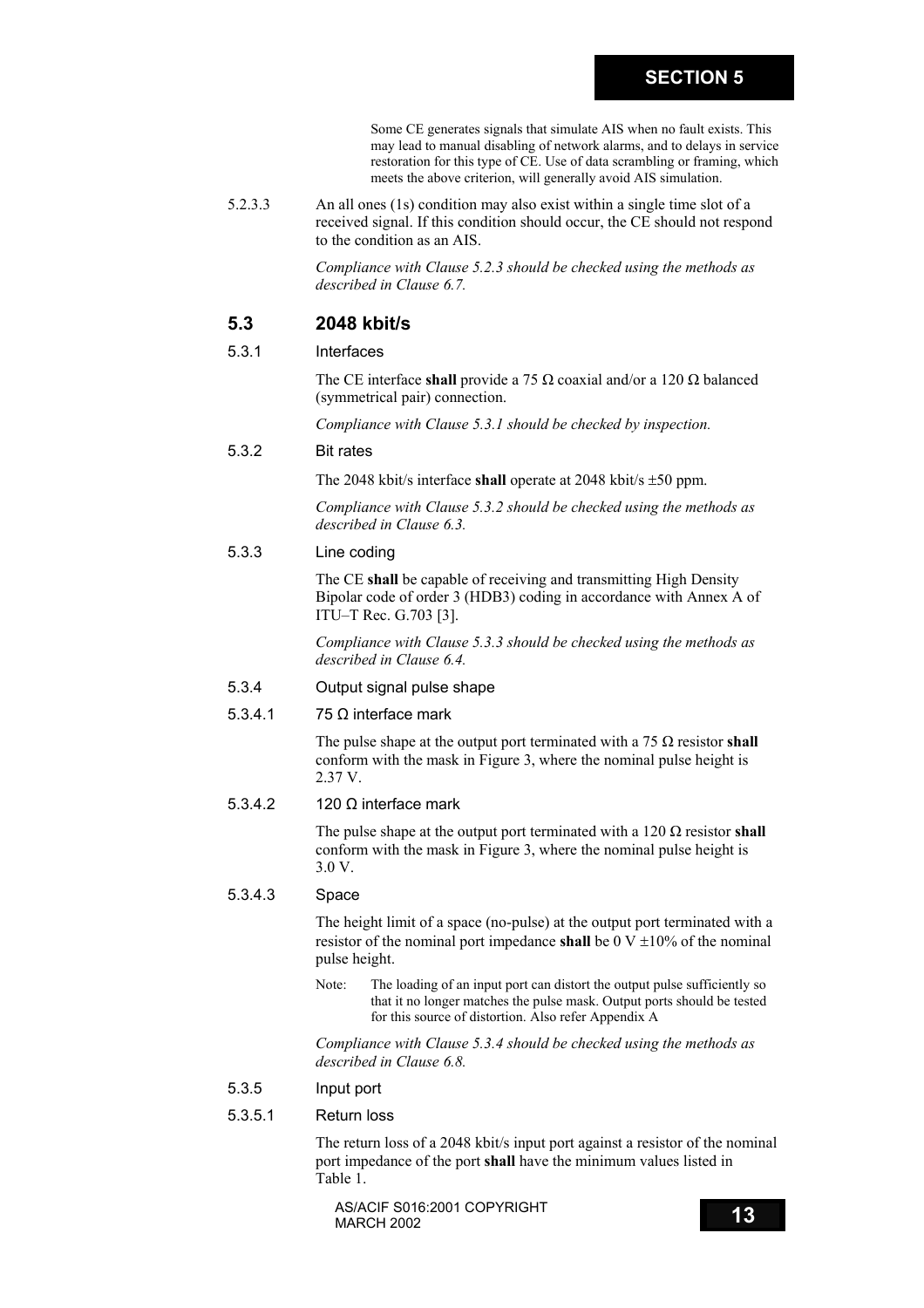#### <span id="page-21-2"></span>**TABLE 1**

## **Frequency range | Return loss (kHz) (dB)** 51 to 102 12 102 to 2048 and to 18 2048 to 3072 14

### **Return loss requirements 2048 kbit/s**

*Compliance with Clause 5.3.5.1 should be checked using the methods as described in Clause 6.9.*

#### 5.3.5.2 Sensitivity

<span id="page-21-0"></span>The CE **shall** operate without errors, when the input port is connected to a source in accordance with Clause 5.3.4, modified with an interconnecting cable attenuation of 0 dB to 6 dB measured at 1024 kHz with an attenuation slope proportional to the square root of frequency.

*Compliance with Clause 5.3.5.2 should be checked using the methods as described in Clause 6.10.*

#### 5.3.5.3 Immunity

<span id="page-21-1"></span>To ensure adequate immunity against signal reflections that can arise at the interface due to impedance irregularities at digital distribution frames and at digital output ports, a combined signal, attenuated up to the maximum specified interconnecting cable attenuation (Clause 5.3.5.2), applied to the input port, **shall not** result in errors.

To generate the combined signal, the wanted signal which complies with Clauses 5.3.1 to 5.3.4 is added to an interfering signal with the following characteristic:

- (a) With the same pulse shape as the wanted signal.
- (b) With a bit rate within the limits set out in the standard.
- (c) Not synchronous with the wanted signal.
- (d) Combined with the wanted signal in a combining network.
- (e) With an overall zero loss in the wanted signal's path.
- (f) With a nominal impedance of—
	- (i) 75  $\Omega$  for a coaxial-pair interface; or
	- (ii)  $120 \Omega$  for a symmetrical-pair interface.
- (g) With a signal-to-interference ratio of 18 dB.
- (h) With a binary content that complies with ITU–T Rec. O.151 [5]  $(2<sup>15</sup>-1$  bit pattern).
- Note : It is recommended to use a receiver implementation that provides an adaptive threshold rather than one that provides a fixed threshold. An adaptive threshold should be less susceptible to errors due to reflections.

*Compliance with Clause 5.3.5.3 should be checked using the methods as described in Clause 6.11.*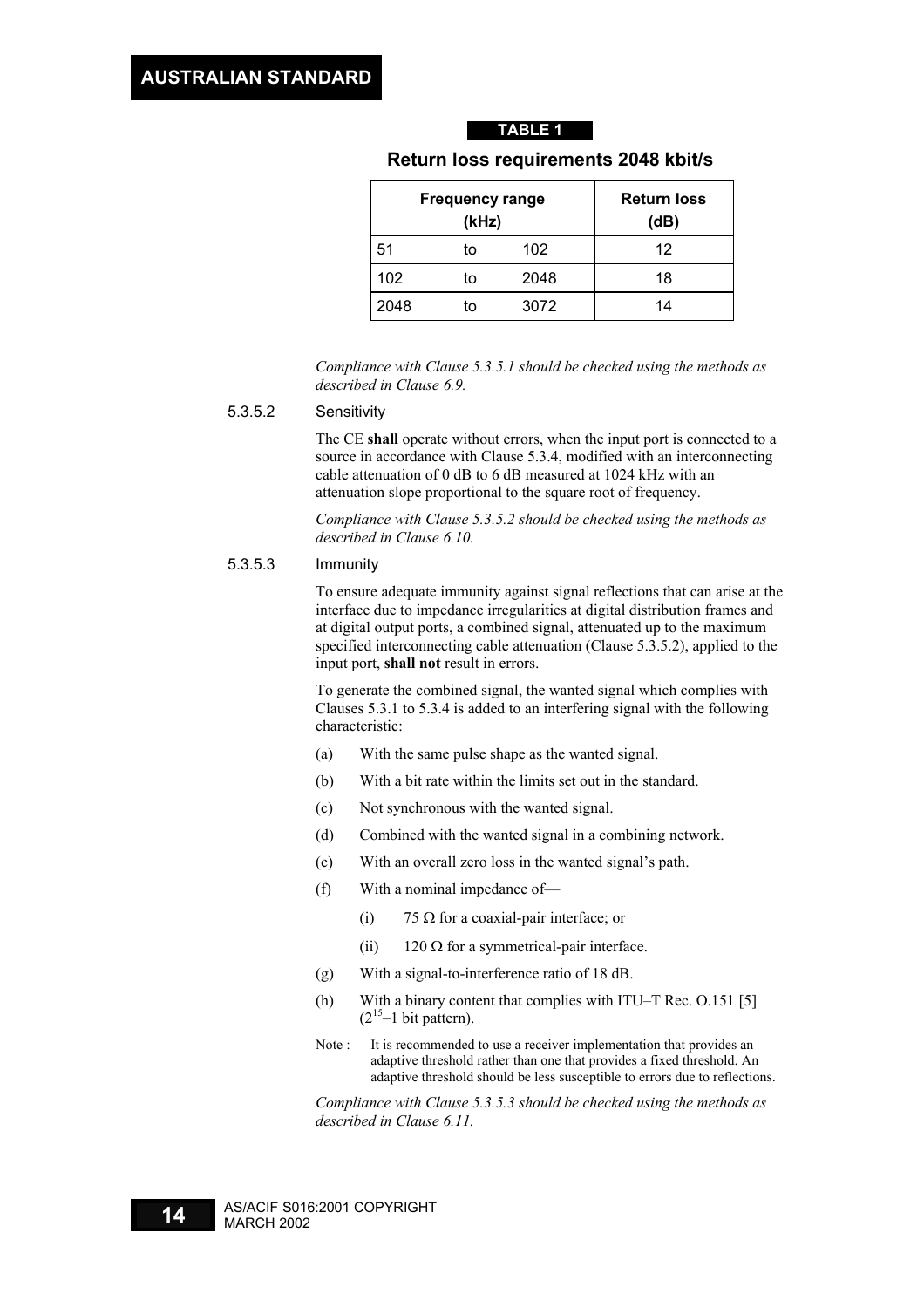5.3.6 Intrinsic jitter

<span id="page-22-0"></span>The intrinsic jitter present at the output port of the CE **shall not** exceed the values in Figure 8.

*Compliance with Clause 5.3.6 should be checked using the methods as described in Clause 6.5.*

5.3.7 Input jitter and wander tolerance

<span id="page-22-1"></span>CE **shall** operate without degradation of performance when receiving signals modulated with sinusoidal jitter up to the limit shown in Figure 9.

<span id="page-22-2"></span>*Compliance with Clause 5.3.7 should be checked using the methods as described in Clause 6.6.*

#### **5.4 8448 kbit/s**

#### 5.4.1 Interfaces

<span id="page-22-3"></span>The CE interface **shall** provide a 75  $\Omega$  coaxial connection.

<span id="page-22-4"></span>*Compliance with Clause 5.4.1 should be checked by inspection*

#### 5.4.2 Bit rates

The 8448 kbit/s interface **shall** operate at 8448 kbit/s  $\pm$  30 ppm.

*Compliance with Clause 5.4.2 should be checked using the methods as described in Clause 6.3.*

#### 5.4.3 Line coding

<span id="page-22-5"></span>The CE **shall** be capable of receiving and transmitting High Density Bipolar code of order 3 (HDB3) coding in accordance with Annex A of ITU–T Rec. G.703 [3].

<span id="page-22-6"></span>*Compliance with Clause 5.4.3 should be checked using the methods as described in Clause 6.4.*

#### 5.4.4 Output signal pulse shape

#### 5.4.4.1 Mark

<span id="page-22-7"></span>The pulse shape at the output port terminated with a 75  $\Omega$  resistor **shall** conform with the mask in Figure 4, where the nominal pulse height is 2.37 V.

#### 5.4.4.2 Space

<span id="page-22-8"></span>The height limit of a space (no pulse) at the output port terminated with a 75  $\Omega$  resistor **shall** be 0 V  $\pm$  0.237 V.

<span id="page-22-9"></span>*Compliance with Clause 5.4.4 should be checked using the methods as described in Clause 6.8.*

5.4.5 Input Port

#### 5.4.5.1 Return loss

<span id="page-22-10"></span>The return loss of an 8448 kbit/s input port against a 75  $\Omega$  resistive load **shall** have the minimum values listed in Table 2.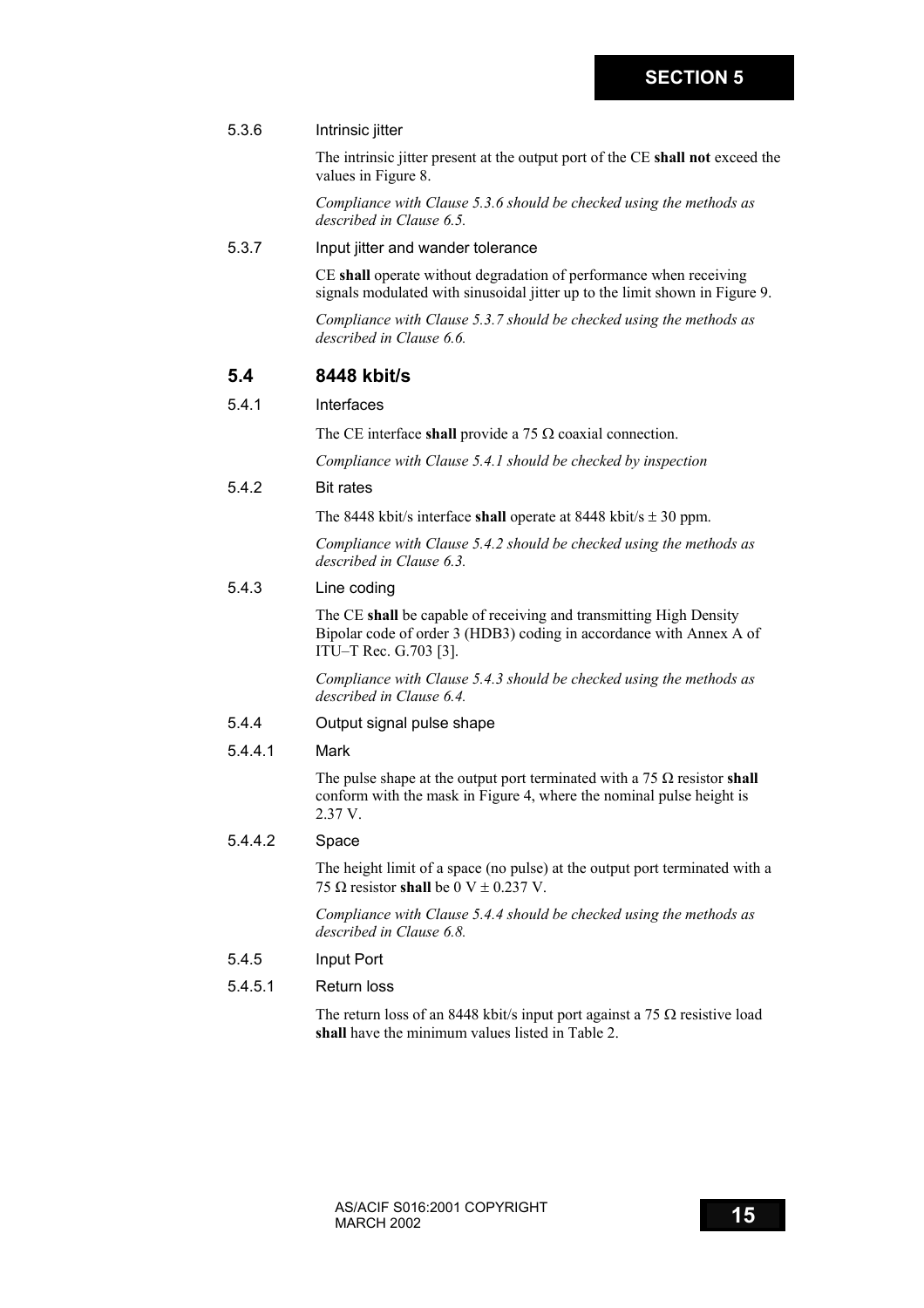#### <span id="page-23-3"></span>**TABLE 2**

#### **Return loss requirements 8448 kbit/s**

|      | <b>Frequency range</b><br>(kHz) | <b>Return loss</b><br>(dB) |    |
|------|---------------------------------|----------------------------|----|
| 211  | to                              | 422                        | 12 |
| 422  | to                              | 8448                       | 18 |
| 8448 | to                              | 12672                      | 14 |

*Compliance with Clause 5.4.5.1 should be checked using the methods as described in Clause 6.9.*

#### 5.4.5.2 Sensitivity

<span id="page-23-0"></span>The CE **shall** operate without errors, when the input port is connected to a source in accordance with Clause 5.4.4, modified with an interconnecting cable attenuation of 0 dB to 6 dB measured at 4224 kHz with an attenuation slope proportional to the square root of frequency.

*Compliance with Clause 5.4.5.2 should be checked using the methods as described in Clause 6.10.*

#### 5.4.5.3 Immunity

<span id="page-23-1"></span>To ensure adequate immunity against signal reflections that can arise at the interface due to impedance irregularities at digital distribution frames and at digital output ports, a combined signal, attenuated up to the maximum specified interconnecting cable attenuation (Clause 5.4.5.2), applied to the input port, **shall not** result in errors.

To generate the combined signal, the wanted signal which complies with Clauses 5.4.1 to 5.4.4 is added to an interfering signal with the following characteristic:

- (a) With the same pulse shape as the wanted signal.
- (b) With a bit rate within the limits set out in the standard.
- (c) Not synchronous with the wanted signal.
- (d) Combined with the wanted signal in a combining network.
- (e) With an overall zero loss in the wanted signal path.
- (f) With a nominal impedance of 75  $\Omega$  for a coaxial-pair interface.
- (g) With a signal-to-interference ratio of 20 dB.
- (h) With a binary content that complies with ITU–T Rec. O.151 [5]  $(2<sup>15</sup>-1$  bit pattern).

*Compliance with Clause 5.4.5.3 should be checked using the methods as described in Clause 6.11.*

#### 5.4.6 Intrinsic jitter

<span id="page-23-2"></span>The intrinsic jitter present at the output port of the CE **shall not** exceed the values in Figure 8.

*Compliance with Clause 5.4.6 should be checked using the methods as described in Clause 6.5.*

**16** AS/ACIF S016:2001 COPYRIGHT MARCH 2002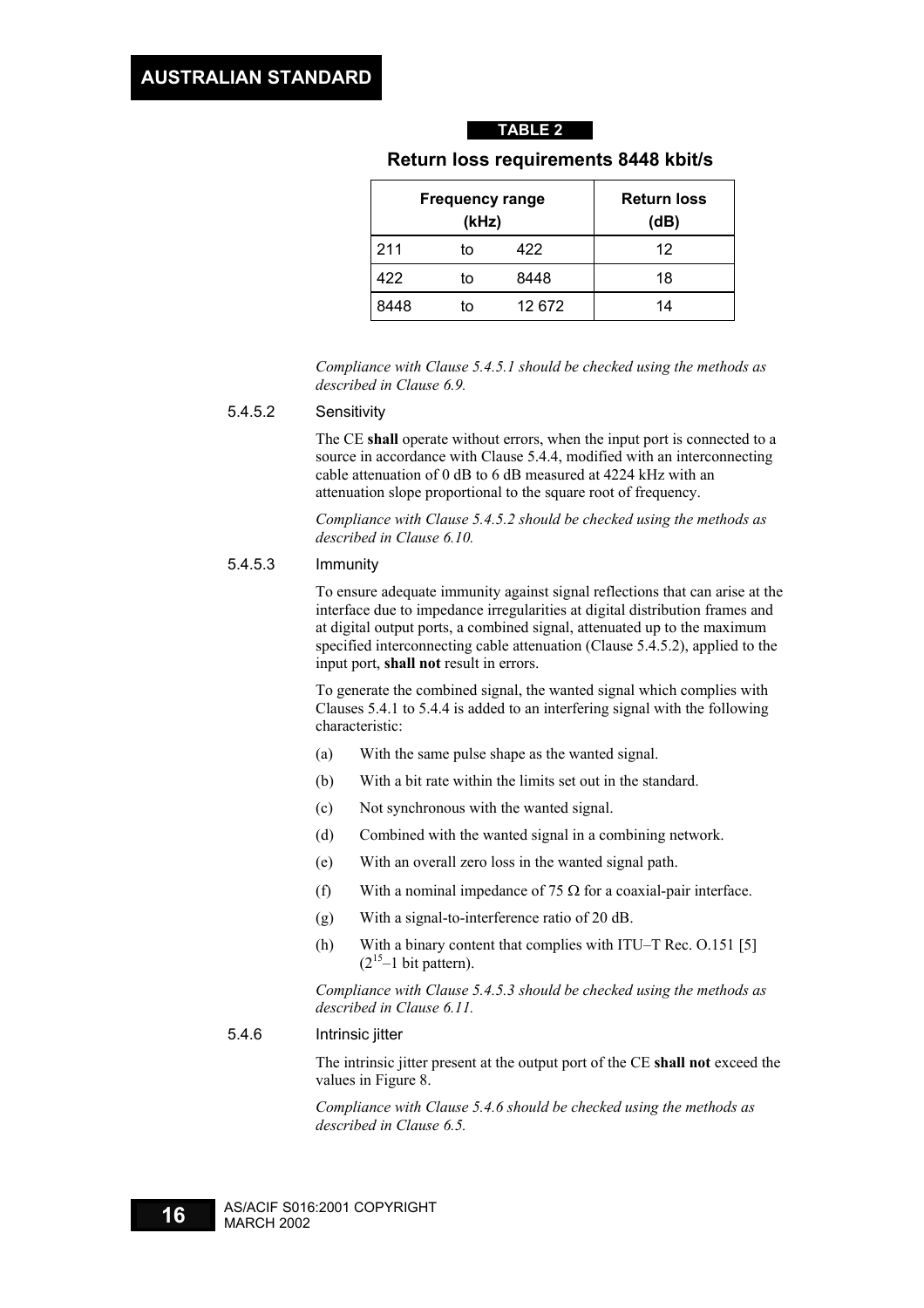#### 5.4.7 Input jitter and wander tolerance

<span id="page-24-0"></span>The CE interface **shall** operate without degradation of performance when receiving signals modulated with sinusoidal jitter up to the limit shown in Figure 9.

<span id="page-24-1"></span>*Compliance with Clause 5.4.7 should be checked using the methods as described in Clause 6.6.*

#### **5.5 34 368 kbit/s**

#### 5.5.1 Interfaces

<span id="page-24-2"></span>The CE interface **shall** provide a 75  $\Omega$  coaxial connection.

<span id="page-24-3"></span>*Compliance with Clause 5.5.1 should be checked by inspection*

#### 5.5.2 Bit rates

The 34 368 kbit/s interface **shall** operate at 34 368 kbit/s ±20 ppm.

*Compliance with Clause 5.5.2 should be checked using the methods as described in Clause 6.3.*

#### 5.5.3 Line coding

<span id="page-24-4"></span>The CE **shall** be capable of receiving and transmitting High Density Bipolar code of order 3 (HDB3) coding in accordance with Annex A of ITU–T Rec. G.703 [3].

<span id="page-24-5"></span>*Compliance with Clause 5.5.3 should be checked using the methods as described in Clause 6.4.*

5.5.4 Output signal pulse shape

#### 5.5.4.1 Mark

<span id="page-24-6"></span>The pulse shape at the output port terminated with a  $75 \Omega$  resistor **shall** conform with the mask in Figure 5, where the nominal pulse height is 1.00 V.

#### 5.5.4.2 Space

<span id="page-24-7"></span>The height limit of a space (no-pulse) at the output port terminated with a 75  $\Omega$  resistor **shall** be 0 V  $\pm$ 0.100 V.

<span id="page-24-8"></span>*Compliance with Clause 5.5.4 should be checked using the methods as described in Clause 6.8.*

#### 5.5.5 Input port

#### 5.5.5.1 Return loss

<span id="page-24-9"></span>The return loss of a 34 368 kbit/s input port against a 75  $\Omega$  resistive load **shall** have the minimum values listed in Table 3.

#### <span id="page-24-10"></span>**TABLE 3**

#### **Return loss requirements 34 368 kbit/s**

|        | <b>Frequency range</b><br>(kHz) | <b>Return loss</b><br>(dB) |    |
|--------|---------------------------------|----------------------------|----|
| 860    | to                              | 1720                       | 12 |
| 1720   | to                              | 34 368                     | 18 |
| 34 368 | to                              | 51 550                     | 14 |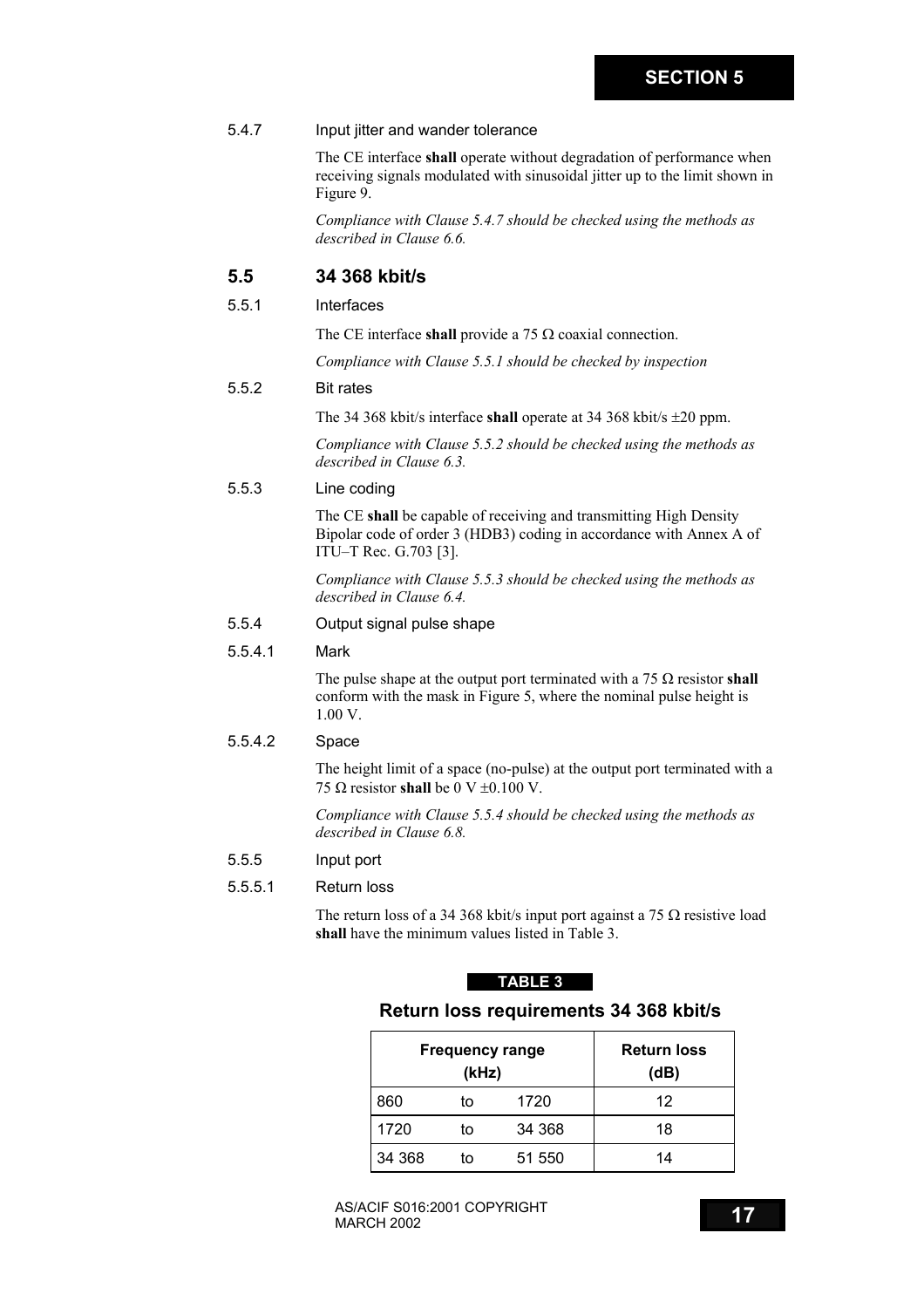*Compliance with Clause 5.5.5.1 should be checked using the methods as described in Clause 6.9.*

#### 5.5.5.2 Sensitivity

<span id="page-25-0"></span>The CE **shall** operate without errors, when the input port is connected to a source in accordance with Clause 5.5.4, modified with an interconnecting cable attenuation of 0 dB to 12 dB measured at 17 184 kHz with an attenuation slope proportional to the square root of frequency.

*Compliance with Clause 5.5.5.2 should be checked using the methods as described in Clause 6.10.*

#### 5.5.5.3 Immunity

<span id="page-25-1"></span>To ensure adequate immunity against signal reflections that can arise at the interface due to impedance irregularities at digital distribution frames and at digital output ports, a combined signal, attenuated up to the maximum specified interconnecting cable attenuation (Clause 5.5.5.2), applied to the input port, **shall not** result in errors.

To generate the combined signal, the wanted signal which complies with Clauses 5.5.1 to 5.5.4 is added to an interfering signal with the following characteristic:

- (a) With the same pulse shape as the wanted signal.
- (b) With a bit rate within the limits set out in the standard.
- (c) Not synchronous with the wanted signal.
- (d) Combined with the wanted signal in a combining network.
- (e) With an overall zero loss in the wanted signal path.
- (f) With a nominal impedance of 75  $\Omega$  for a coaxial-pair interface.
- (g) With a signal-to-interference ratio of 20 dB.
- (h) With a binary content that complies with ITU–T Rec. O.151 [5]  $(2^{23}-1)$  bit pattern).

*Compliance with Clause 5.5.5.3 should be checked using the methods as described in Clause 6.11.*

#### 5.5.6 Intrinsic jitter

<span id="page-25-2"></span>The intrinsic jitter present at the output port of the CE **shall not** exceed the values in Figure 8.

*Compliance with Clause 5.5.6 should be checked using the methods as described in Clause 6.5.*

#### 5.5.7 Input jitter and wander tolerance

<span id="page-25-3"></span>Equipment **shall** operate without degradation of performance when receiving signals modulated with sinusoidal jitter up to the limit shown in Figure 9.

<span id="page-25-4"></span>*Compliance with Clause 5.5.7 should be checked using the methods as described in Clause 6.6.*

### **5.6 139 264 kbit/s**

#### 5.6.1 Interfaces

<span id="page-25-5"></span>The CE interface **shall** provide a 75 Ω coaxial connection.

*Compliance with Clause 5.6.1 should be checked by inspection.*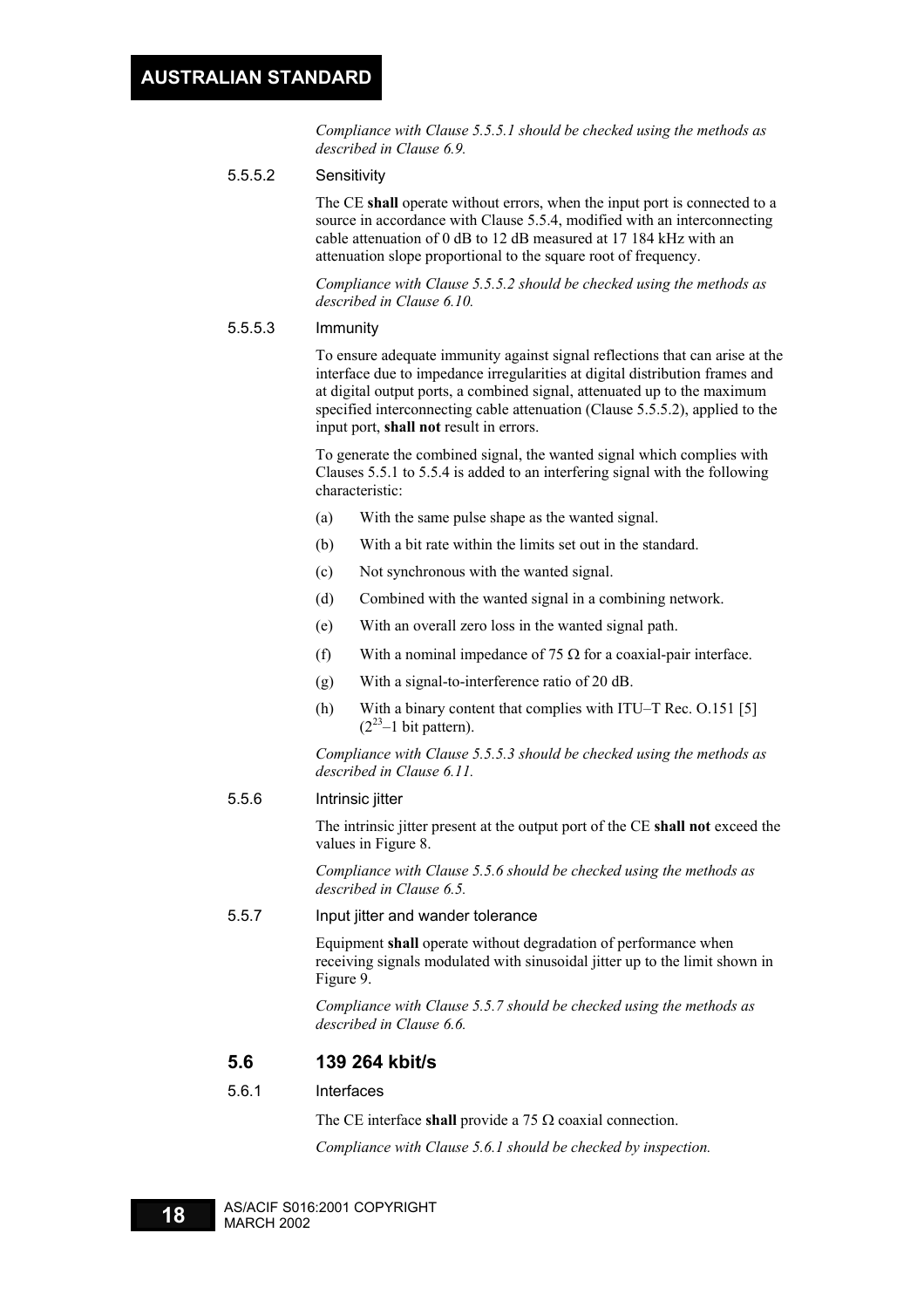#### 5.6.2 Bit rates

<span id="page-26-0"></span>The 139 264 kbit/s interface **shall** operate at 139 264 kbit/s ±15 ppm.

*Compliance with Clause 5.6.2 should be checked using the methods as described in Clause 6.3.*

#### 5.6.3 Line coding

<span id="page-26-1"></span>The CE **shall** be capable of receiving and transmitting Coded Mark Inversion (CMI) line coding in accordance with Annex A of ITU–T Rec. G.703 [3].

Note: An illustration of CMI Coding Rules is given in Figure 2 (informative).

<span id="page-26-2"></span>*Compliance with Clause 5.6.3 should be checked using the methods as described in Clause 6.4.*

#### 5.6.4 Output port

#### 5.6.4.1 Pulse shape: Binary 0

<span id="page-26-3"></span>The pulse shape corresponding to a binary 0 at the output port terminated with a 75  $\Omega$  resistor **shall** conform with the mask of Figure 6.

*Compliance with Clause 5.6.4.1 should be checked using the methods as described in Clause 6.8.*

#### 5.6.4.2 Pulse shape: Binary 1

<span id="page-26-4"></span>The pulse shape corresponding to a binary 1 at the output port terminated with a 75  $\Omega$  resistor **shall** conform with the mask of Figure 7.

*Compliance with Clause 5.6.4.2 should be checked using the methods as described in Clause 6.8.*

#### 5.6.4.3 Return loss

<span id="page-26-5"></span>The return loss of a 139 264 kbit/s output port against a 75  $\Omega$  resistive load **shall** be 15 dB or greater for the frequency range 7 MHz to 210 MHz.

<span id="page-26-6"></span>*Compliance with Clause 5.6.4.3 should be checked using the methods as described in Clause 6.9.*

#### 5.6.5 Input port

#### 5.6.5.1 Return loss

<span id="page-26-7"></span>The return loss of a 139 264 kbit/s input port against a 75  $\Omega$  resistive load **shall** be 15 dB or greater for the frequency range 7 MHz to 210 MHz.

*Compliance with Clause 5.6.5.1 should be checked using the methods as described in Clause 6.9.*

#### 5.6.5.2 Sensitivity

<span id="page-26-8"></span>The CE **shall** operate without errors, when the input port is connected to a source in accordance with Clause 5.6.4, modified with an interconnecting cable attenuation of 0 dB to 12 dB measured at 70 MHz with an attenuation slope proportional to the square root of frequency.

*Compliance with Clause 5.6.5.2 should be checked using the methods as described in Clause 6.10.*

#### 5.6.5.3 Intrinsic jitter

<span id="page-26-9"></span>The intrinsic jitter present at the output port of the CE **shall not** exceed the values in Figure 8.

*Compliance with Clause 5.6.7 should be checked using the methods as described in Clause 6.5.*

AS/ACIF S016:2001 COPYRIGHT MARCH 2002 **19**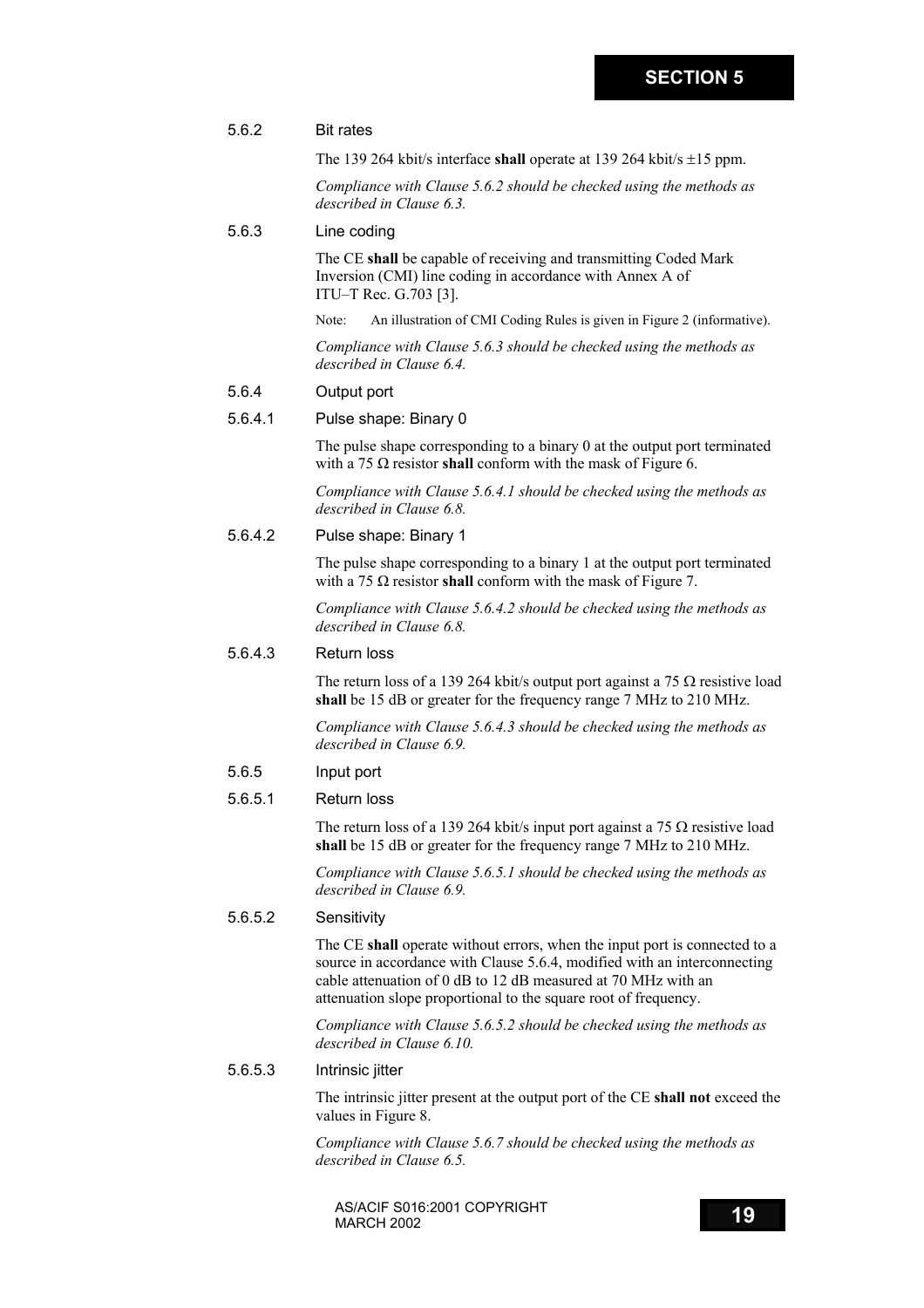#### 5.6.6 Input jitter and wander tolerance

<span id="page-27-0"></span>CE **shall** operate without degradation of performance when receiving signals modulated with sinusoidal jitter up to the limit shown in Figure 9.

*Compliance with Clause 5.6.8 should be checked using the methods as described in Clause 6.6.*

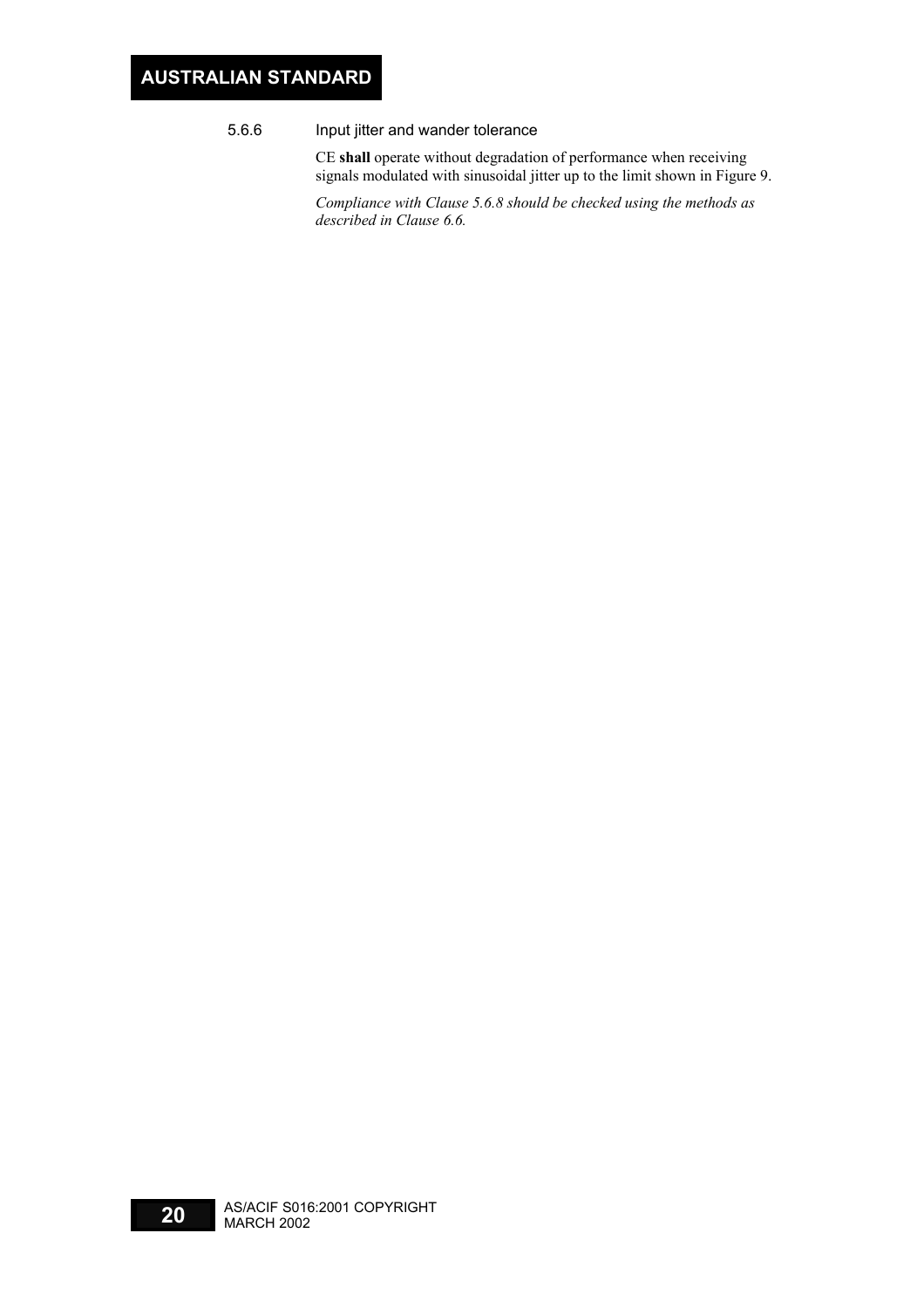## **6 TESTING**

### <span id="page-28-1"></span><span id="page-28-0"></span>**6.1 General**

- 6.1.1 Compliance with all mandatory requirements applicable to the CE as specified in the requirements clauses is to be verified. This verification may be through direct measurement, modelling and analysis, or inspection.
- 6.1.2 Methods for demonstrating compliance of CE with requirement clauses specified in this Standard are described in Clauses 6.2 to 6.11. Other methods may be used if the risk of passing non-compliant CE is not increased because of increased measurement uncertainty.

## **6.2 Standard test conditions**

#### 6.2.1 Conditions

<span id="page-28-3"></span><span id="page-28-2"></span>Unless this Standard provides otherwise, testing for compliance with this Standard should be conducted at the nominal supply voltage of the CE and within the following ranges of atmospheric conditions:

- (a) An ambient temperature in the range of 15°C to 25°C inclusive.
- (b) A relative humidity in the range of 30% to 75% inclusive.
- <span id="page-28-4"></span>(c) An air pressure in the range of 86 kPa to 106 kPa inclusive.

#### 6.2.2 Record keeping

<span id="page-28-5"></span>The prevailing conditions should be recorded for each test.

## **6.3 Bit rate and tolerance test**

#### 6.3.1 Test specifications

<span id="page-28-6"></span>The following Table lists the bit rate interfaces to be tested, together with a reference to the associated requirements clause, as applicable.

| <b>Interface</b><br>(kbit/s) | <b>Requirements</b><br>Clause |
|------------------------------|-------------------------------|
| 2048                         | Clause 5.3.2                  |
| 8448                         | Clause 5.4.2                  |
| 34 368                       | Clause 5.5.2                  |
| 139 264                      | Clause 5.6.2                  |

### 6.3.2 Test method

<span id="page-28-7"></span>The line bit rate at the output port should be measured using the test set-up of Figure 11.The clock signal extracted in the test set-up should be within the specified tolerances. This test should be carried out with the CE synchronised to its input signal for the full range of the appropriate bit rate specified and when free running.

## **6.4 Line coding rules**

#### 6.4.1 Test specifications

<span id="page-28-9"></span><span id="page-28-8"></span>The following Table lists the bit rate interfaces to be tested, together with a reference to the associated requirements clause, as applicable.

AS/ACIF S016:2001 COPYRIGHT MARCH 2002 **21**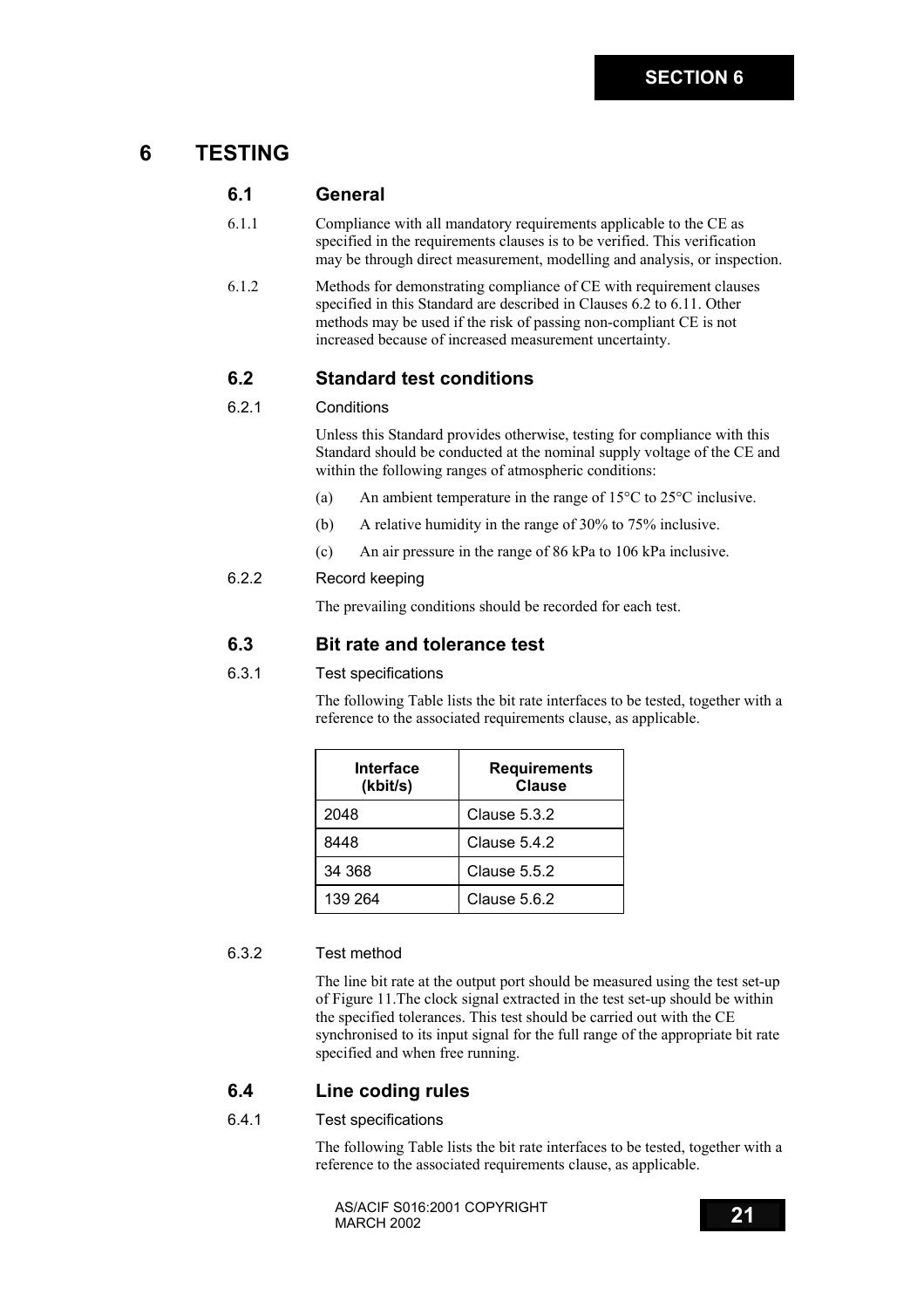| <b>Interface</b><br>(kbit/s) | <b>Requirements</b><br>Clause |
|------------------------------|-------------------------------|
| 2048                         | Clause 5.3.3                  |
| 8448                         | Clause 5.4.3                  |
| 34 368                       | Clause 5.5.3                  |
| 139 264                      | Clause 5.6.3                  |

#### 6.4.2 Test method

<span id="page-29-0"></span>The line code should be measured using the test set-up of Figure 12. The CE should be made to transmit a PRBS for a period longer than a single cycle of the PRBS, to ensure that the coding rules are met. Using the test set-up, the output port should produce an output signal exhibiting the required coding.

### **6.5 Intrinsic jitter**

#### 6.5.1 Test specifications

<span id="page-29-2"></span><span id="page-29-1"></span>The following Table lists the bit rate interfaces to be tested, together with a reference to the associated requirements clause, as applicable.

| <b>Interface</b><br>(kbit/s) | <b>Requirements</b><br>Clause |
|------------------------------|-------------------------------|
| 2048                         | Clause 5.3.6                  |
| 8448                         | Clause 5.4.6                  |
| 34 368                       | Clause 5.5.6                  |
| 139 264                      | Clause 5.6.6                  |

#### 6.5.2 Test method

<span id="page-29-3"></span>The intrinsic jitter generated by the CE should be measured using the test set-up in Figure 14. The bit pattern generator should be set to the appropriate interface bit rate, and generate the recommended PRBS  $(2^{15} - 1 \text{ or } 2^{23} - 1).$ 

With no input jitter, the measurement should be made with the cable loss set to 0 dB and to the maximum cable loss as specified in Clauses 5.3.5.2, 5.4.5.2, 5.5.5.2 and 5.6.5.2 for 2048 kbit/s, 8448 kbit/s, 34 368 kbit/s and 139 264 kbit/s interfaces respectively.

<span id="page-29-4"></span>Output jitter should remain within the specified limits.

## **6.6 Input jitter and wander tolerance**

#### 6.6.1 Test specifications

<span id="page-29-5"></span>The following Table lists the bit rate interfaces to be tested, together with a reference to the associated requirements clause, as applicable.

**22** AS/ACIF S016:2001 COPYRIGHT MARCH 2002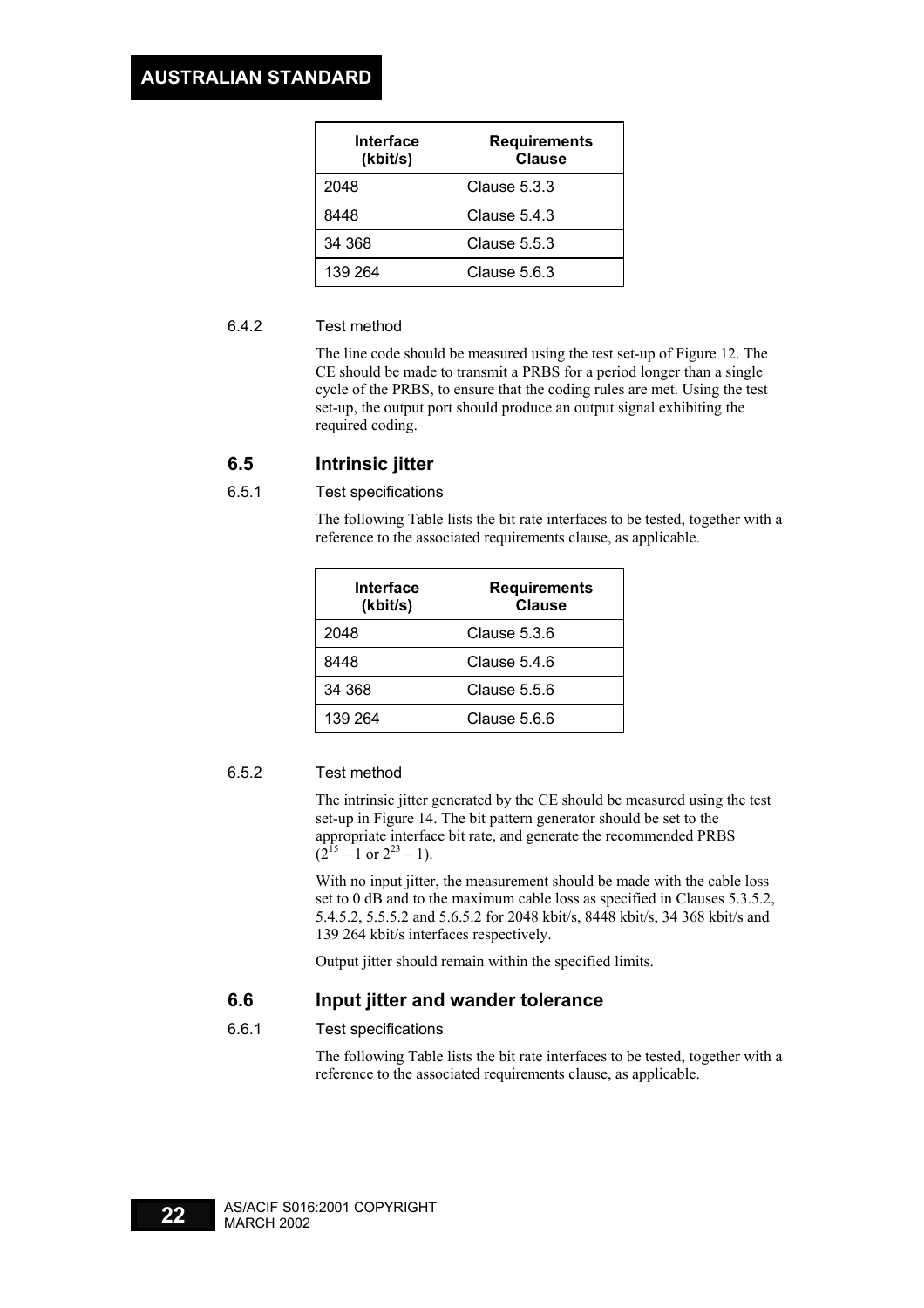| <b>Requirements Clause</b> |  |
|----------------------------|--|
| Clauses 5.3.7 and 5.3.5    |  |
| Clauses 5.4.7 and 5.4.5    |  |
| Clauses 5.5.7 and 5.5.5    |  |
| Clauses 5.6.7 and 5.6.5    |  |
|                            |  |

#### 6.6.2 Test method

<span id="page-30-0"></span>The maximum tolerable jitter at the line input port should be measured using the test set-up shown in Figure 13. The bit pattern generator should be set to the appropriate interface bit rate, and generate the recommended PRBS  $(2^{15} – 1 \text{ or } 2^{23} – 1)$  defined in Figure 9. Jitter frequency should be varied between the minimum and the maximum limit specified, and the simulated cable loss should be varied over the stated loss range.

### **6.7 AIS received**

<span id="page-30-1"></span>The remote alarm indicator bit in time slot zero on the output port of the CE should be checked to determine that it is set when a continuous binary '1' condition (AIS) is present at the input port of the CE.

## **6.8 Output signal pulse shape**

#### 6.8.1 Test specifications

<span id="page-30-3"></span><span id="page-30-2"></span>The following Table lists the bit rate interfaces to be tested, together with a reference to the associated requirements clause, as applicable.

| <b>Interface</b><br>(kbit/s) | <b>Requirements Clause and Figure</b> |  |
|------------------------------|---------------------------------------|--|
| 2048                         | Clause 5.3.4 and Figure 3             |  |
| 8448                         | Clause 5.4.4 and Figure 4             |  |
| 34 368                       | Clause 5.5.4 and Figure 5             |  |
| 139 264 Binary 0             | Clause 5.6.4.1 and Figure 6           |  |
| 139 264 Binary 1             | Clause 5.6.4.2 and Figure 7           |  |

#### 6.8.2 Test method

<span id="page-30-4"></span>The pulse at the output port loaded with its standard test load should be measured in accordance with the test set-up in Figure 10.

For a signal with HDB3 and AMI line codes, the output port of the CE should be made to transmit an isolated positive pulse followed by a space and a negative pulse followed by a space.

For a signal with CMI line code, the output port of the CE should be made to transmit long strings of 1s, and long strings of 0s.

The pulse shape should remain with in the specified limits.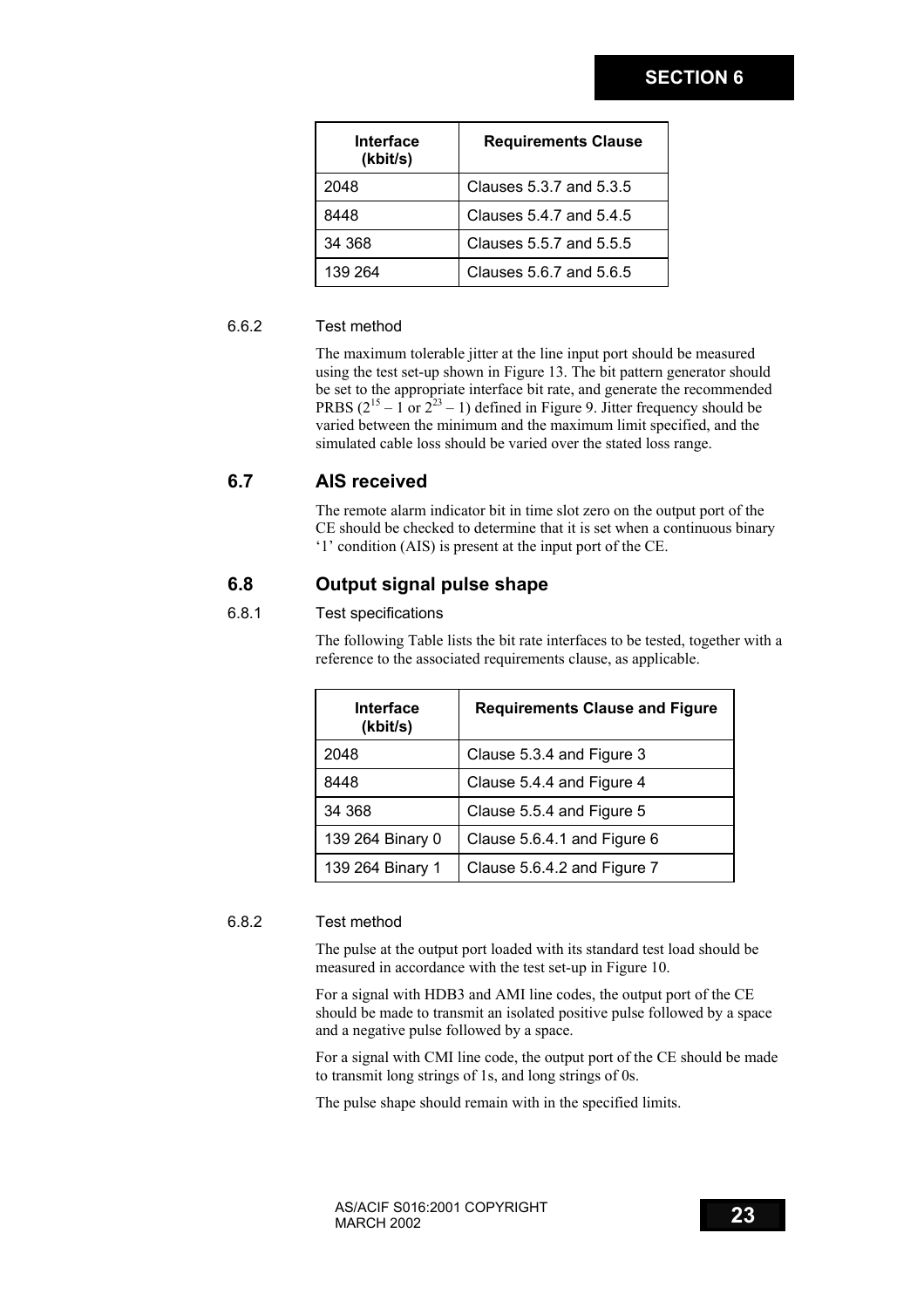## **6.9 Return loss**

#### 6.9.1 Test specifications

<span id="page-31-1"></span><span id="page-31-0"></span>The following Table lists the bit rate interfaces to be tested, together with a reference to the associated requirements clause, as applicable.

| <b>Interface</b><br>(kbit/s) | <b>Requirements</b><br>Clause |
|------------------------------|-------------------------------|
| 2048                         | Clause 5.3.5.1                |
| 8448                         | Clause 5.4.5.1                |
| 34 368                       | Clause 5.5.5.1                |
| 139 264 output port          | Clause 5.6.4.1                |
| 139 264 input port           | Clause 5.6.5.1                |

#### 6.9.2 Test method

<span id="page-31-2"></span>The input and output port return loss should be measured using the test setup in Figure 15. The return loss bridge should use the required load impedance for the port being tested and should apply a sinusoidal test signal to the port with an amplitude as close as practical to the amplitude of the appropriate coded line signal.

<span id="page-31-3"></span>The return loss of the port should be measured with the equipment powered.

### **6.10 Input port sensitivity**

#### 6.10.1 Test specifications

<span id="page-31-4"></span>The following Table lists the bit rate interfaces to be tested, together with a reference to the associated requirements clause, as applicable.

| <b>Interface</b><br>(kbit/s) | <b>Requirements</b><br>Clause |
|------------------------------|-------------------------------|
| 2048                         | Clause 5.3.5.2                |
| 8448                         | Clause 5.4.5.2                |
| 34 368                       | Clause 5.5.5.2                |
| 139 264                      | Clause 5.6.5.2                |

#### 6.10.2 Test requirements

<span id="page-31-5"></span>The input port sensitivity should be measured using the test set-up in Figure 16. No error should result with the line attenuation set to maximum and interfering signal removed.

## **6.11 Signal reflection immunity**

#### 6.11.1 Test specifications

<span id="page-31-7"></span><span id="page-31-6"></span>The following Table lists the bit rate interfaces to be tested, together with a reference to the associated requirements clause, as applicable.

**24** AS/ACIF S016:2001 COPYRIGHT MARCH 2002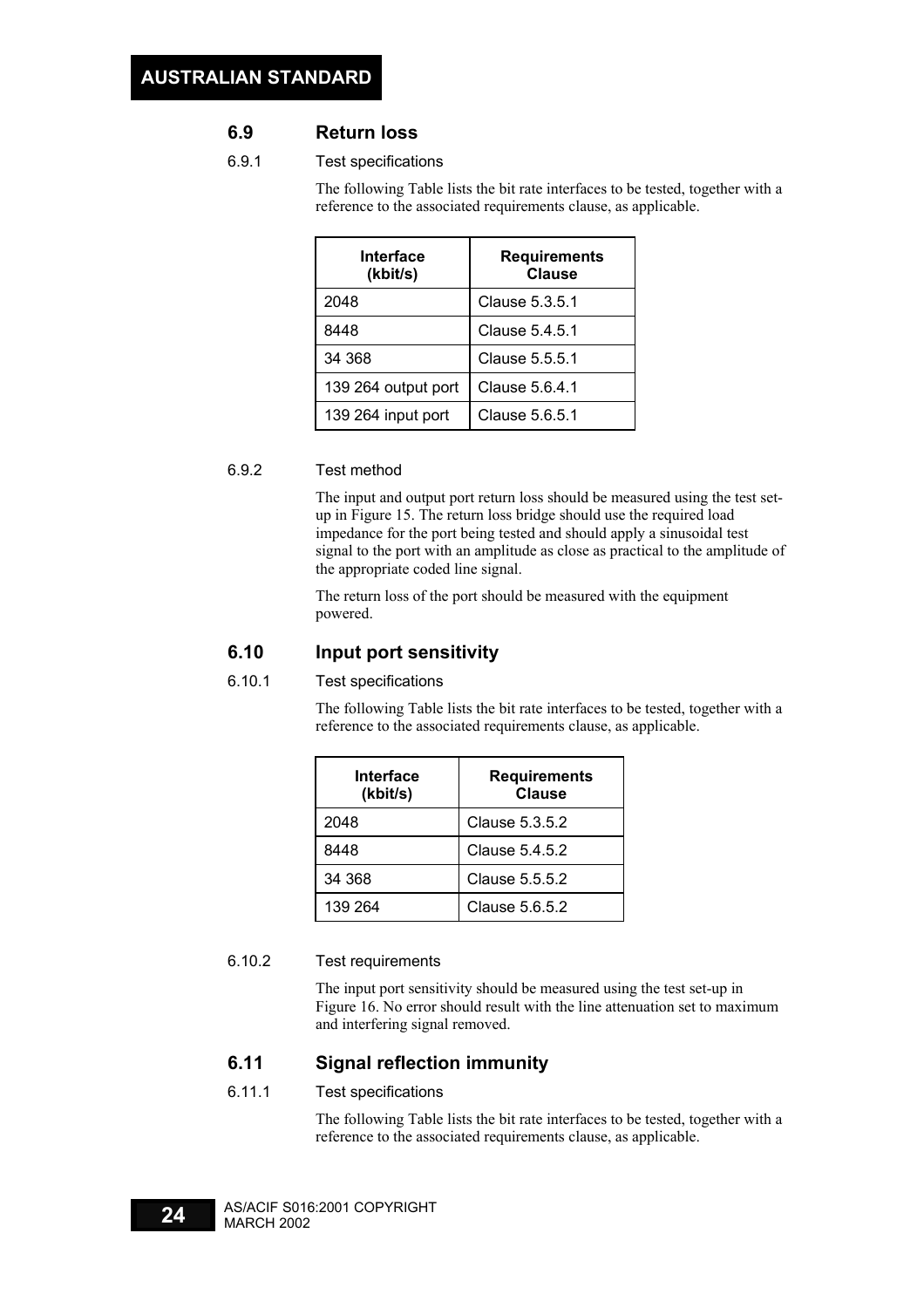| <b>Interface</b><br>(kbit/s) | <b>Requirements</b><br>Clause |
|------------------------------|-------------------------------|
| 2048                         | Clause 5.3.5.3                |
| 8448                         | Clause 5.4.5.3                |
| 34 368                       | Clause 5.5.5.3                |

### 6.11.2 Test method

<span id="page-32-0"></span>The signal reflection immunity should be measured using the test set-up in Figure 16. No error should result until the interfering signal is greater than –20 dB (for 8448 kbit/s and 34 368 kbit/s) or –18 dB (for 2048 kbit/s) relative to the wanted signal.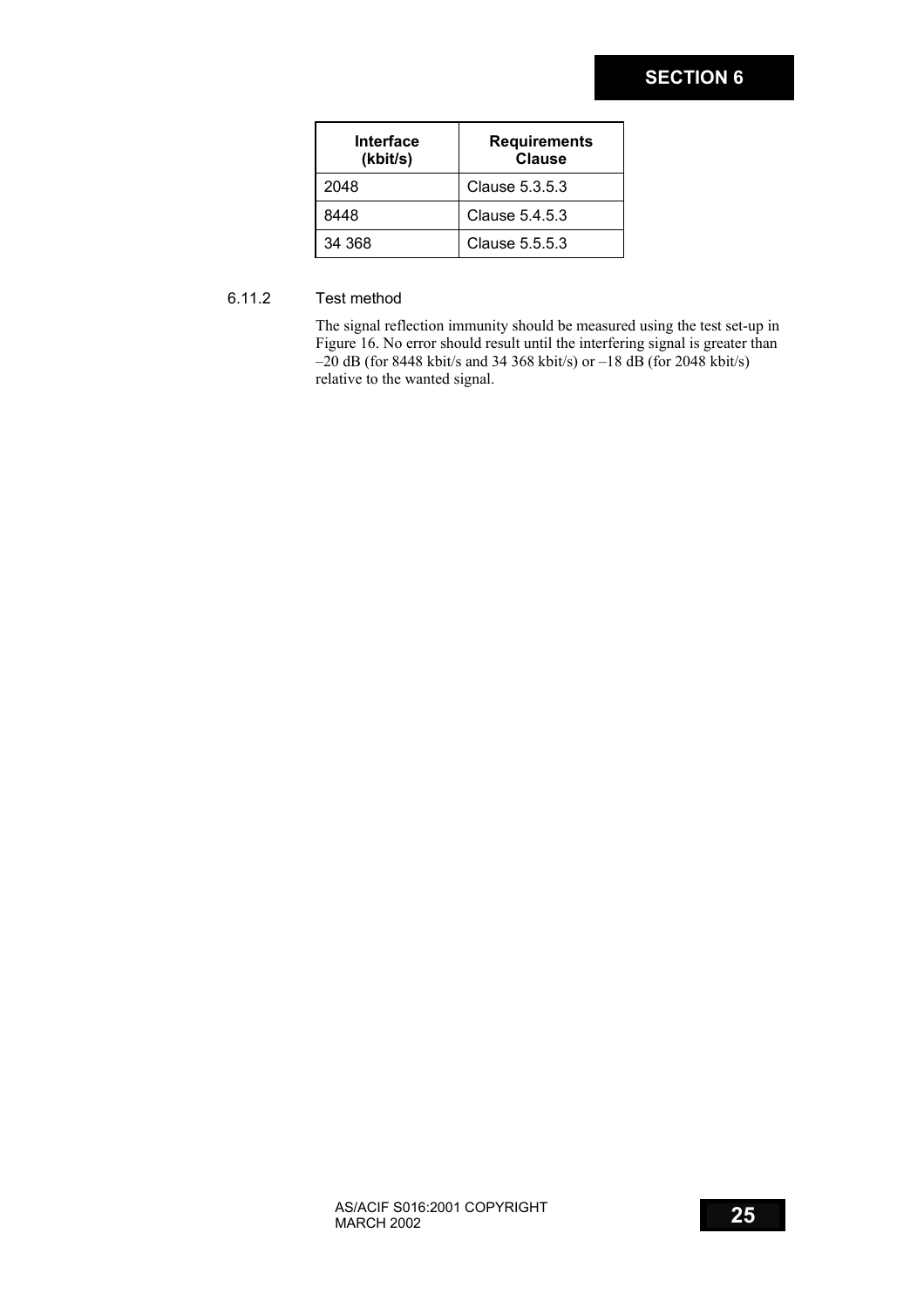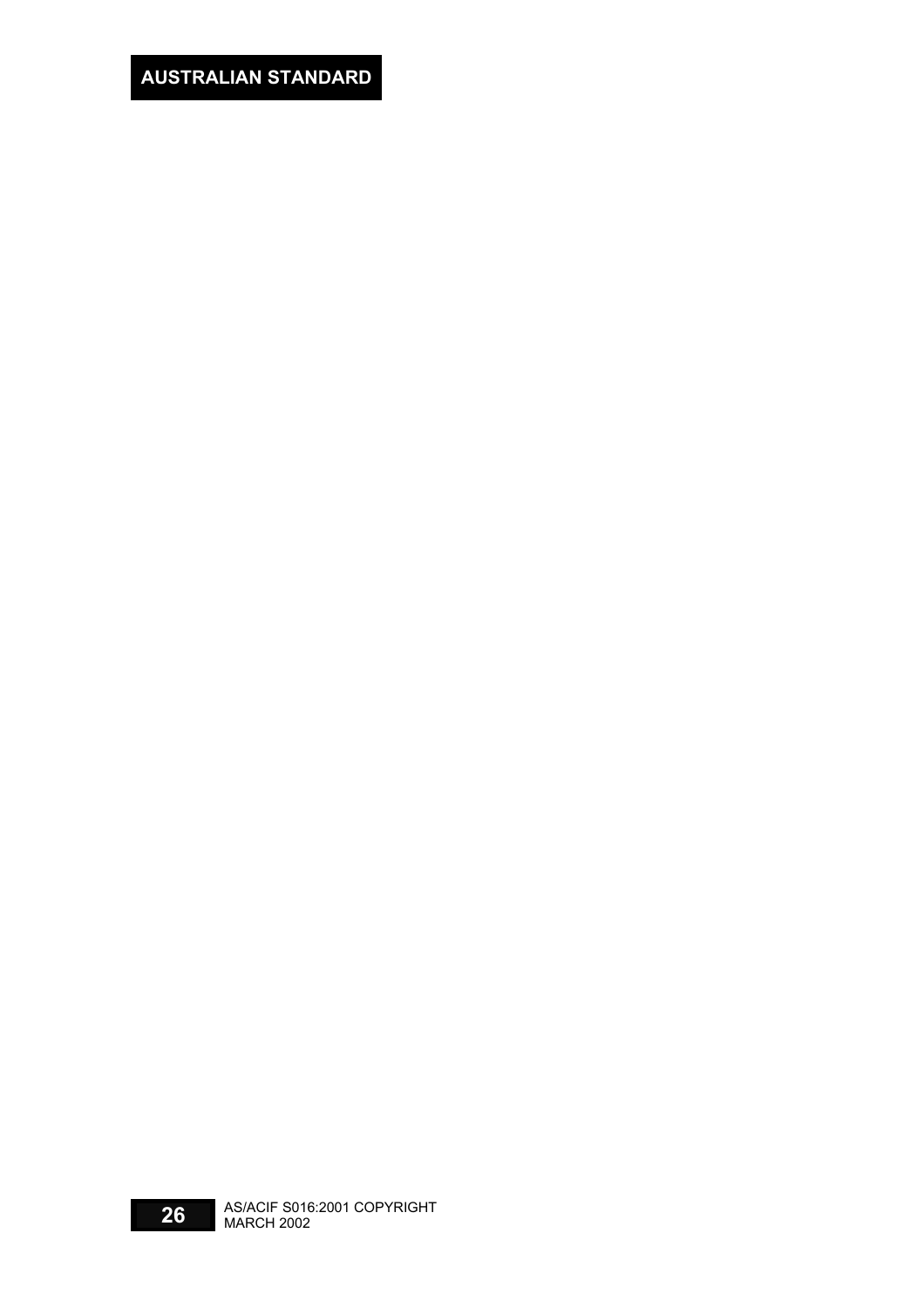<span id="page-34-0"></span>**FIGURES**



<span id="page-34-1"></span>**Example of CMI coding binary signal (informative)**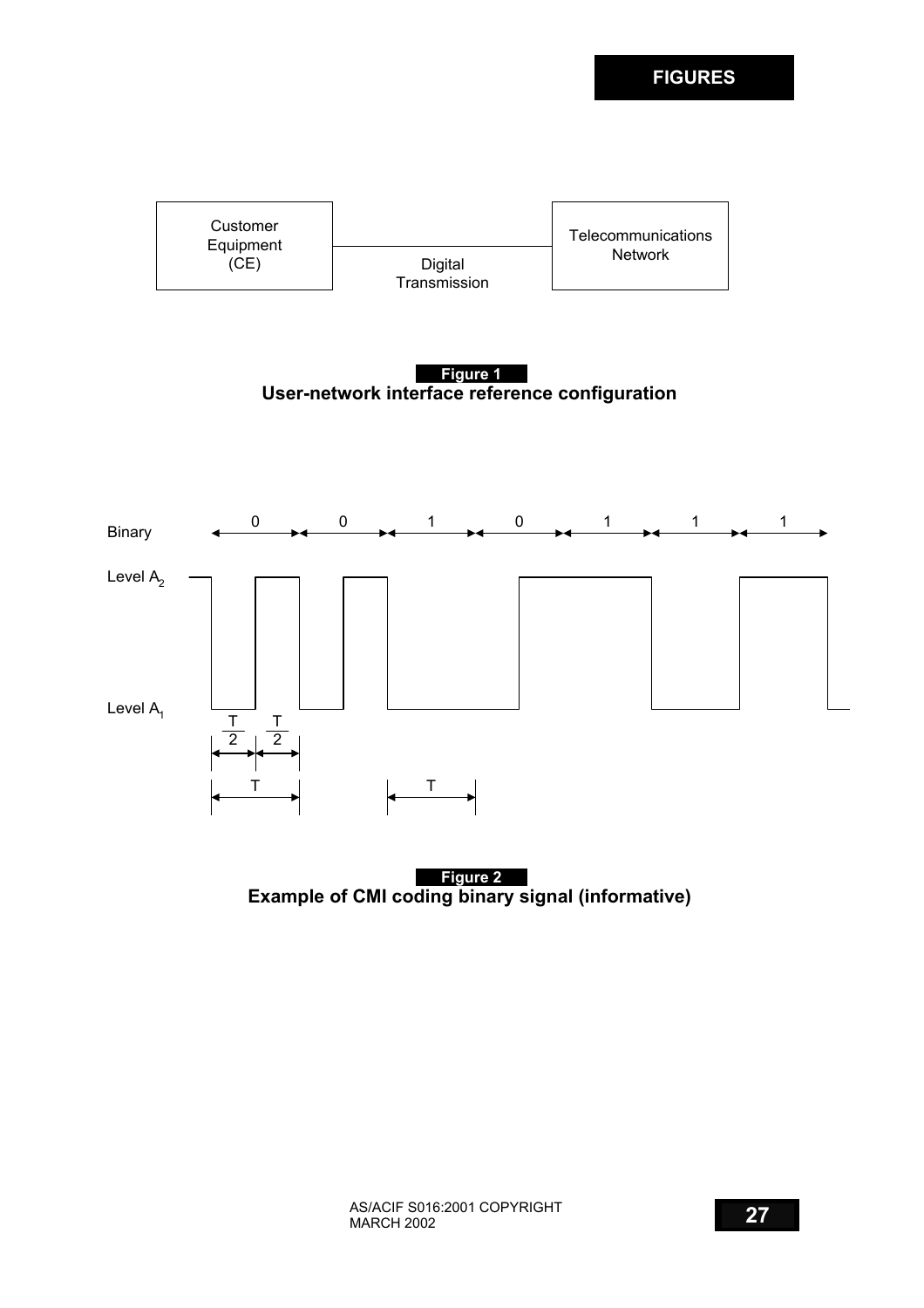



<span id="page-35-0"></span>Note 2: This mask is in accordance with Section 9 of ITU-T Rec. G.703 [3].



**28** AS/ACIF S016:2001 COPYRIGHT MARCH 2002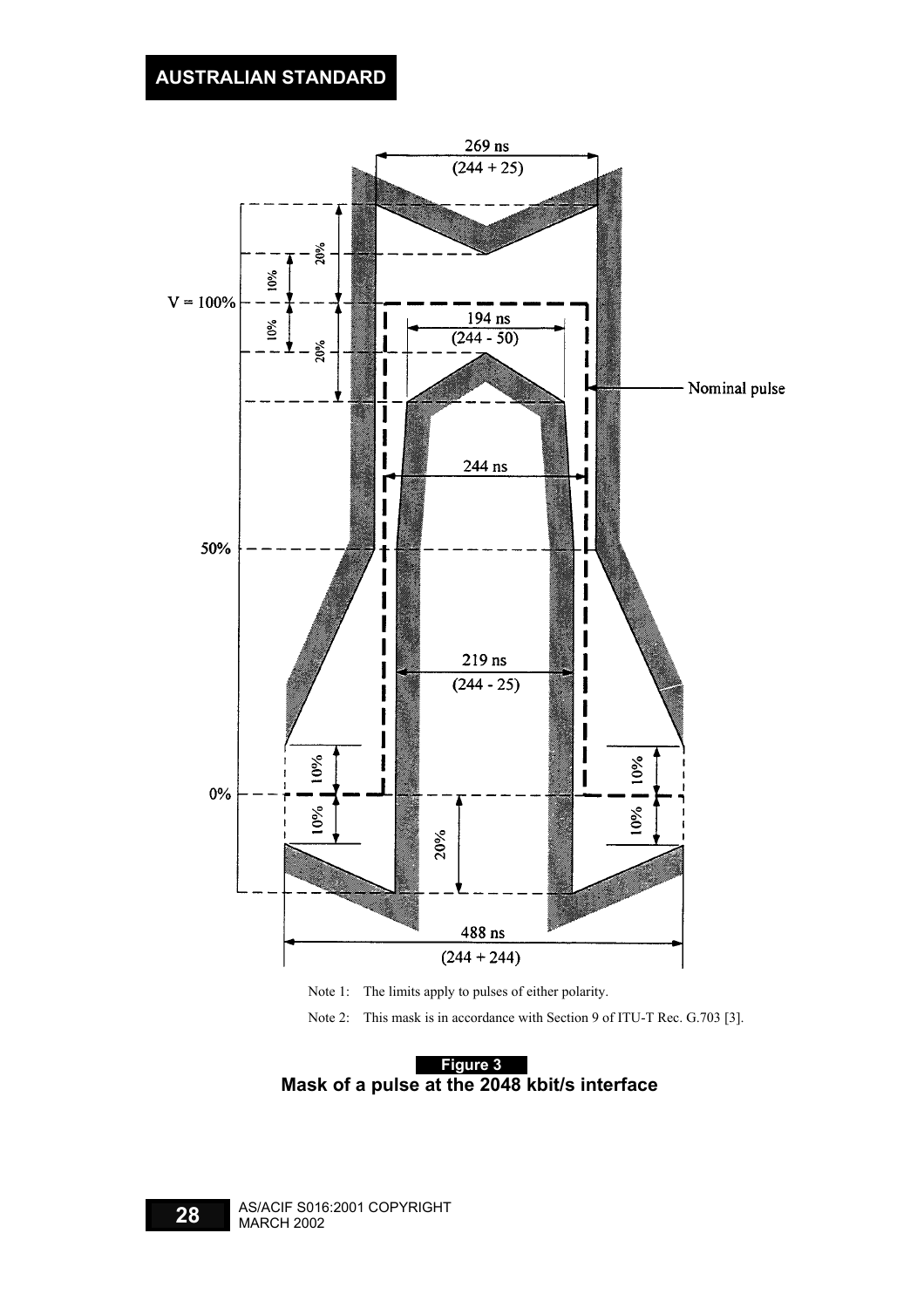



<span id="page-36-0"></span>Note 2: This mask is in accordance with Section 10 of ITU-T Rec. G.703 [3].



AS/ACIF S016:2001 COPYRIGHT MARCH 2002 **29**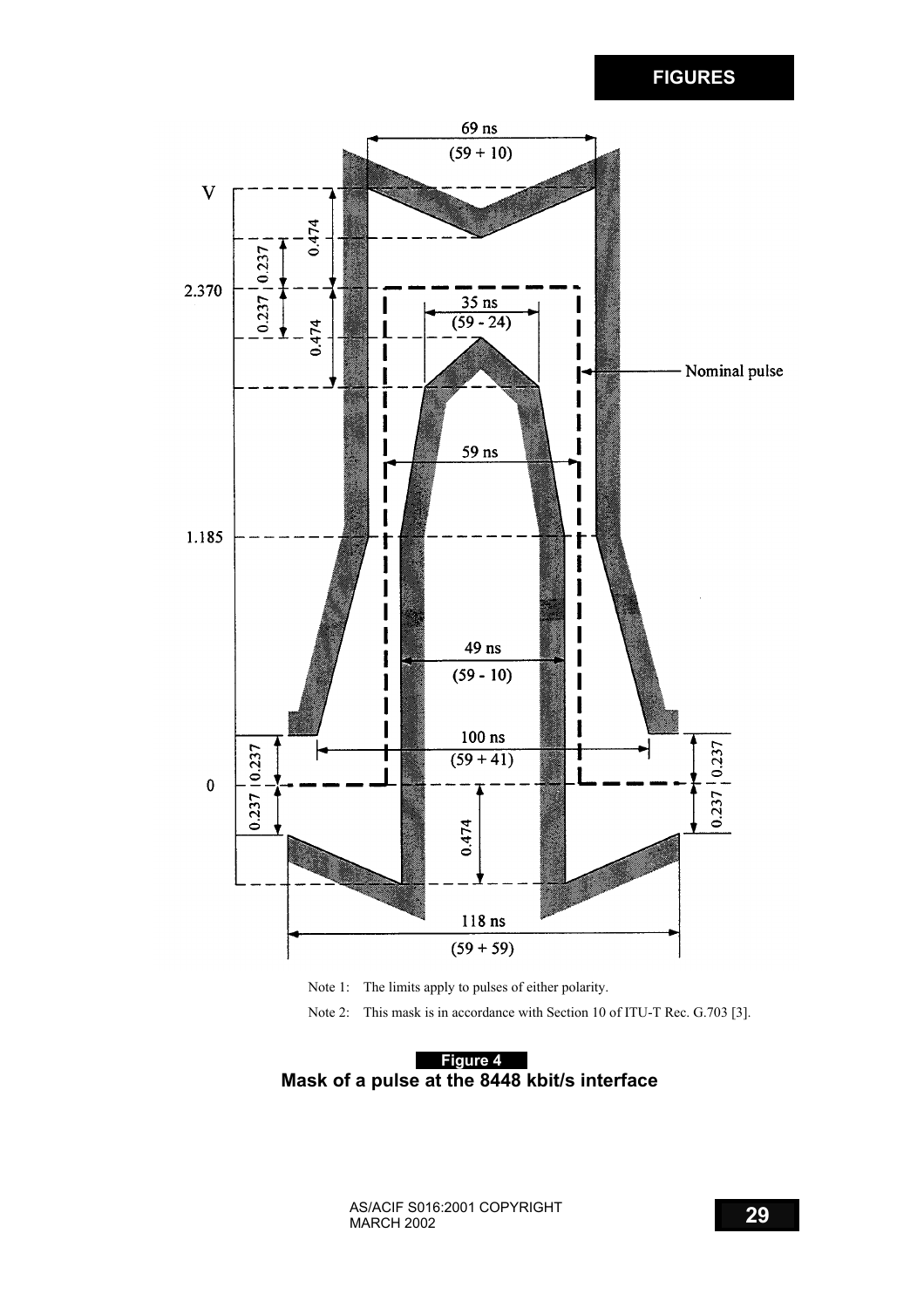

<span id="page-37-0"></span>



**30** AS/ACIF S016:2001 COPYRIGHT MARCH 2002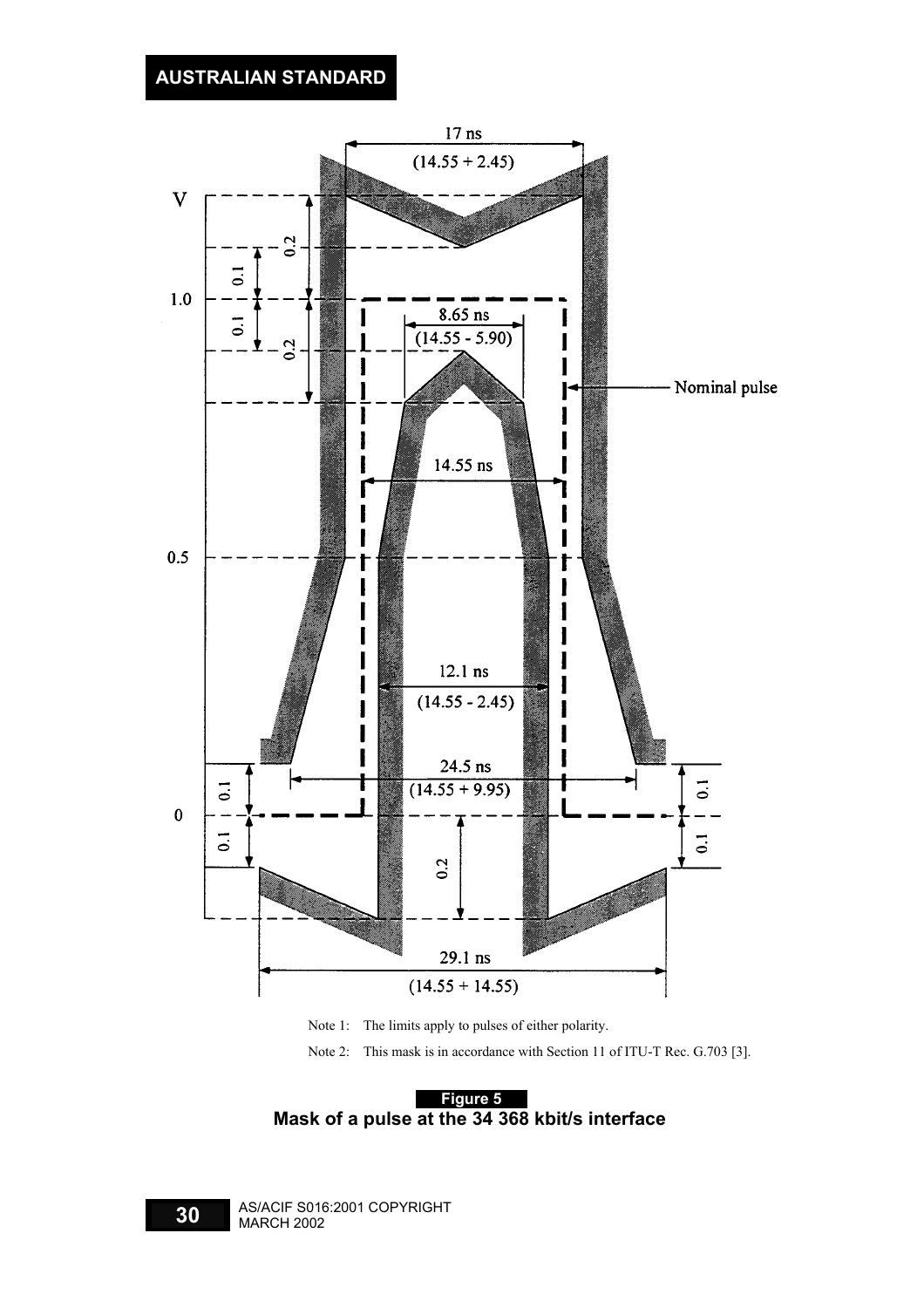

- Note 1: The maximum 'steady state' amplitude should not exceed the 0.55 V limit. Overshoots and other transients are permitted to fall into the dotted area, bounded by the amplitude levels 0.55 V and 0.6 V, provided that they do not exceed the steady state level by more than 0.05 V.
- Note 2: For all measurements using these masks, the signal should be AC coupled, using a capacitor of not less than 0.01 µF, to the input of the oscilloscope used for measurements. The nominal zero level for both masks should be aligned with the oscilloscope trace with no input signal. With the signal then applied, the vertical position of the trace can be adjusted with the objective of meeting the limits of the masks. Any such adjustment should be the same for both masks and should not exceed ±0.05 V. This may be checked by removing the input signal again and verifying that the trace lies within  $\pm 0.05$  V of the nominal zero level of the masks.
- Note 3: Each pulse in a coded pulse sequence should meet the limits of the relevant mask, irrespective of the state of the preceding or succeeding pulses, with both pulse masks fixed in the same relation to a common timing reference, i.e. with their normal start and finish edges coincident. The masks allow for HF jitter caused by intersymbol interference in the output stage, but not for jitter present in the timing signal associated with the source of the interface signal. When using an oscilloscope technique to determine pulse compliance with the mask, it is important that successive traces of the pulses overlay in order to suppress the effects of low frequency jitter. This can be accomplished by several techniques (either by triggering the oscilloscope on the measured waveform or by providing both the oscilloscope and the pulse output circuits with the same clock signal).
- Note 4: For the purpose of these masks, the rise time and decay time should be measured between –0.4 V and +0.4 V, and should not exceed 2 ns.
- Note 5: This mask is in accordance with Section 12 of ITU-T Rec. G.703 [3].

**Figure 6 Mask of a binary 0 pulse at the 139 264 kbit/s interface**

<span id="page-38-0"></span>AS/ACIF S016:2001 COPYRIGHT MARCH 2002 **31**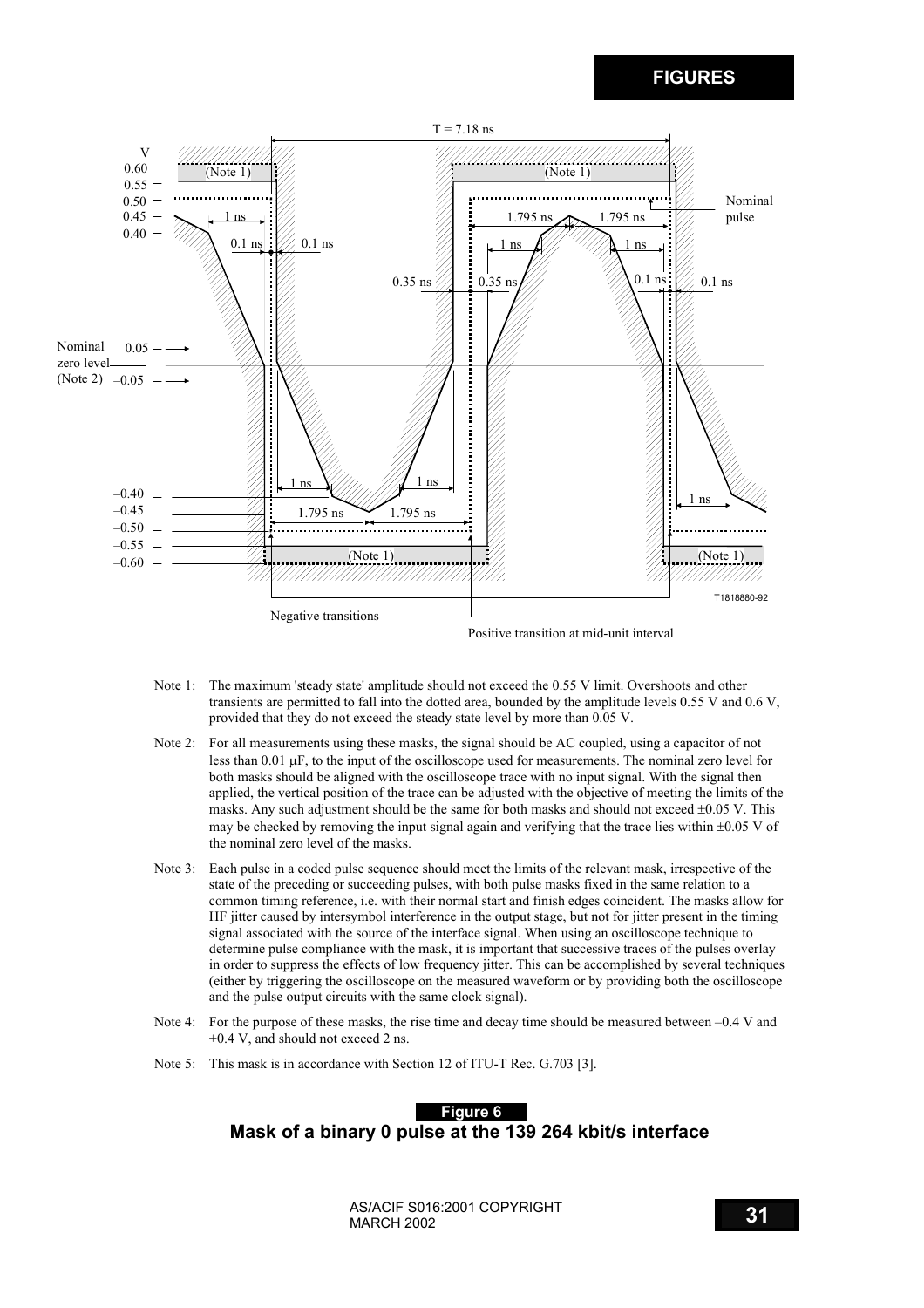

- Note 1: The maximum 'steady state' amplitude should not exceed the 0.55 V limit. Overshoots and other transients are permitted to fall into the dotted area, bounded by the amplitude levels 0.55 V and 0.6 V, provided that they do not exceed the steady state level by more than 0.05 V.
- Note 2: For all measurements using these masks, the signal should be AC coupled, using a capacitor of not less than 0.01 µF, to the input of the oscilloscope used for measurements. The nominal zero level for both masks should be aligned with the oscilloscope trace with no input signal. With the signal then applied, the vertical position of the trace can be adjusted with the objective of meeting the limits of the masks. Any such adjustment should be the same for both masks and should not exceed ±0.05 V. This may be checked by removing the input signal again and verifying that the trace lies within ±0.05 V of the nominal zero level of the masks.
- Note 3: Each pulse in a coded pulse sequence should meet the limits of the relevant mask, irrespective of the state of the preceding or succeeding pulses, with both pulse masks fixed in the same relation to a common timing reference, i.e. with their normal start and finish edges coincident. The masks allow for HF jitter caused by intersymbol interference in the output stage, but not for jitter present in the timing signal associated with the source of the interface signal. When using an oscilloscope technique to determine pulse compliance with the mask, it is important that successive traces of the pulses overlay in order to suppress the effects of low frequency jitter. This can be accomplished by several techniques (either by triggering the oscilloscope on the measured waveform or by providing both the oscilloscope and the pulse output circuits with the same clock signal).
- Note 4: For the purpose of these masks, the rise time and decay time should be measured between –0.4 V and +0.4 V, and should not exceed 2 ns.
- Note 5: This mask is in accordance with Section 12 of ITU-T Rec. G.703 [3].

#### <span id="page-39-0"></span>**Figure 7 Mask of a binary 1 pulse at the 139 264 kbit/s interface**

**32** AS/ACIF S016:2001 COPYRIGHT MARCH 2002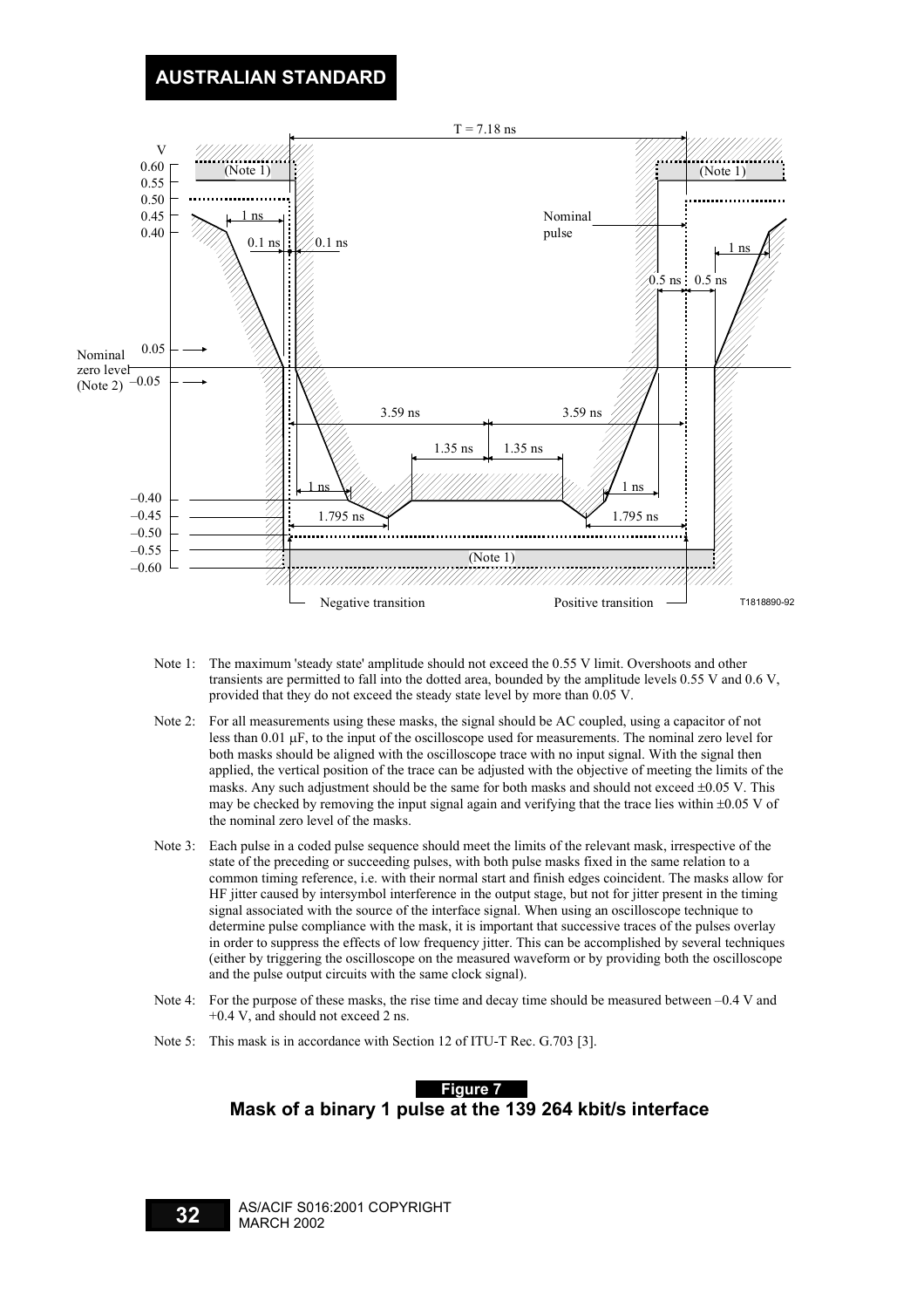| <b>Interface</b> | <b>Measurement bandwidth,</b><br>-3 dB frequencies<br>(Hz) | Peak-to-peak amplitude<br>$(UI_{pp})$<br>See Note |
|------------------|------------------------------------------------------------|---------------------------------------------------|
| 2048 kbit/s      | 20 to 100 k                                                | 1.5                                               |
|                  | 18 k to 100 k                                              | 0.2                                               |
| 8448 kbit/s      | 20 to 400 k                                                | 1.5                                               |
|                  | 3 k to 400 k                                               | 0.2                                               |
| 34 368 kbit/s    | 100 to 800 k                                               | 1.5                                               |
|                  | 10 k to 800 k                                              | 0.15                                              |
| 139 264 kbit/s   | 200 to 3.5 M                                               | 1.5                                               |
|                  | 10 k to 3.5 M                                              | 0.075                                             |

| Note: | For $2048$ kbit/s,  | 1 UI = $488$ ns                  |
|-------|---------------------|----------------------------------|
|       | For $8448$ kbit/s,  | $1 \text{ UI} = 118 \text{ ns}$  |
|       | For 34 368 kbit/s.  | $1 \text{ UI} = 29.1 \text{ ns}$ |
|       | For 139 264 kbit/s, | $1 \text{ UI} = 7.18 \text{ ns}$ |

#### <span id="page-40-0"></span>**Figure 8 Intrinsic jitter limit for output ports**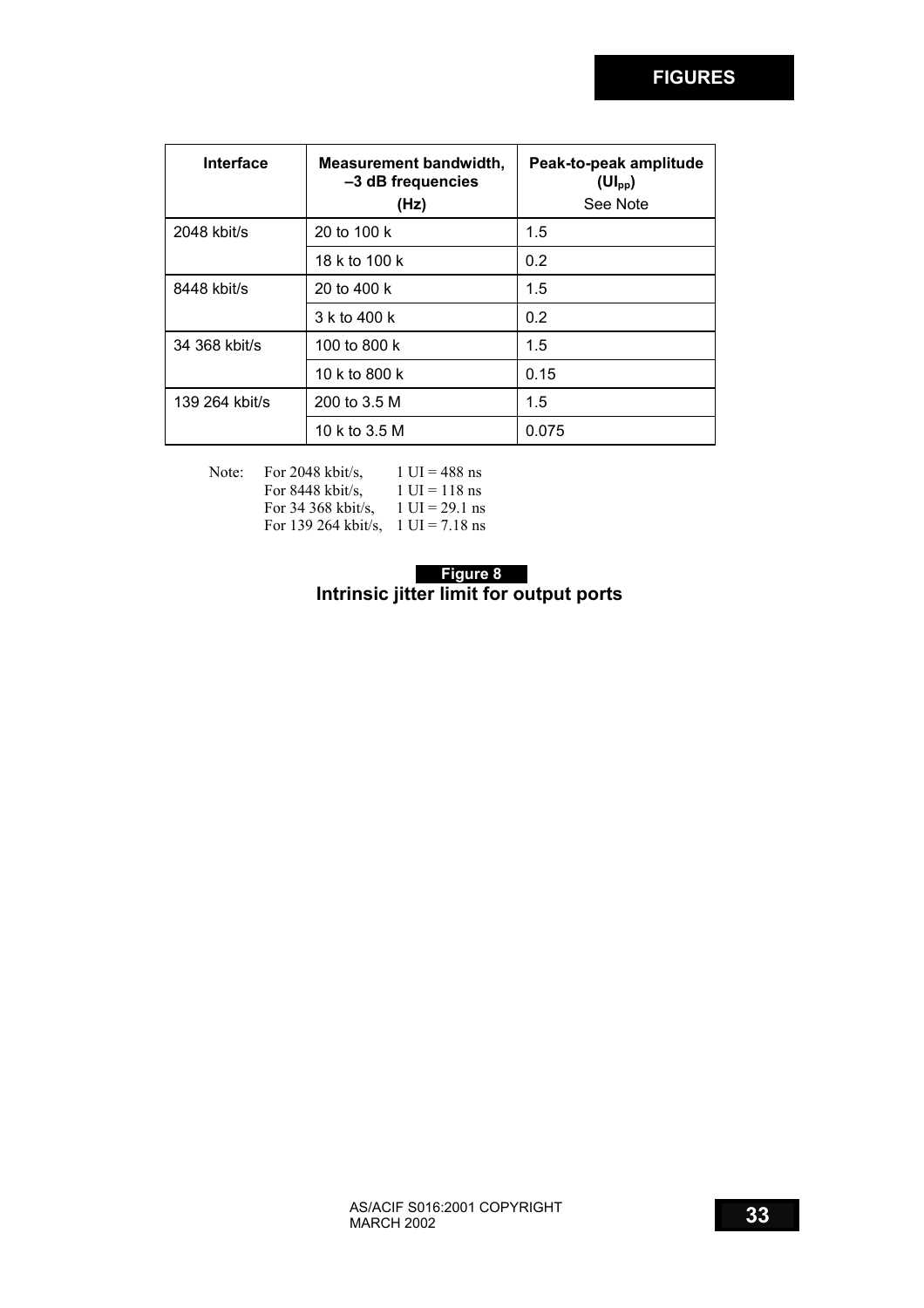

Jitter frequency, log scale

| <b>Bit rate</b><br>(kbits/s) | Peak to peak jitter amplitude<br>(UI) See Note |                | <b>Frequency</b><br>(Hz) |                |                |                | <b>PRBS</b><br>test-signal |       |                |                  |
|------------------------------|------------------------------------------------|----------------|--------------------------|----------------|----------------|----------------|----------------------------|-------|----------------|------------------|
|                              |                                                | A <sub>1</sub> |                          | A <sub>2</sub> | f <sub>1</sub> | f <sub>2</sub> | $f_3$                      | $f_4$ | f <sub>5</sub> |                  |
|                              | $f_1$ to $f_2$                                 | $f2$ to $f3$   | $f_3$ to $f_4$           | $f_4$ to $f_5$ |                |                |                            |       |                |                  |
| 2048                         | 30.74/f                                        | 1.5            | $3.6 \times$             | 0.2            | 1.67           | 20             | 2.4k                       | 18 k  | 100 k          | $2^{15} - 1$     |
|                              |                                                |                | $10^3/f$                 |                |                |                |                            |       |                | (Rec<br>0.151[5] |
| 8448                         | N/A                                            | 1.5            | 600 / $f$                | 0.2            | N/A            | 20             | 400                        | 3k    | 400 k          | $2^{15} - 1$     |
|                              |                                                |                |                          |                |                |                |                            |       |                | (Rec<br>0.151[5] |
| 34 368                       | 151.2/f                                        | 1.5            | $1.5 \times$             | 0.15           | 4.4            | 100            | 1 <sub>k</sub>             | 10k   | 800 k          | $2^{15} - 1$     |
|                              |                                                |                | $10^3/f$                 |                |                |                |                            |       |                | (Rec<br>0.151[5] |
| 139 264                      | 306.4 / f                                      | 1.5            | 750 / f                  | 0.075          | 2.2            | 200            | 500                        | 10k   | 3.5 M          | $2^{15} - 1$     |
|                              |                                                |                |                          |                |                |                |                            |       |                | (Rec<br>O.151[5] |

Note: For 2048 kbits/s, 1 UI = 488 ns *f* is in Hertz (Hz) For 8448 kbits/s,  $1 \text{ UI} = 118 \text{ ns}$ <br>For 34 368 kbits/s,  $1 \text{ UI} = 29.1 \text{ ns}$ For 34 368 kbits/s,  $1 \text{ UI} = 29.1 \text{ ns}$ <br>For 139 264 kbits/s,  $1 \text{ UI} = 7.18 \text{ ns}$ For 139 264 kbits/s,

<span id="page-41-0"></span>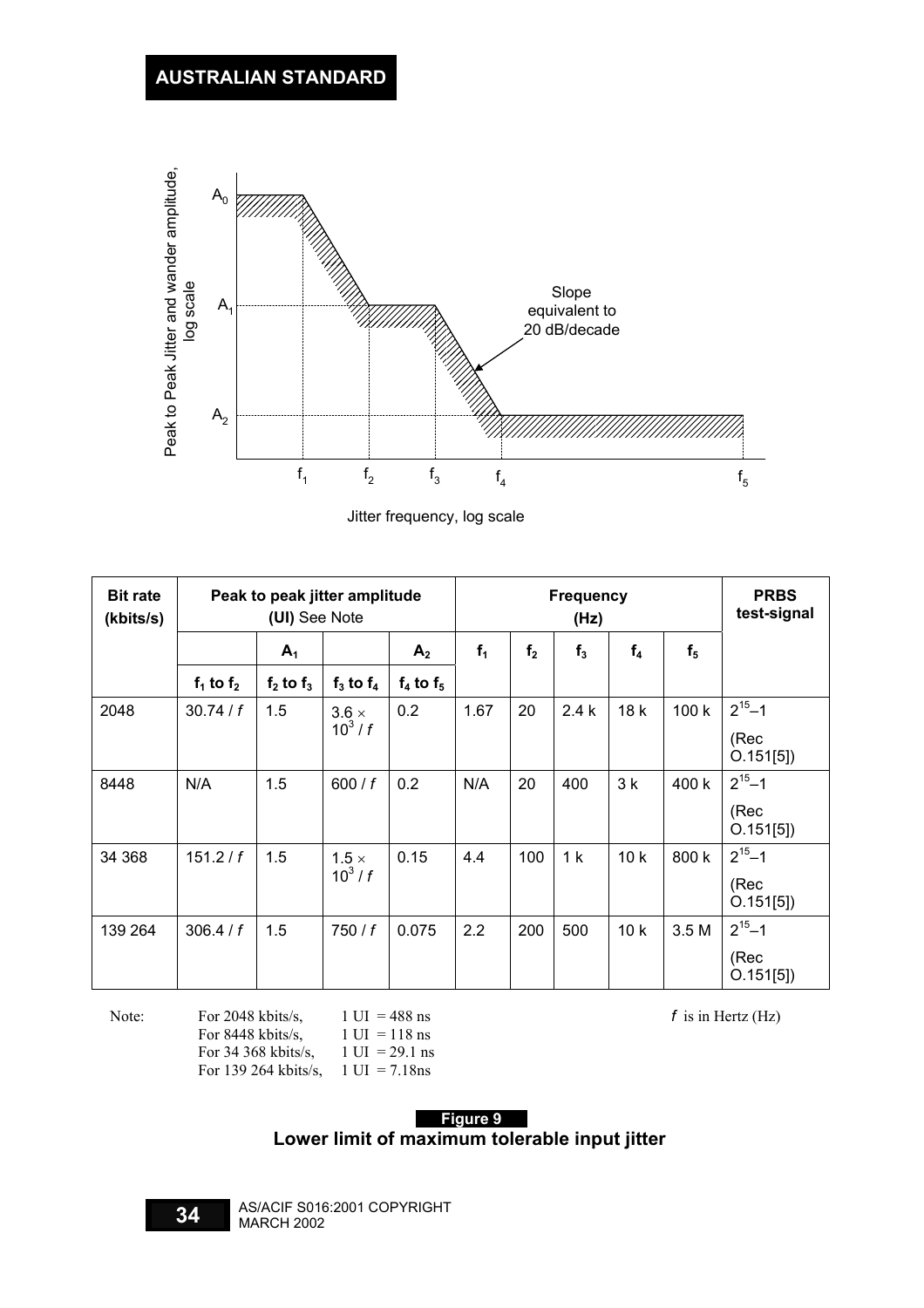<span id="page-42-0"></span>**FIGURES**





<span id="page-42-1"></span>**Figure 11 Bit rate and tolerance test set-up**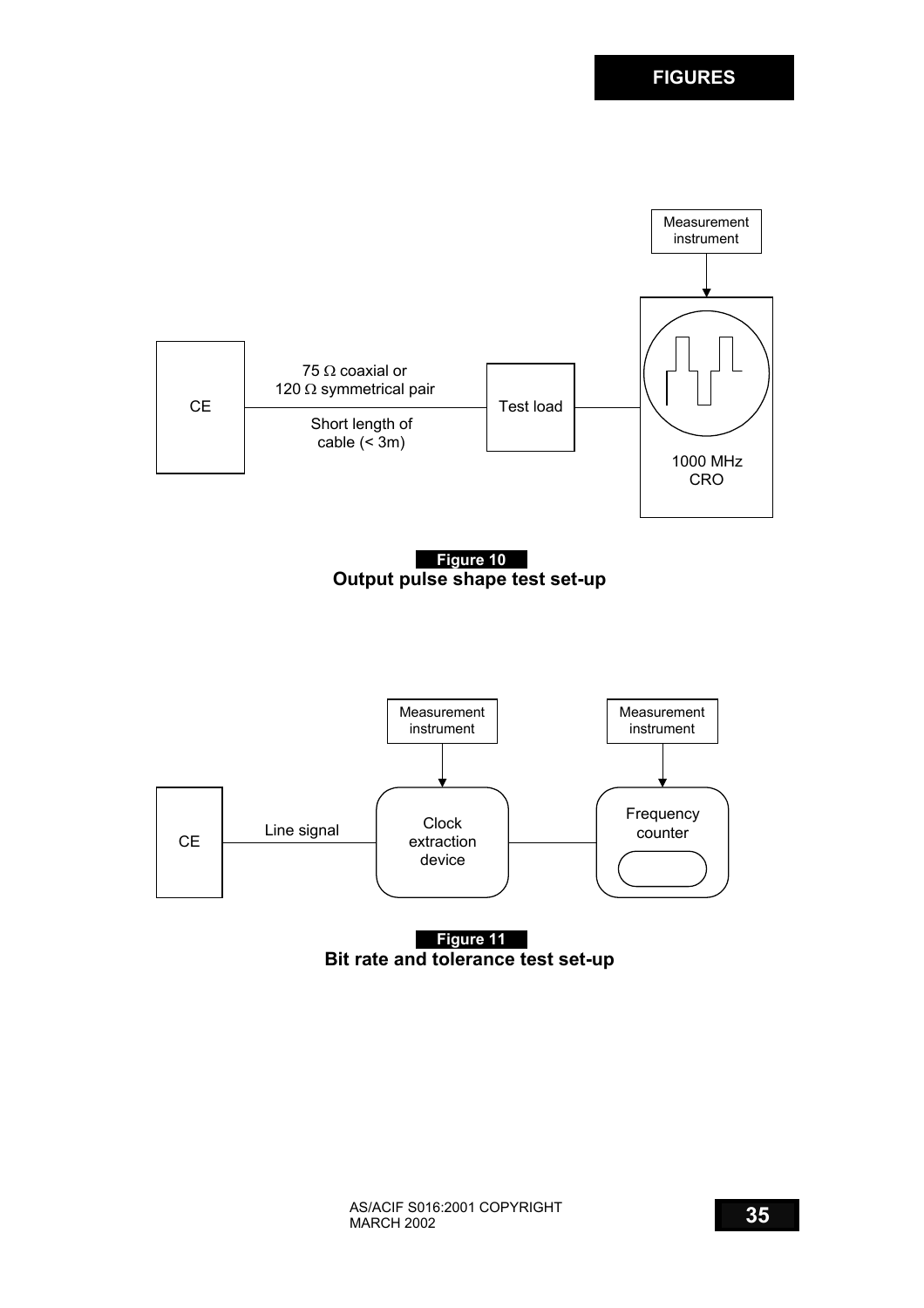<span id="page-43-0"></span>

<span id="page-43-1"></span>**Input jitter and wander tolerance test set-up**

**36** AS/ACIF S016:2001 COPYRIGHT MARCH 2002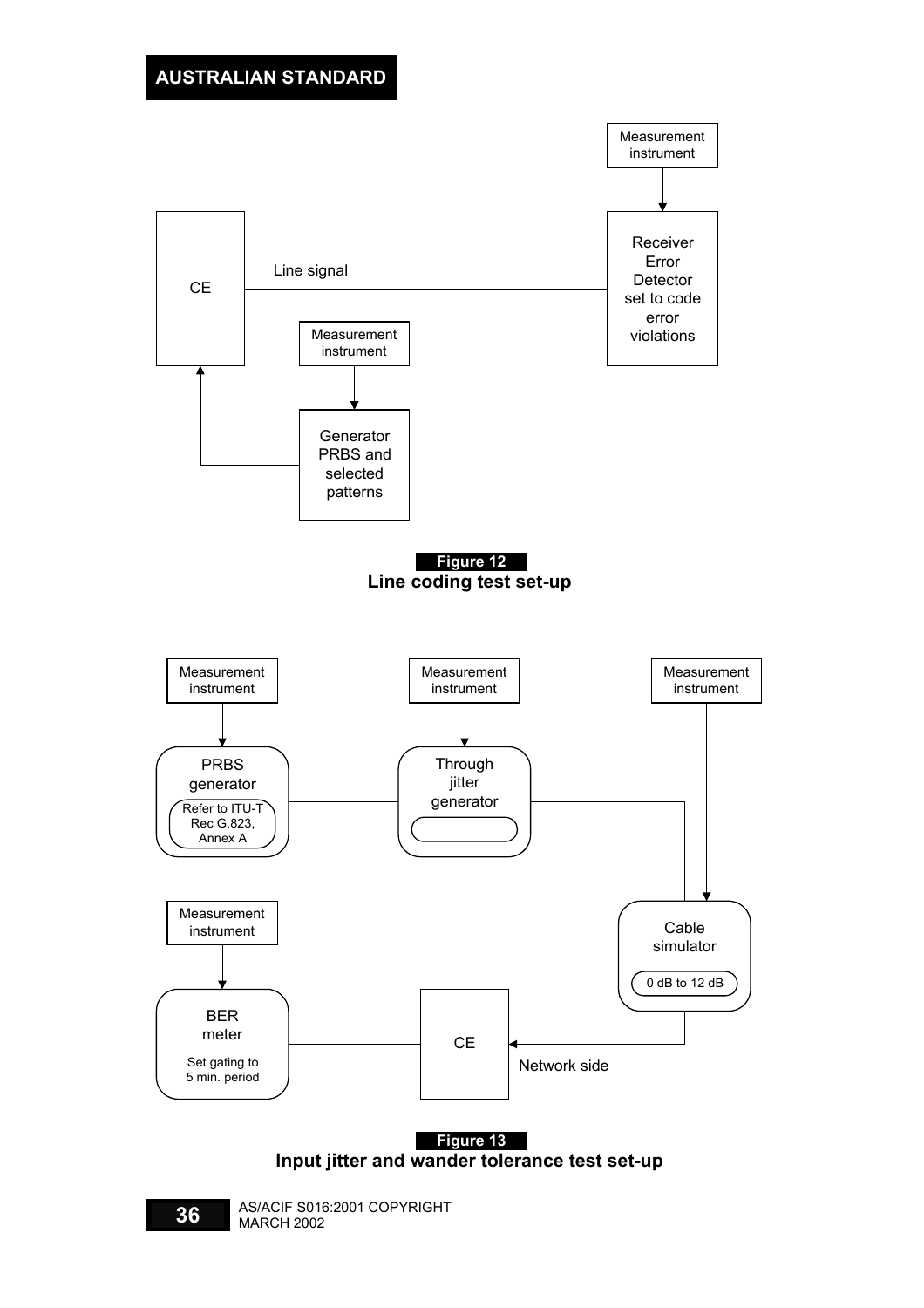<span id="page-44-0"></span>

**Figure 14 Intrinsic jitter test set-up**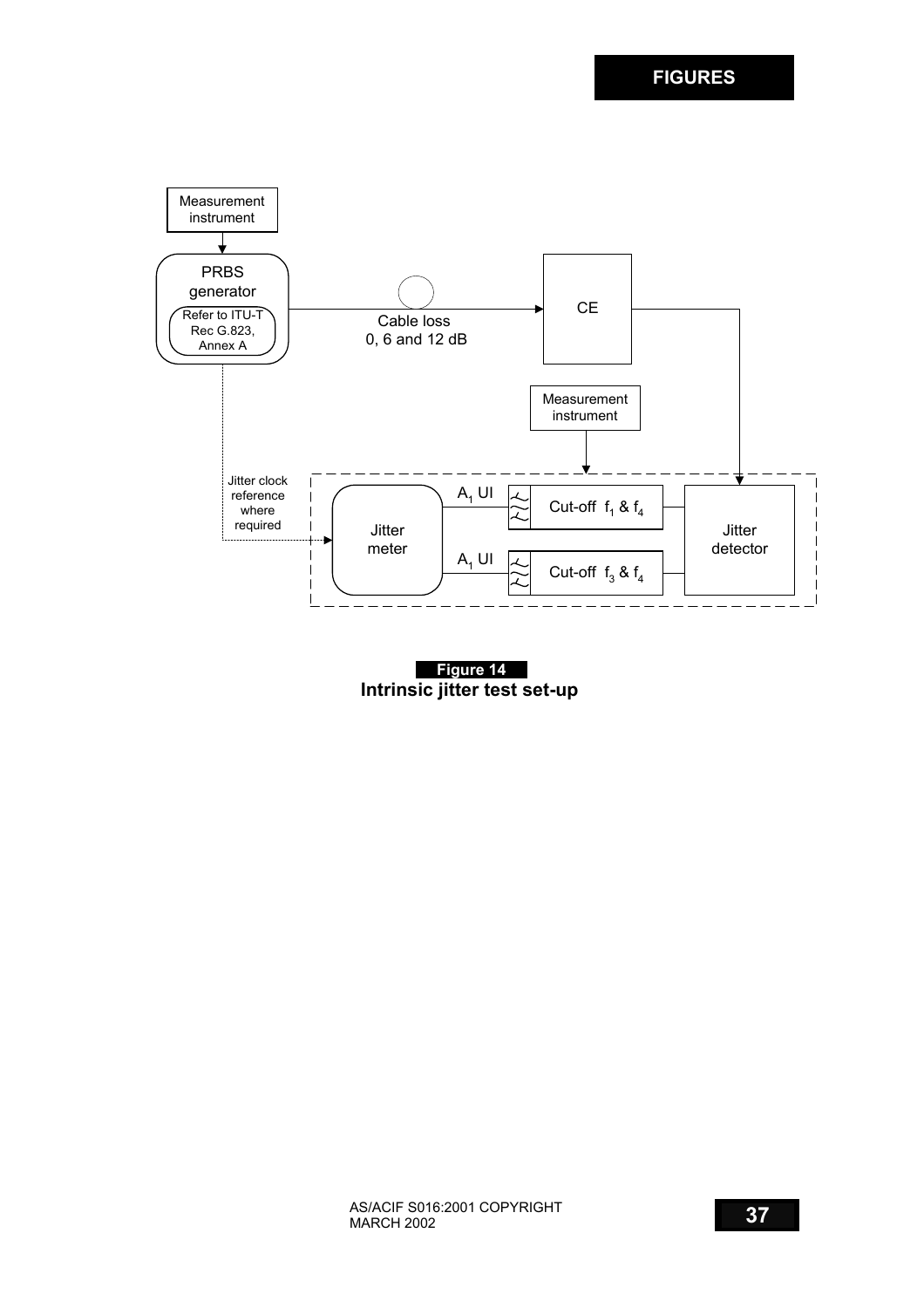

Note 1:

| <b>Bit rate</b> | Impedance  | <b>Signal level</b>   |
|-----------------|------------|-----------------------|
| (kbits/s)       | $(\Omega)$ |                       |
| 2048            | 120        | 3.0 V <sub>peak</sub> |
| 2048            | 75         | 2.37 $V_{peak}$       |
| 8448            | 75         | 2.37 $V_{peak}$       |
| 34 368          | 75         | 1.0 V <sub>peak</sub> |
| 139 64          | 75         | 1.0 $V_{p-p}$         |

<span id="page-45-0"></span>**Figure 15 Return loss test set-up**

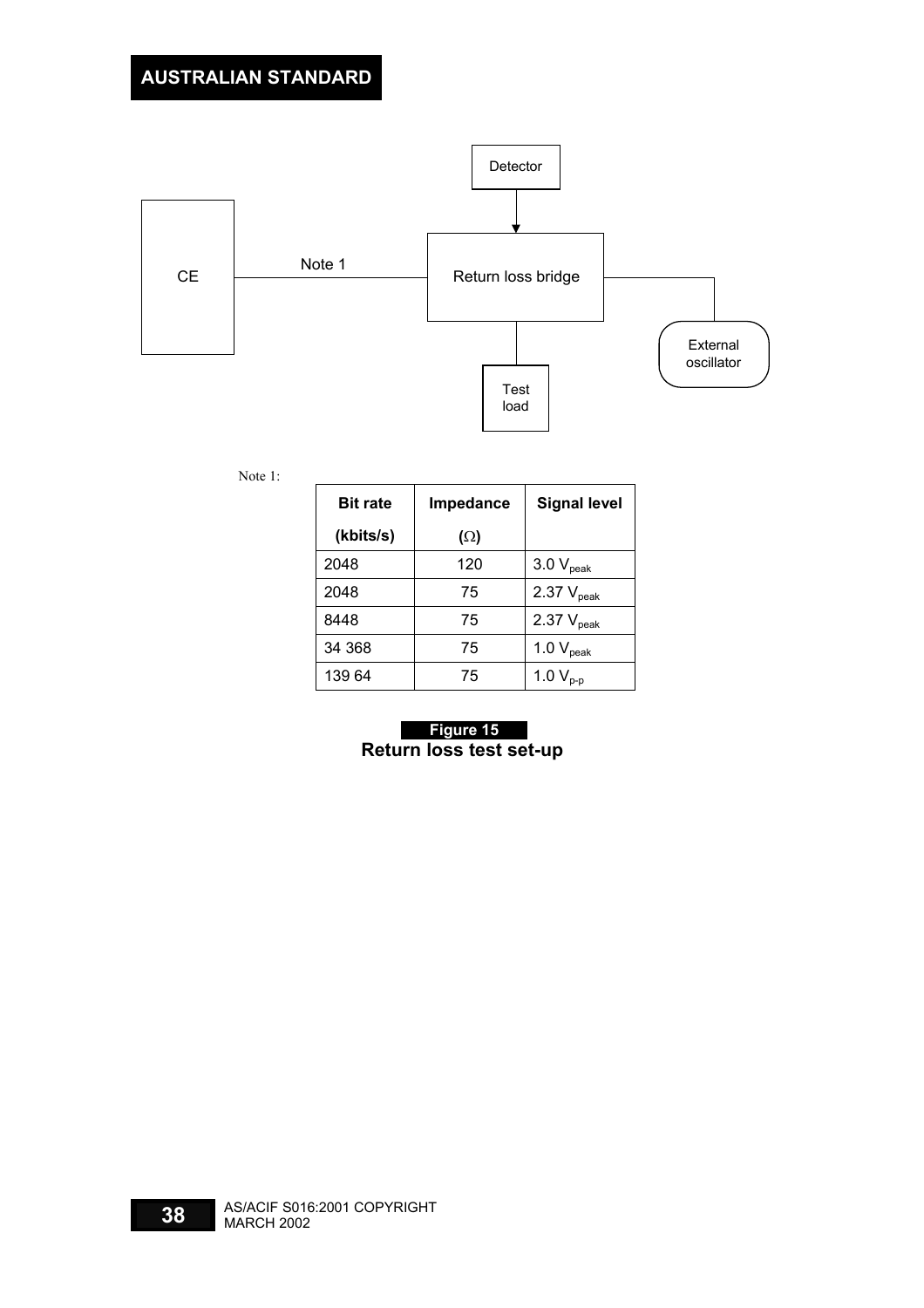<span id="page-46-0"></span>

**Figure 16 Signal reflection immunity test set-up**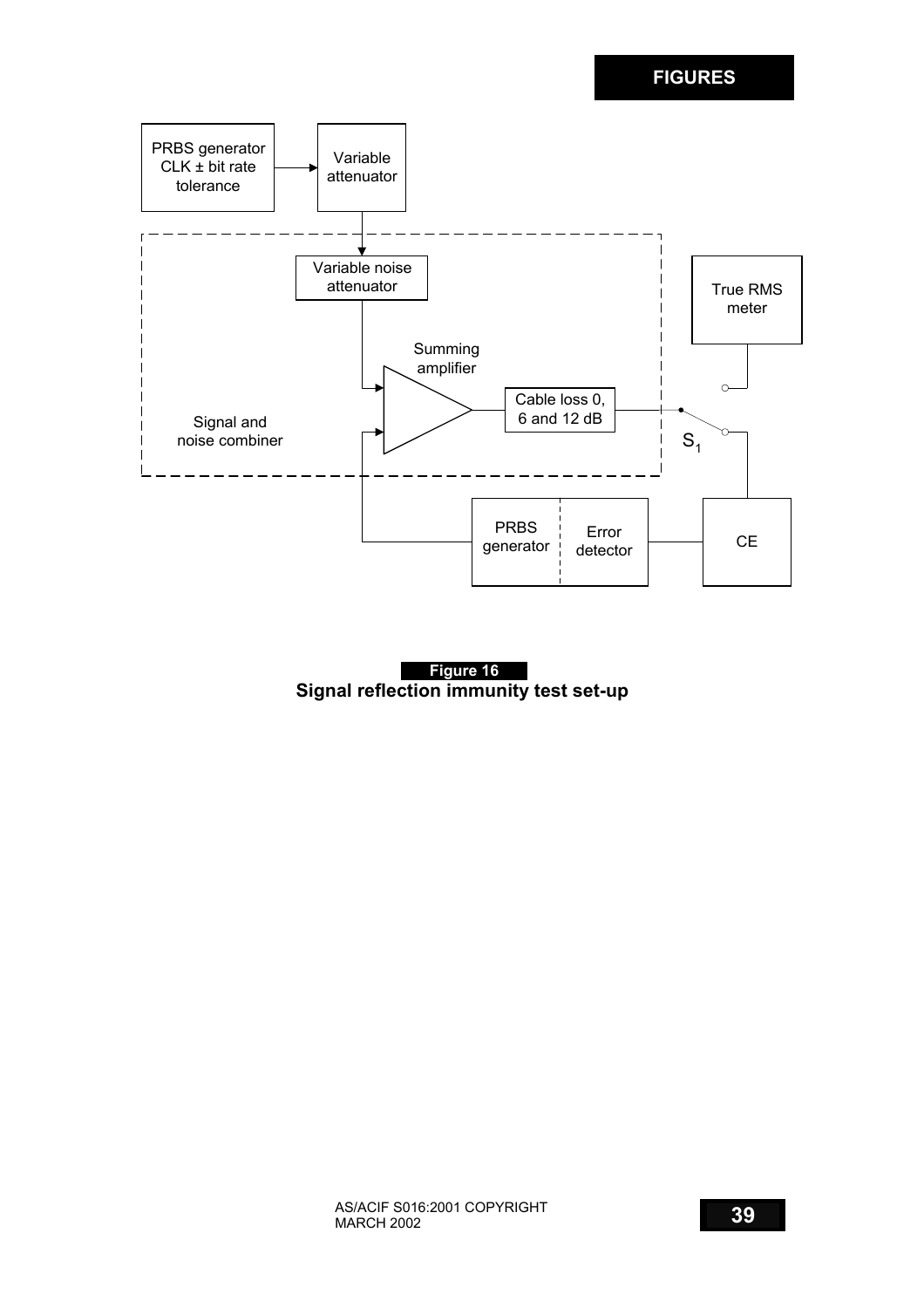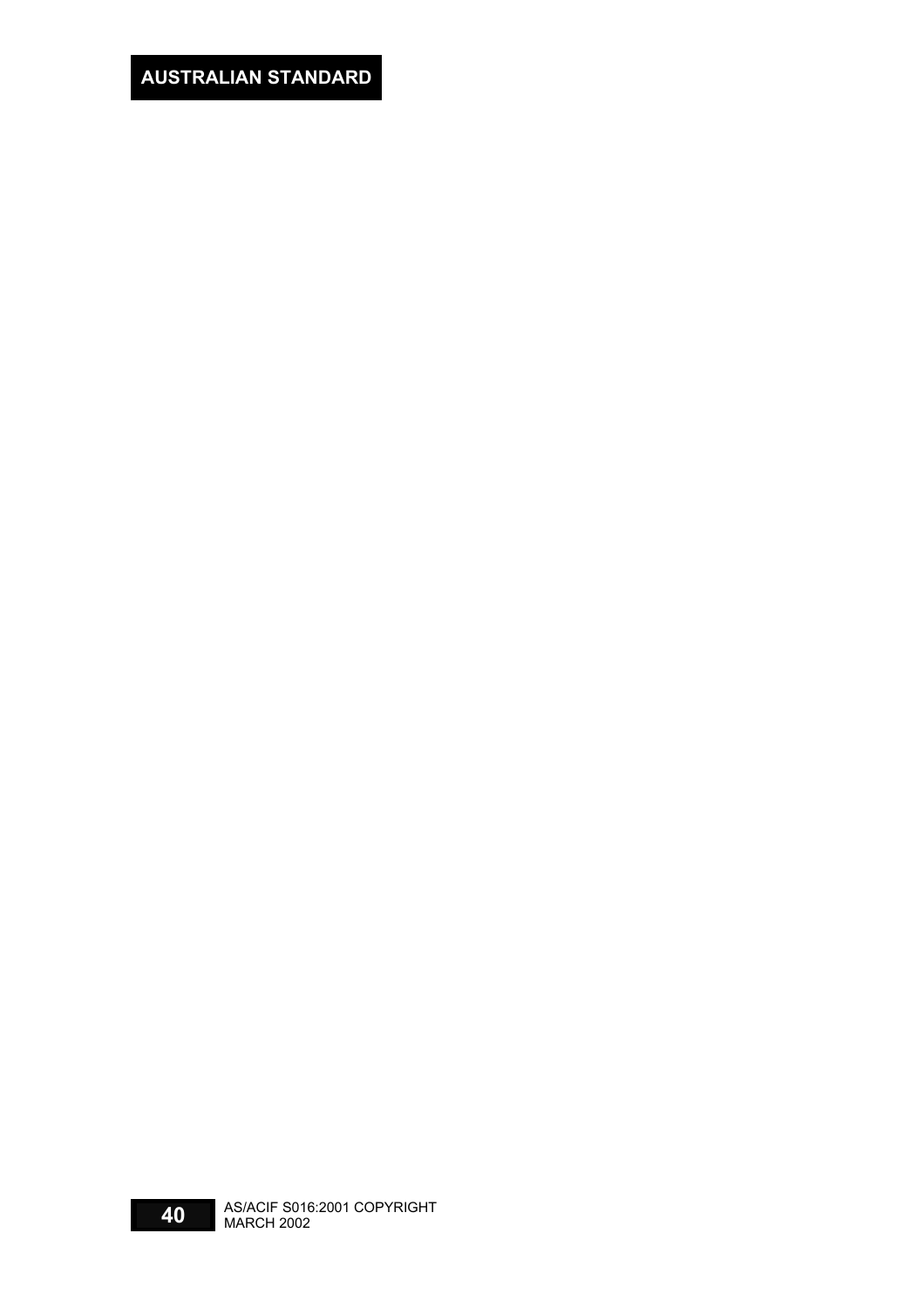## <span id="page-48-0"></span>**APPENDIX A Additional recommendation for 2048 kbit/s output ports (informative)**

## **A1 General**

A.1.1 This Appendix describes an additional requirement for ensuring interoperability where output port driving circuitry allows the output impedance to vary with the line code state  $(B+, B-, \text{ and } 0)$ . If this variation occurs, the output pulse shape may meet the mask when loaded with the test load impedance, and yet fail to meet the mask when loaded with an input port which contains reactive components.

- A.1.2 This particular form of distortion is only observed when short (e.g. 20 m or less) lengths of cable are used to connect input and output ports. As such, it may be solved by lengthening the cable, but this requirement may be avoided if the output port passes the following test. Normal practice is to provide transformers at both input and output ports, hence testing for load sensitivity is based on placing an inductor in parallel with the test load impedance.
- A.1.3 The recommended specifications are as follows:

### **A2 75** Ω **Coaxial**

- A.2.1 The mask of Figure 3 should be met when the output port is loaded with a 75 Ω resistor in parallel with a 100  $\pm$ 5 μH inductor.
- $A.2.2$  The load inductor should have no more than 5  $\Omega$  equivalent series winding resistance, and no less than 2700  $\Omega$  equivalent parallel eddy current and hysteresis loss resistance, when measured with a 1.7 V r.m.s. sine wave at 1 MHz.

### **A3 120** Ω **Balanced**

- A.3.1 The mask of Figure 3 should be met when the output port is loaded with a 120 Ω resistor in parallel with a 160  $\pm$ 8 μH inductor.
- A.3.2 The load inductor should have no more than  $8 \Omega$  equivalent series winding resistance, and no less than  $4320 \Omega$  equivalent parallel eddy current and hysteresis loss resistance, when measured with a 2.1 V r.m.s. sine wave at 1 MHz.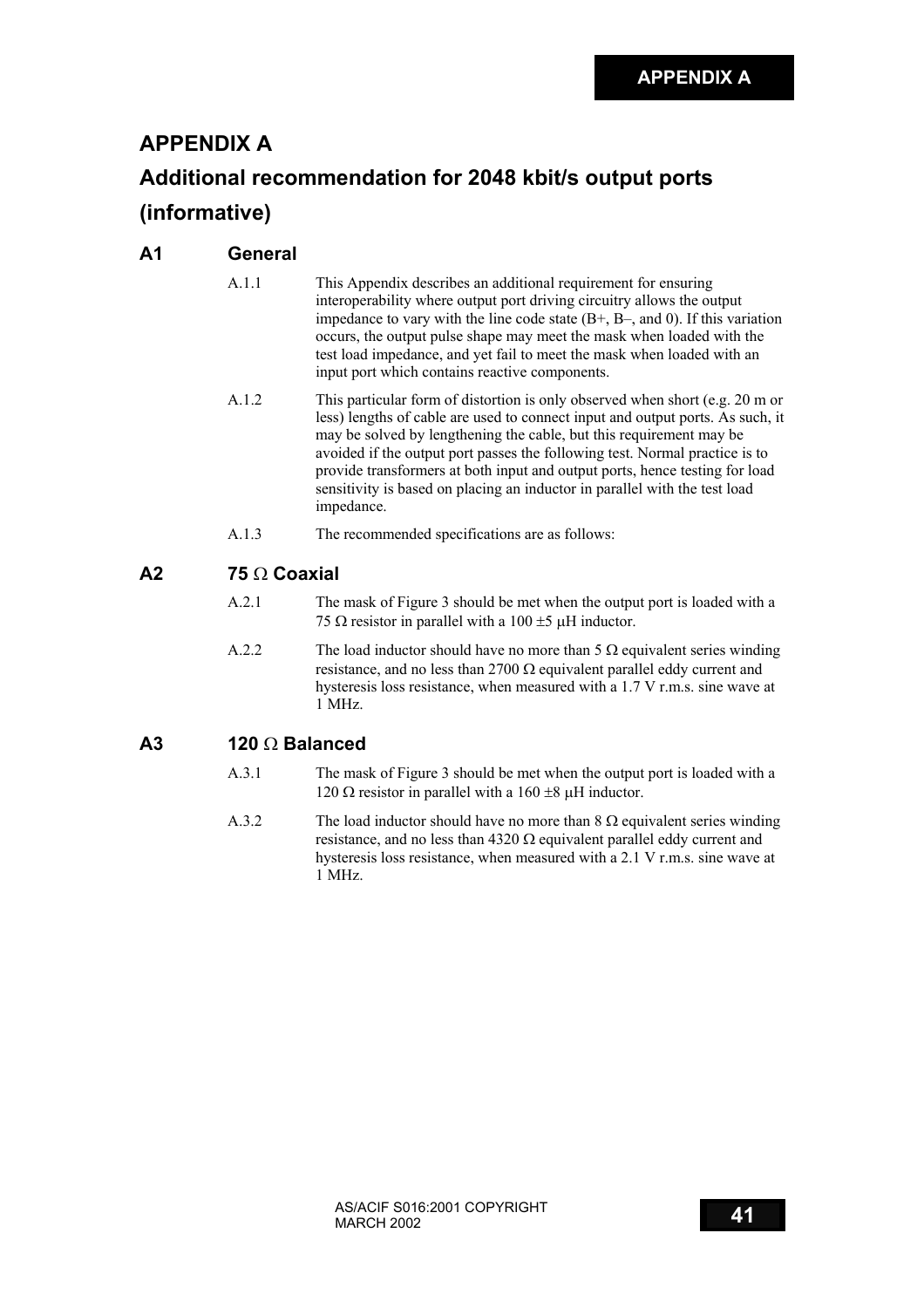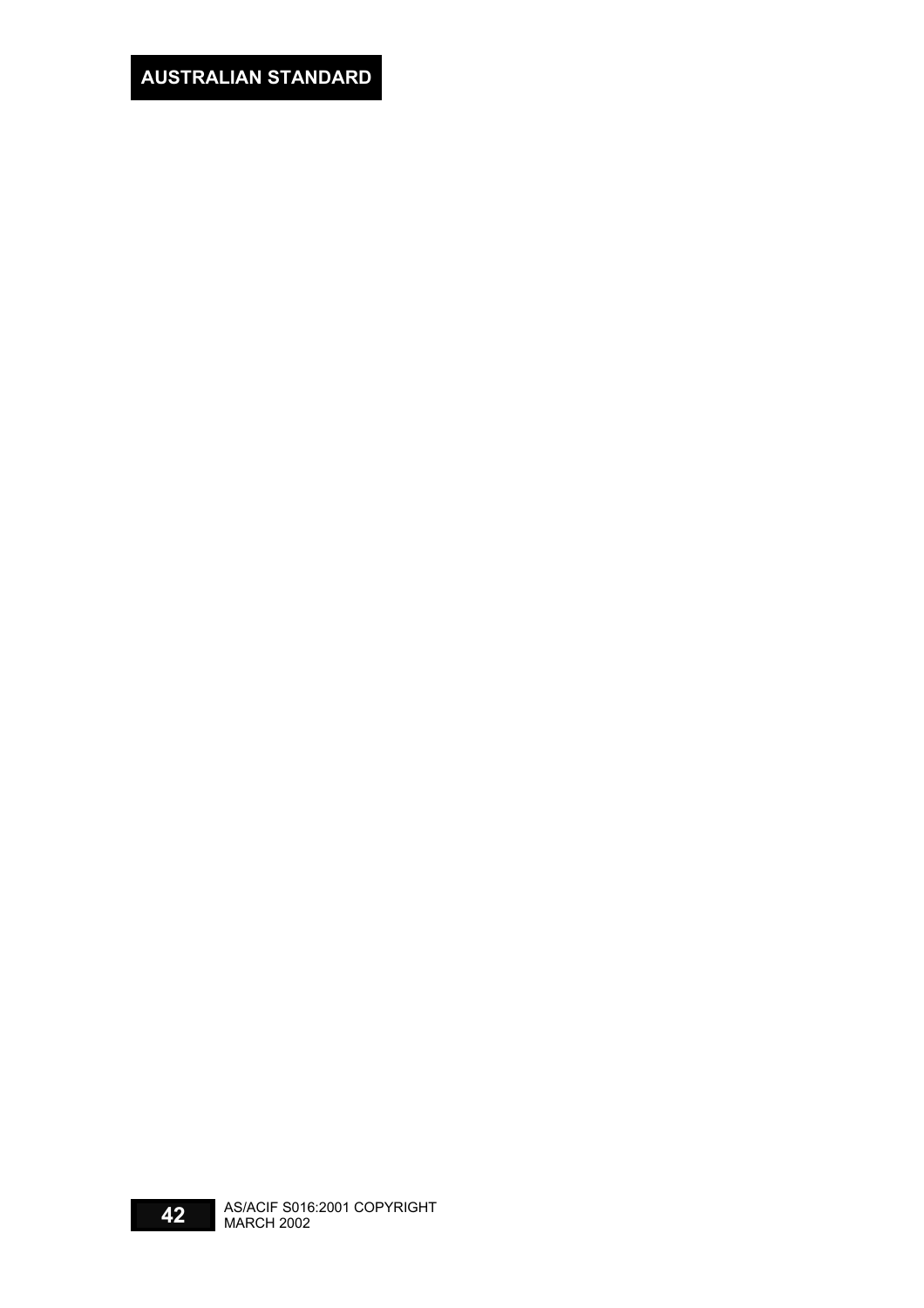ACIF is an industry owned, resourced and operated company established by the telecommunications industry in 1997 to implement and manage communication self-regulation within Australia.

ACIF's role is to develop and administer technical and operating arrangements to foster a thriving, effective communications industry serving the Australian community through

- the timely delivery of Standards, Codes and other documents to support competition and protect consumers;
- driving widespread compliance; and
- the provision of facilitation, coordination and implementation services to enable the cooperative resolution of strategic and operational industry issues.

ACIF comprises of a Board, an Advisory Assembly, standing Reference Panels, various task specific Working Committees, a number Industry Facilitation/Coordination Groups and a small Executive.

The ACIF Standards and Codes development process involves the ACIF Board, Reference Panels, Working Committees and the ACIF Executive. The roles and responsibilities of all these parties and the required operating processes and procedures are specified in the ACIF Operating Manual.

ACIF Standards, Codes and other documents are prepared by Working Committees made up of experts from industry, consumer, government and other bodies. The requirements or recommendations contained in ACIF published documents are a consensus of views of representative interests and also take into account comments received from other stakeholders.